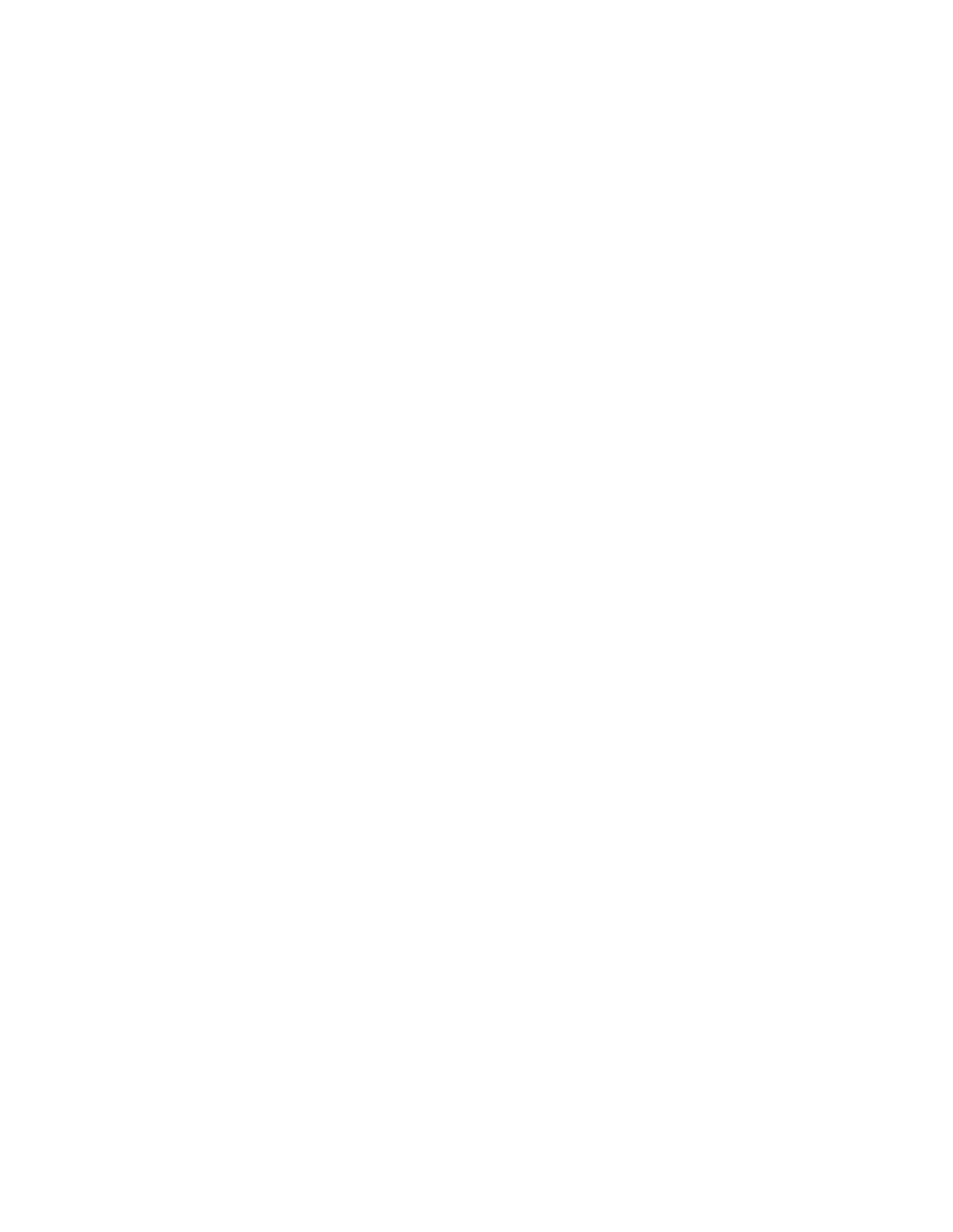**Improvement of Instruction Series No 17**

# **Substitute Teachers: Professional Replacements**

i

**Integration into the School System**



The Alberta Teachers' Association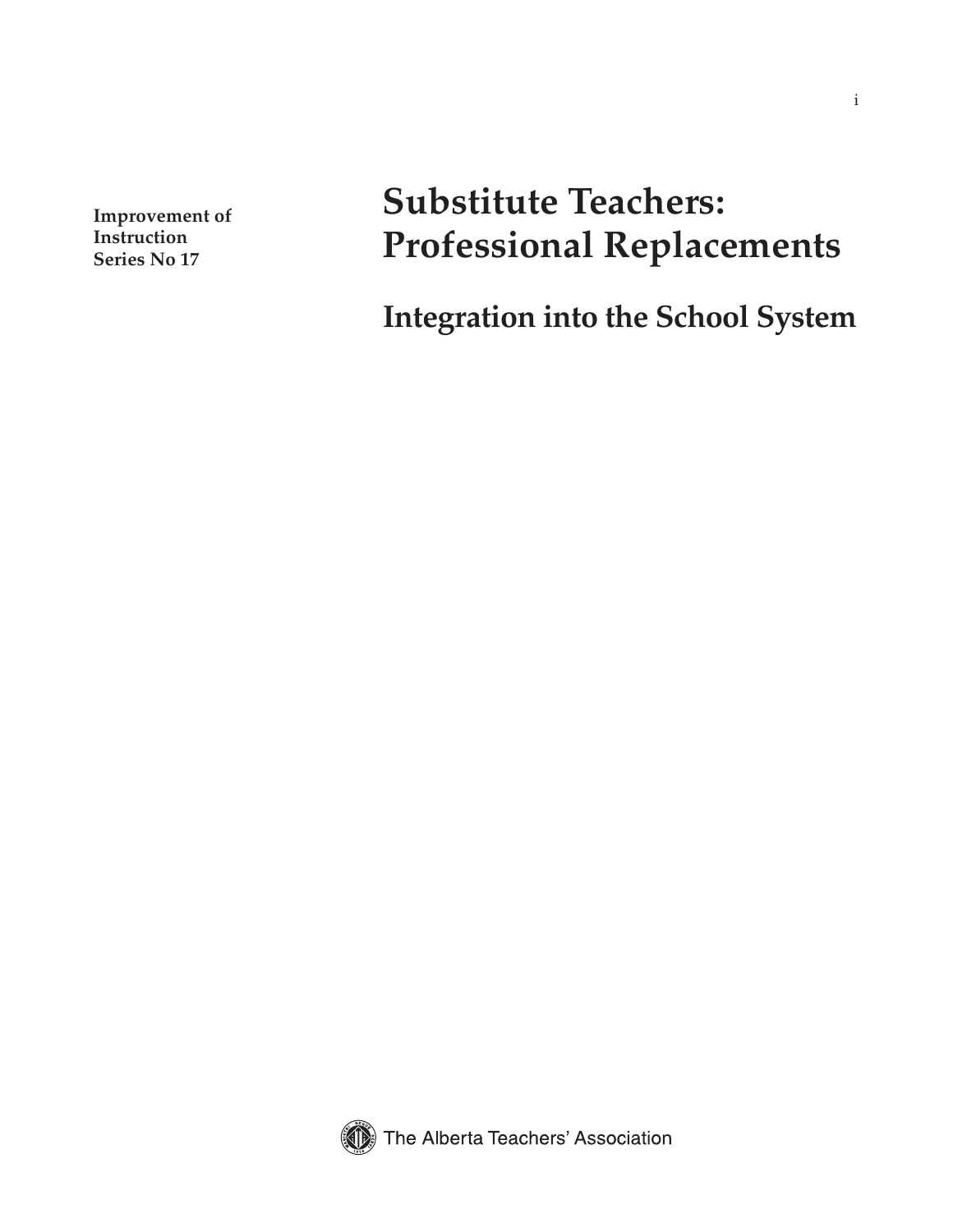ii

Copyright © 2019 by the Alberta Teachers' Association (ATA), 11010 142 Street NW, Edmonton, Alberta T5N 2R1. Reproduction of material in this monograph is authorized for classroom and professional development use, provided that each copy contains full acknowledgement of the source and that no charge be made beyond the cost of reprinting. Any other reproduction in whole or in part without prior written consent of the ATA is prohibited.

One copy of this monograph is available free of charge to all ATA members. There is a charge for additional copies and also for non-ATA members. Non-ATA members or ATA members who require more than one copy can view pricing and ordering information on the ATA website at www.teachers.ab.ca. Click on Publications, Other Publications, then Professional Development, or contact ATA Distribution at 447-9400 (Edmonton); toll-free within Alberta 1-800-232-7208.

ISSN 0516-5415, ISBN 978-1-927074-81-7 Printed 1992 09 Revised and reprinted 2019 08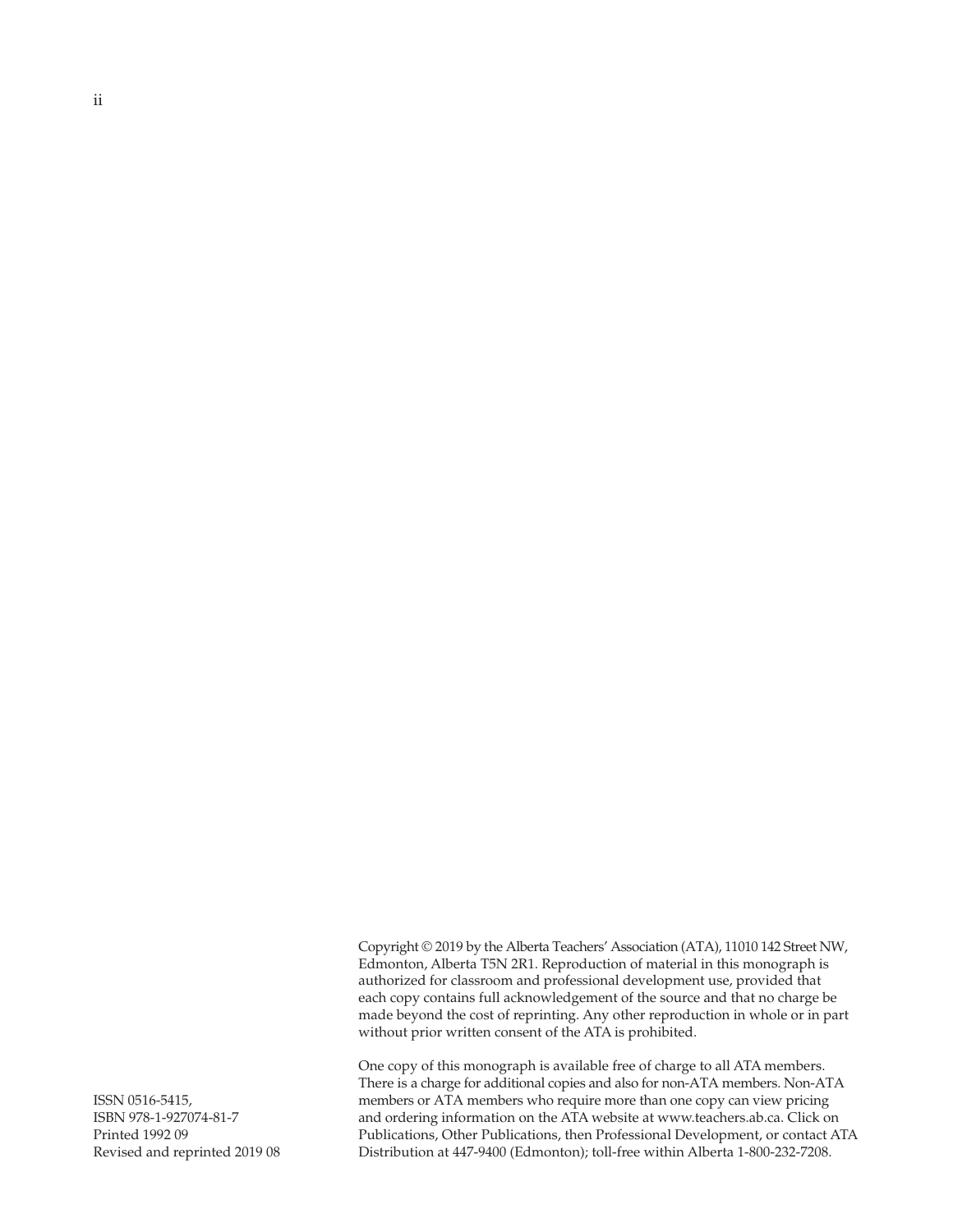# **Contents**

|                                              | Preface                                                                  | $\,1\,$        |
|----------------------------------------------|--------------------------------------------------------------------------|----------------|
|                                              | <b>Introduction</b>                                                      | $\overline{2}$ |
| <b>Chapter 1: Professional Replacements</b>  |                                                                          |                |
|                                              | <b>Contract Status</b>                                                   | 3              |
| <b>Chapter 2: Within the Profession</b>      |                                                                          |                |
|                                              | Membership Status                                                        | 5              |
|                                              | Fees                                                                     | 5              |
|                                              | Substitute Teachers Group                                                | 5              |
|                                              | Services                                                                 | 7              |
|                                              | Alberta Teachers' Retirement Fund (ATRF)<br>Substitute Teachers' Pension | $\overline{7}$ |
|                                              | Certification                                                            | 9              |
| <b>Chapter 3: Within the Bargaining Unit</b> |                                                                          |                |
|                                              | Collective Agreements                                                    | 10             |
|                                              | <b>School Board Policies</b>                                             | 11             |
|                                              | <b>Employment Insurance</b>                                              | 12             |
|                                              | <b>Benefits</b>                                                          | 13             |
|                                              | Teachers' Conventions                                                    | 13             |
| <b>Chapter 4: Legal Liability</b>            |                                                                          |                |
|                                              | Introduction                                                             | 14             |
|                                              | In Loco Parentis                                                         | 14             |
|                                              | In Parens Patriae                                                        | 14             |
|                                              | Negligence                                                               | 15             |
|                                              | Insurance                                                                | 16             |
|                                              | Supervision                                                              | 16             |
|                                              | <b>Student Discipline</b>                                                | 17             |
|                                              | Assaults                                                                 | 18             |
|                                              | -Common Assault                                                          | 18             |
|                                              | -Sexual Assault                                                          | 18             |
|                                              | -Advice                                                                  | 18             |
|                                              | If Accused                                                               | 19             |
|                                              | Assaults Against a Teacher                                               | 19             |
|                                              | Professional Liability                                                   | 20             |
|                                              | E-Liability                                                              | 20             |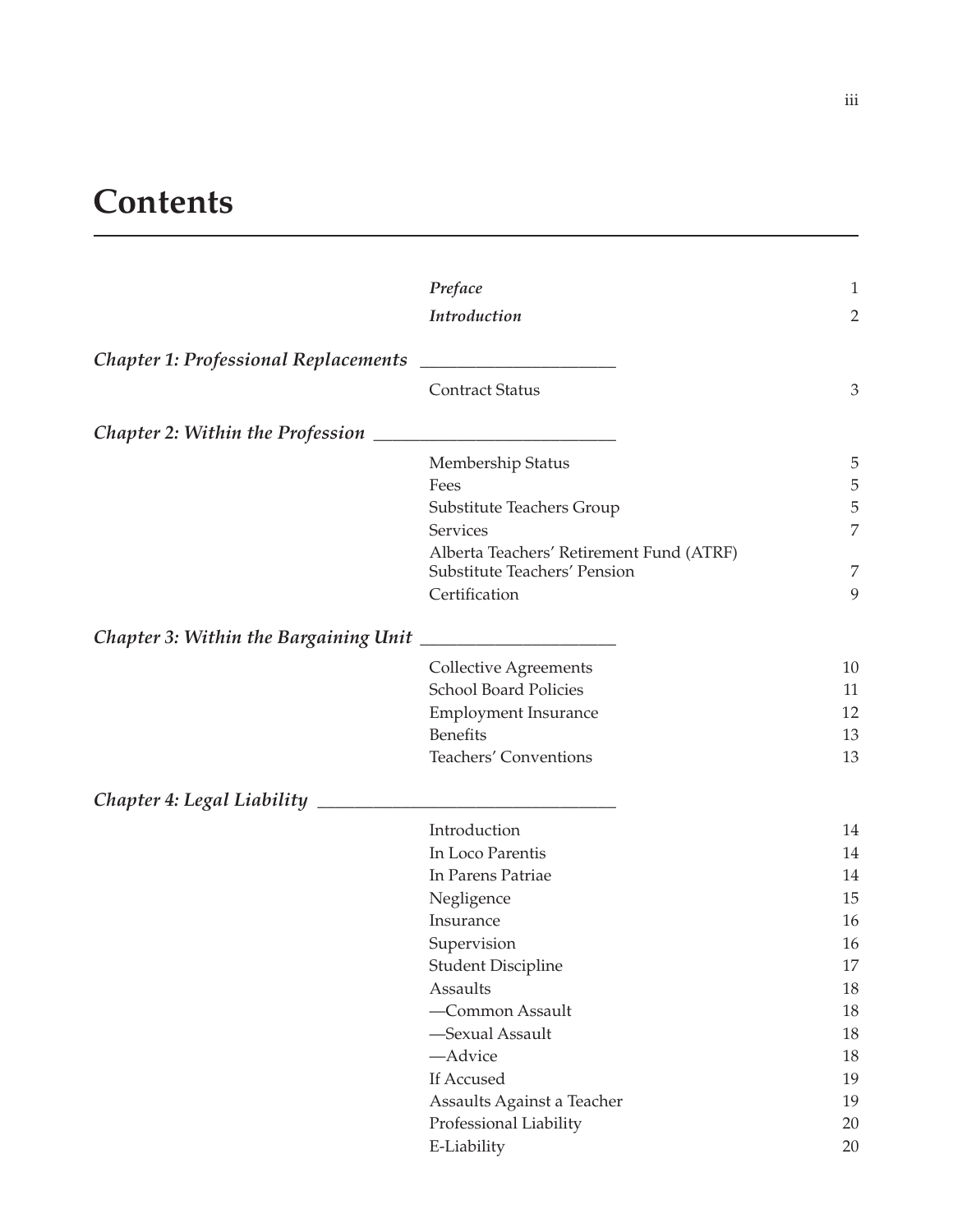| Chapter 5: Definition of Roles                  |    |                                                                                                          |    |
|-------------------------------------------------|----|----------------------------------------------------------------------------------------------------------|----|
|                                                 |    | Duties of a Teacher                                                                                      | 23 |
|                                                 |    | Duties of a Substitute Teacher                                                                           | 23 |
|                                                 |    | Duties of the Principal                                                                                  | 25 |
|                                                 |    | Performance Evaluation                                                                                   | 26 |
|                                                 |    | <b>Student Conduct</b>                                                                                   | 26 |
|                                                 |    | Superintendent                                                                                           | 27 |
| <b>Chapter 6: Specific Association Services</b> |    |                                                                                                          |    |
|                                                 |    | Committee                                                                                                | 28 |
|                                                 |    | Presentations                                                                                            | 28 |
|                                                 |    | Conference                                                                                               | 28 |
|                                                 |    | Monograph                                                                                                | 29 |
|                                                 |    | Research                                                                                                 | 29 |
| Appendices                                      |    |                                                                                                          |    |
|                                                 |    | A: Selected Bibliography                                                                                 | 30 |
|                                                 |    | B: Code of Professional Conduct                                                                          | 31 |
|                                                 |    | C: Declaration of Rights and Responsibilities<br>for Teachers                                            | 32 |
|                                                 |    | D: Teaching Profession Act<br>Definition of Unprofessional Conduct                                       | 33 |
|                                                 |    | E: Preparing for a Substitute Teacher in Your<br>School-Information for Administrators                   | 34 |
|                                                 | F: | Preparing for a Substitute Teacher in<br>Your Classroom-Information for Teachers                         | 36 |
|                                                 |    | G: Checklist of Self-Evaluation Criteria<br>for Substitute Teachers                                      | 38 |
|                                                 |    | H: Guide for Recommendations for Permanent<br>Professional Certification of Substitute Teachers          | 39 |
|                                                 | I: | Information Guide for Local Substitute<br>Representative or Chair of Local Substitute<br>Teachers' Group | 40 |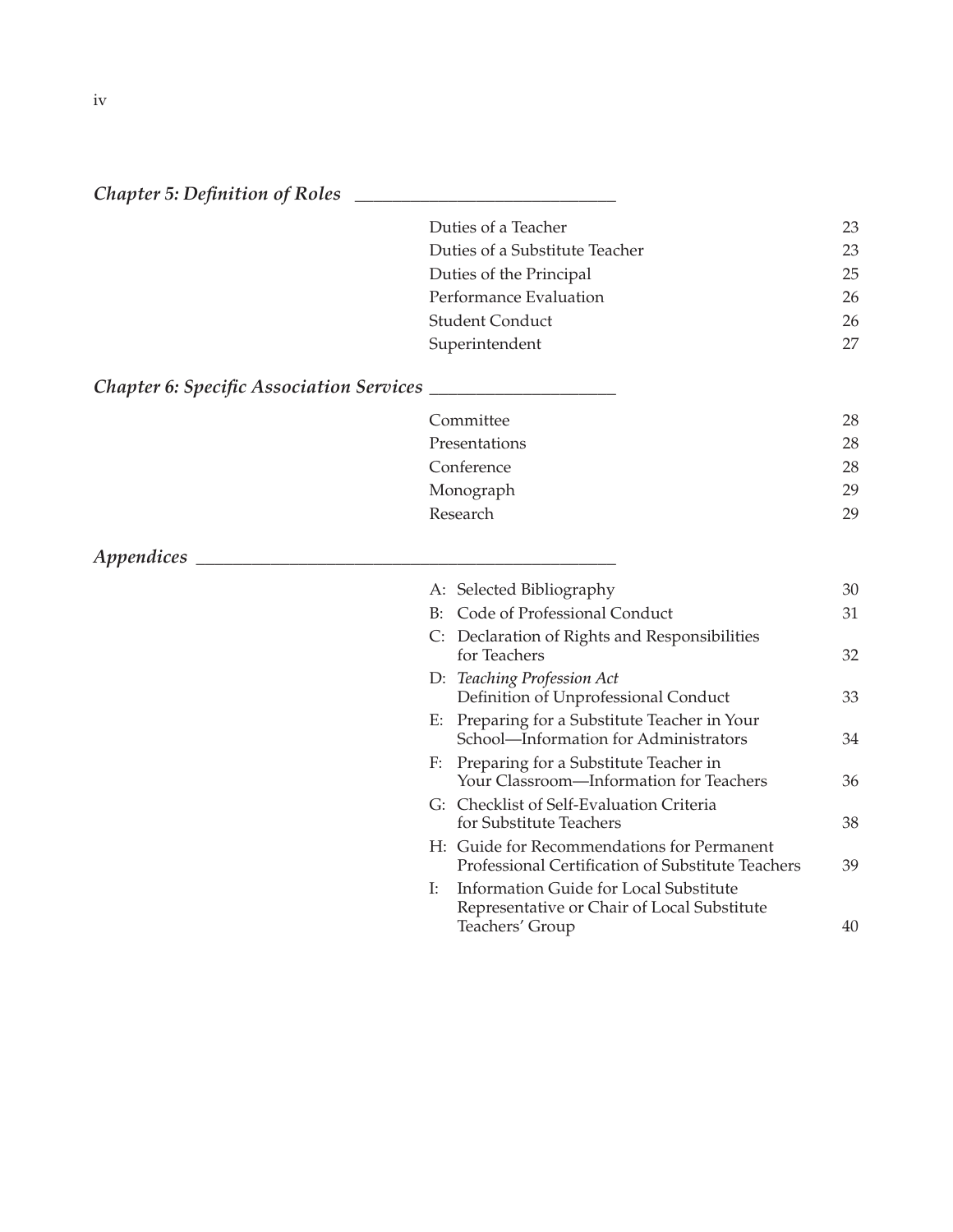# **Preface**

The Alberta Teachers' Association appreciates the important contribution made to education and to the teaching profession by our members who serve as substitute teachers. The Association is also cognizant of the unique nature of the service provided by these colleagues and the concomitant difficulties of serving as professional replacements for teachers who are absent from their regular duties. In recognition of this, the Association has, as one of its standing committees, the Substitute Teachers Committee. The mandate of the committee is to study the unique problems, concerns and needs of substitute teachers and provide advice to Provincial Executive Council on these matters.

This monograph is intended to assist in this very necessary program of ongoing education and awareness. I commend it to you.

Dennis E Theobald Executive Secretary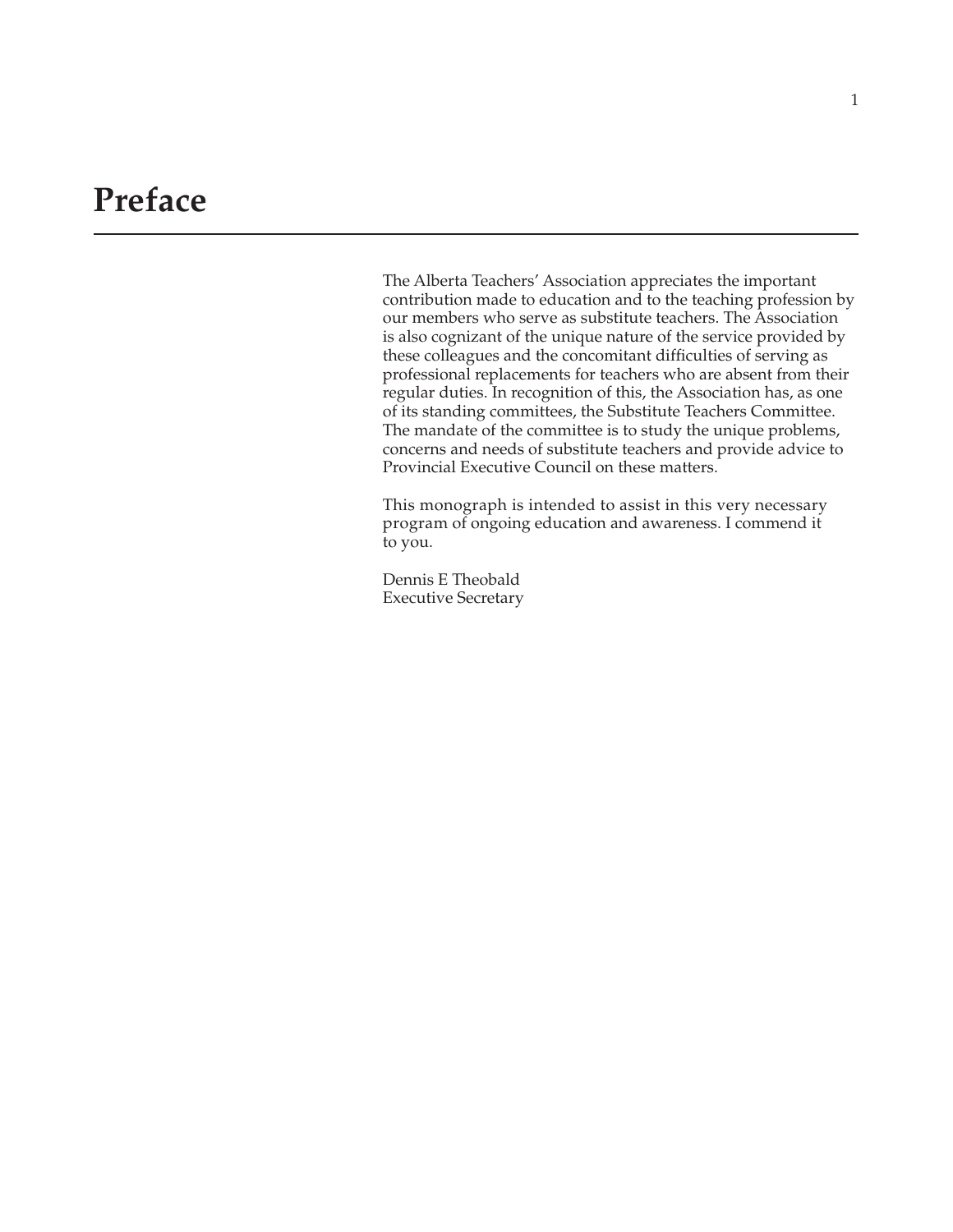# **Introduction**

The Alberta Teachers' Association established the Task Force on Substitute Teachers in 1982 to examine all aspects of substitute teaching and draft a monograph for publication. That monograph was published in 1983.

In 1986 the first provincial substitute teachers conference was organized by an ad hoc committee of substitute teachers and Association staff. Recommendations approved at that conference encouraged the Association to investigate means by which it could determine and meet the unique needs of substitute teachers.

Provincial Executive Council responded by establishing the Substitute Teachers Committee as a standing committee in 1987. As part of its responsibility, this committee was to study the unique problems, concerns and needs of substitute teachers and to provide advice to Provincial Executive Council on these matters. Another responsibility was to plan and conduct an annual provincial substitute teachers conference. The work of this committee has done a great deal to raise the status of substitute teachers within the profession.

As well, an executive staff officer was designated to work directly with substitute teachers to help the Association provide relevant services to this important group of members. Many locals have facilitated the formation of substitute teacher groups as official subgroups within the locals. Substitute teachers are being encouraged to become active within the profession, to define their role as professional replacements and to communicate the very important contributions they make to education in Alberta.

The 1996 Annual Representative Assembly (ARA) approved an amendment to the general bylaws of the Association that would clarify the membership status of substitute teachers. The Association bylaws now designate substitute teachers as active members immediately upon first employment by a school board during that year. This active status continues until the end of that school year or until the substitute teacher is no longer on the approved substitute teacher roster of a school board, whichever occurs first. This action was very important in that it confirmed the Association's recognition of substitute teachers as important, active members with all the concomitant rights, responsibilities and duties.

This revised monograph is intended to be a source of relevant information for substitute teachers and to facilitate their integration into the profession.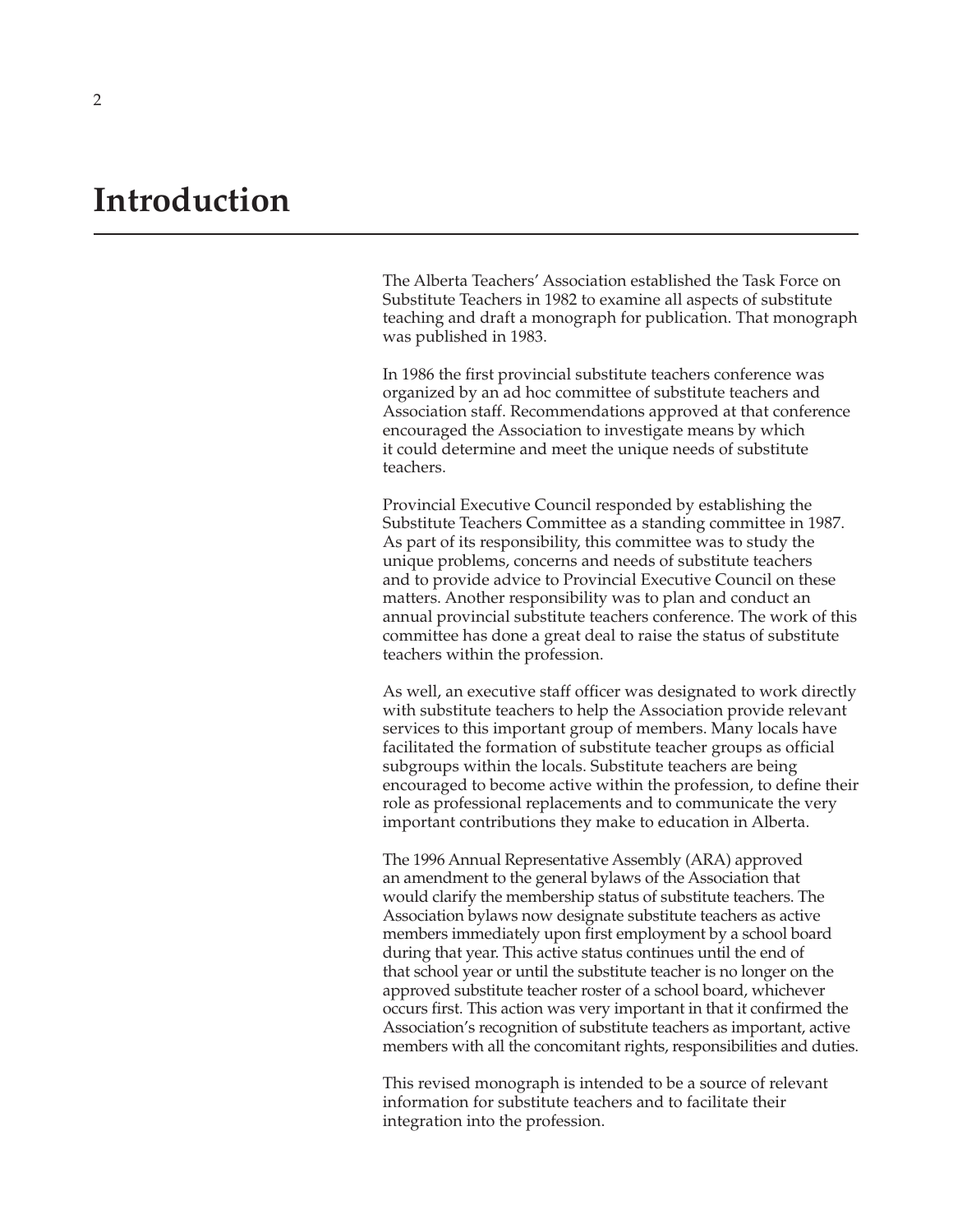# **Substitute Teachers: Professional Replacements**

*Contract Status \_\_\_\_\_\_\_\_\_\_\_\_\_\_\_\_\_\_\_\_\_\_\_\_\_\_\_\_\_\_\_\_\_\_\_\_\_\_\_\_\_*

Substitute teachers are fully qualified, certificated teachers employed by school boards to replace the regular classroom teacher when necessary. They are employed on a daily or shortterm basis under section 100 of the *School Act*.

100(1) A teacher may teach without a contract of employment that is in accordance with section 97 only when the teacher is employed

- (a) on a day to day basis, or
- (b) to occupy a vacancy that is expected to be less than 20 consecutive teaching days in duration.

(2) Neither a teacher who teaches without a contract of employment that is in accordance with section 97 nor the board employing the teacher may appeal to the Board of Reference.

Of special significance in this section of the act is the implication that a board may not employ a teacher without a contract if the position that teacher is to occupy is known in advance to be vacant for 20 or more consecutive teaching days. If such a vacancy is to be filled, it must be done by offering a contract to a teacher. This would usually be a temporary contract under section 101 of the *School Act*.

101(1) A teacher may be employed by a board under a temporary contract of employment when that teacher is employed for the purpose of replacing a teacher who is absent from his duties for a period of 20 or more consecutive teaching days.

(2) A temporary contract of employment entered into under subsection (1) shall

(a) specify the date on which the teacher commences employment with the board, and

(b) terminate

(i) on the June 30 next following the commencement date specified in the contract, or

(ii) on a date provided for in the contract,

whichever is earlier.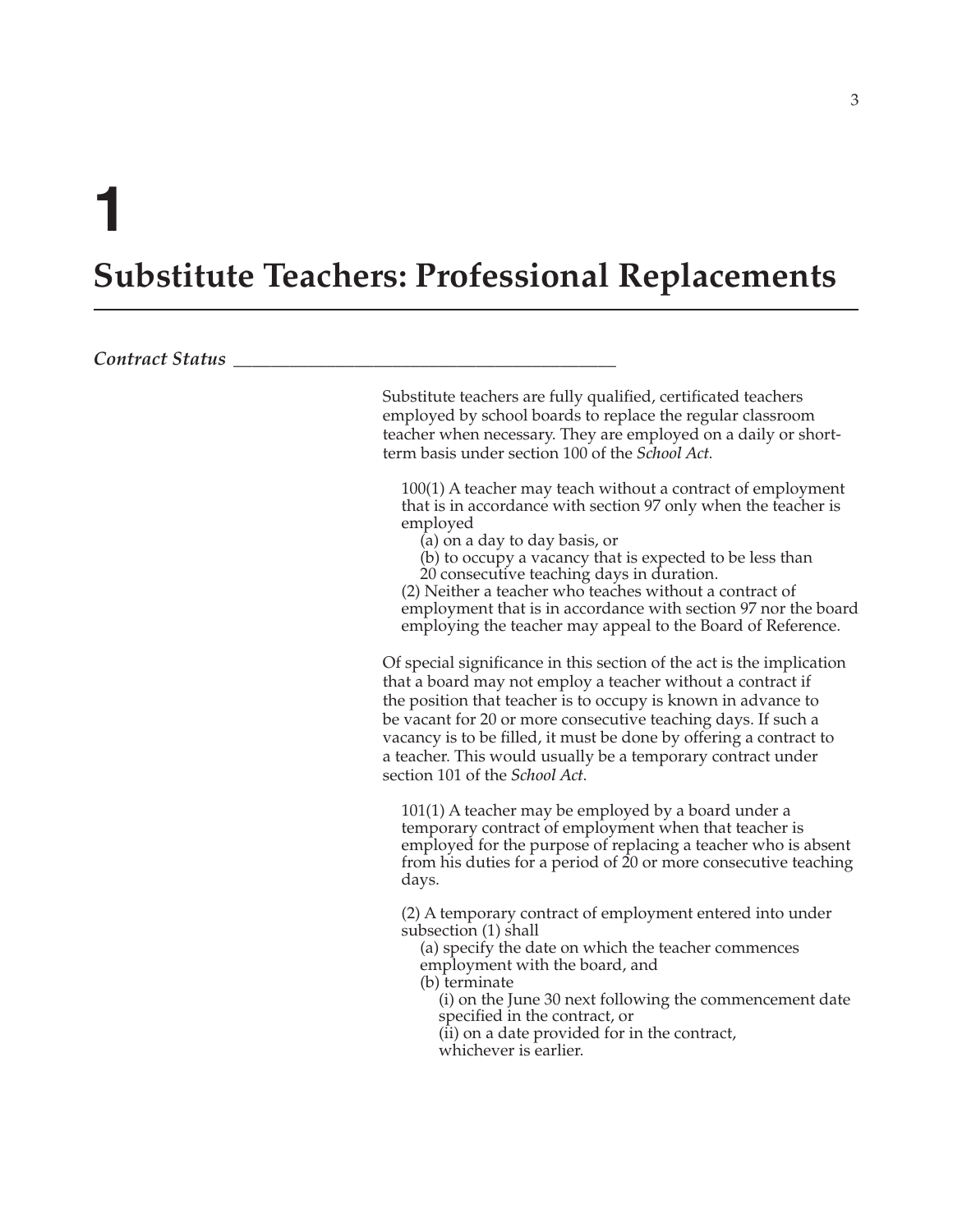(3) Notwithstanding anything contained in a temporary contract of employment, a party to a temporary contract of employment may terminate that contract by giving 30 days' written notice of the termination to the other party to the contract.

(4) Section 132 does not apply to the termination of a temporary contract of employment under this section.

As a professional replacement for the regular classroom teacher, the substitute teacher must be recognized and accepted as an important member of the profession. Students' education cannot be put on hold due to the absence of their teacher. It takes an enthusiastic, flexible, skilful and knowledgeable person to be effective in the variety of positions substitute teachers are asked to fill, often with very little notice.

If substitute teachers were not available as professional replacements, regular classroom teachers would not be able to take advantage of inservice and professional development opportunities, and the variety of leaves available to teachers would be much more difficult to obtain. Substitute teachers are integral members of the public education system and the teaching profession.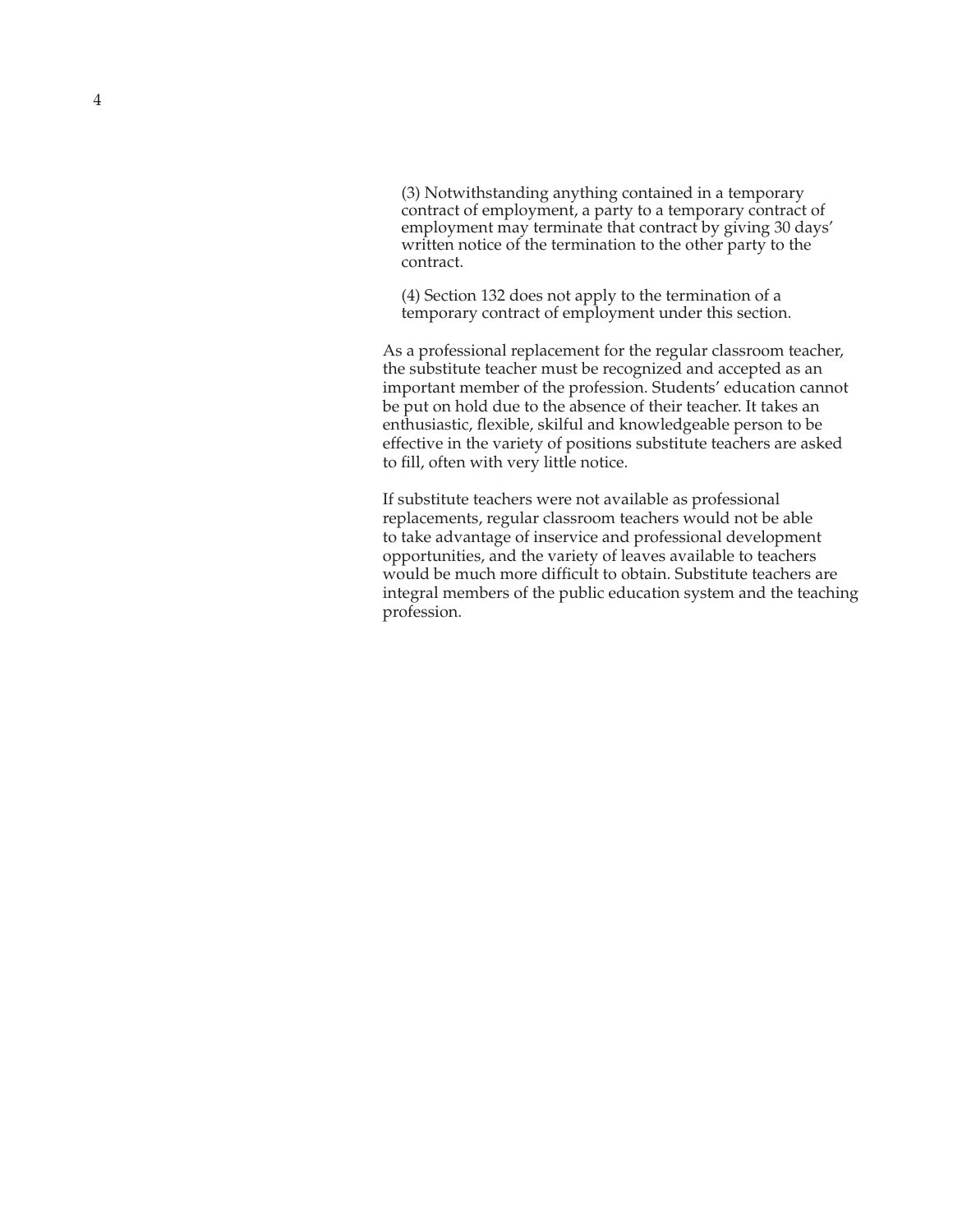# **Substitute Teachers: Within the Profession**

| <b>Membership Status</b>         |                                                                                                                                                                                                                                                                                                                                                                                                                                                                                                                                                                               |
|----------------------------------|-------------------------------------------------------------------------------------------------------------------------------------------------------------------------------------------------------------------------------------------------------------------------------------------------------------------------------------------------------------------------------------------------------------------------------------------------------------------------------------------------------------------------------------------------------------------------------|
|                                  | The Association membership status of substitute teachers was<br>clarified at the 1996 Annual Representative Assembly (ARA). The<br>general bylaws of the Association were amended as follows:                                                                                                                                                                                                                                                                                                                                                                                 |
|                                  | 3(2) Subject to the Teaching Profession Act, substitute teachers<br>shall be considered as active members immediately upon first<br>employment during that year and such status shall continue<br>until the end of that school year or until they are no longer<br>on the approved substitute teacher roster of the school board,<br>whichever occurs first.                                                                                                                                                                                                                  |
|                                  | This bylaw amendment confirms that substitute teacher members<br>have all of the rights, responsibilities and duties of other active<br>members of the Association.                                                                                                                                                                                                                                                                                                                                                                                                           |
| Fees                             |                                                                                                                                                                                                                                                                                                                                                                                                                                                                                                                                                                               |
|                                  | One per cent of a substitute teacher's salary is deducted by<br>the employing school board and submitted to the Association<br>as fees. Twenty per cent of the fees collected are rebated to the<br>appropriate Association local, thus providing the substitute with<br>membership in the local that receives the fee rebate. Because<br>of the work patterns of some substitute teachers, they may<br>contribute fees to more than one local. Typically, a substitute<br>teacher is considered to be a member of the local to which he or<br>she contributes the most fees. |
| <b>Substitute Teachers Group</b> |                                                                                                                                                                                                                                                                                                                                                                                                                                                                                                                                                                               |
|                                  | The Alberta Teachers' Association encourages all locals to make<br>provision for a substitute teachers group within the local. The<br>following clause is from the section "Standard Local Constitution<br>with Local Council," contained in the Members' Handbook.                                                                                                                                                                                                                                                                                                           |

25(1) At the request of ten or more substitute teacher members, this local shall organize a substitute teacher group.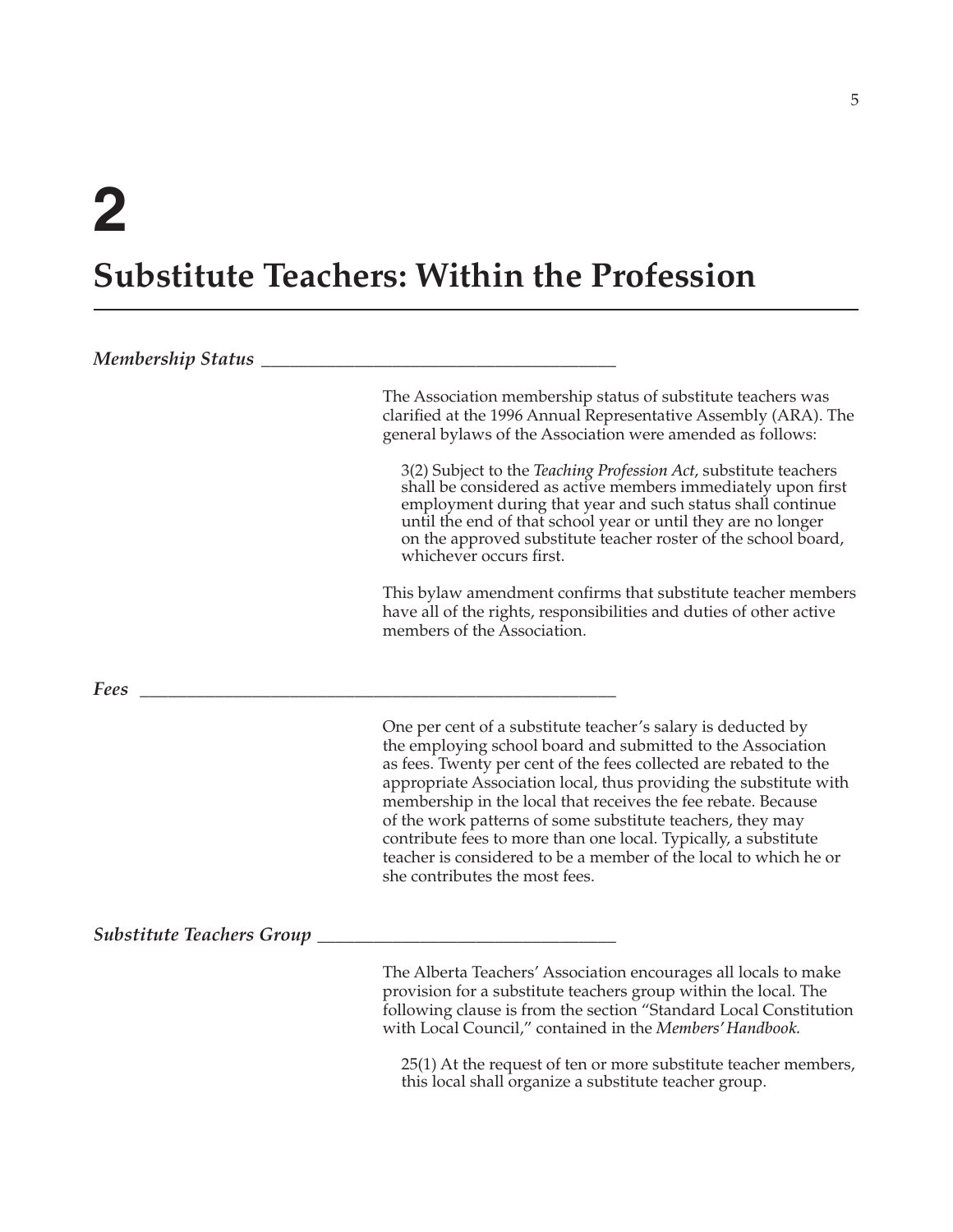(2) Those eligible for participation in the group shall be members who substituted for one of the employing jurisdictions included in the local for at least one day during the previous twelve-month period.

- (3) An appropriate budget for the group shall be established.
- (4) The frame of reference for the group shall be as follows: (a) Its objects shall be to advance the professional skills and knowledge unique to substitute teaching and to advance within the local the special interests of substitute teachers. (b) It shall have at least one general meeting per year. (c) It shall elect a chair, a vice-chair, a secretary-treasurer and two members-at-large to an executive which shall be responsible for organizing activities to promote the objects of the group.

(d) Its executive shall present to the local an annual report of its activities and of the disbursement of its funds.

Many local substitute teachers groups have been formed. Although their structure may vary according to the specific situation, it is important that each group be officially recognized as part of the local association.

### **Why a Local Substitute Teachers Group?**

The creation of a local substitute teachers group offers many advantages. A substitute teachers group can

- 1. act as a focus group to deal with the unique problems, concerns and needs of substitute teachers;
- 2. provide advice to the local council on substitute teacher matters;
- 3. become a communications channel for two-way communications with the provincial level of the Alberta Teachers' Association;
- 4. provide input into local negotiations;
- 5. provide a voice for substitute teachers at the policydevelopment level through input to the teacher–board advisory committee;
- 6. plan and organize professional development activities;
- 7. collaborate with the local and/or the jurisdiction on orientation programs for its members;
- 8. manage the budget allocated to it by the local and/or the jurisdiction;
- 9. liaise with convention associations regarding appropriate sessions for its members;
- 10. facilitate or sponsor members' attendance at the annual provincial substitute teachers' conference;
- 11. raise the profile of substitute teachers within the jurisdiction and the local;
- 12. provide spokespeople to deal with individual and/or collective concerns at the jurisdiction or local level;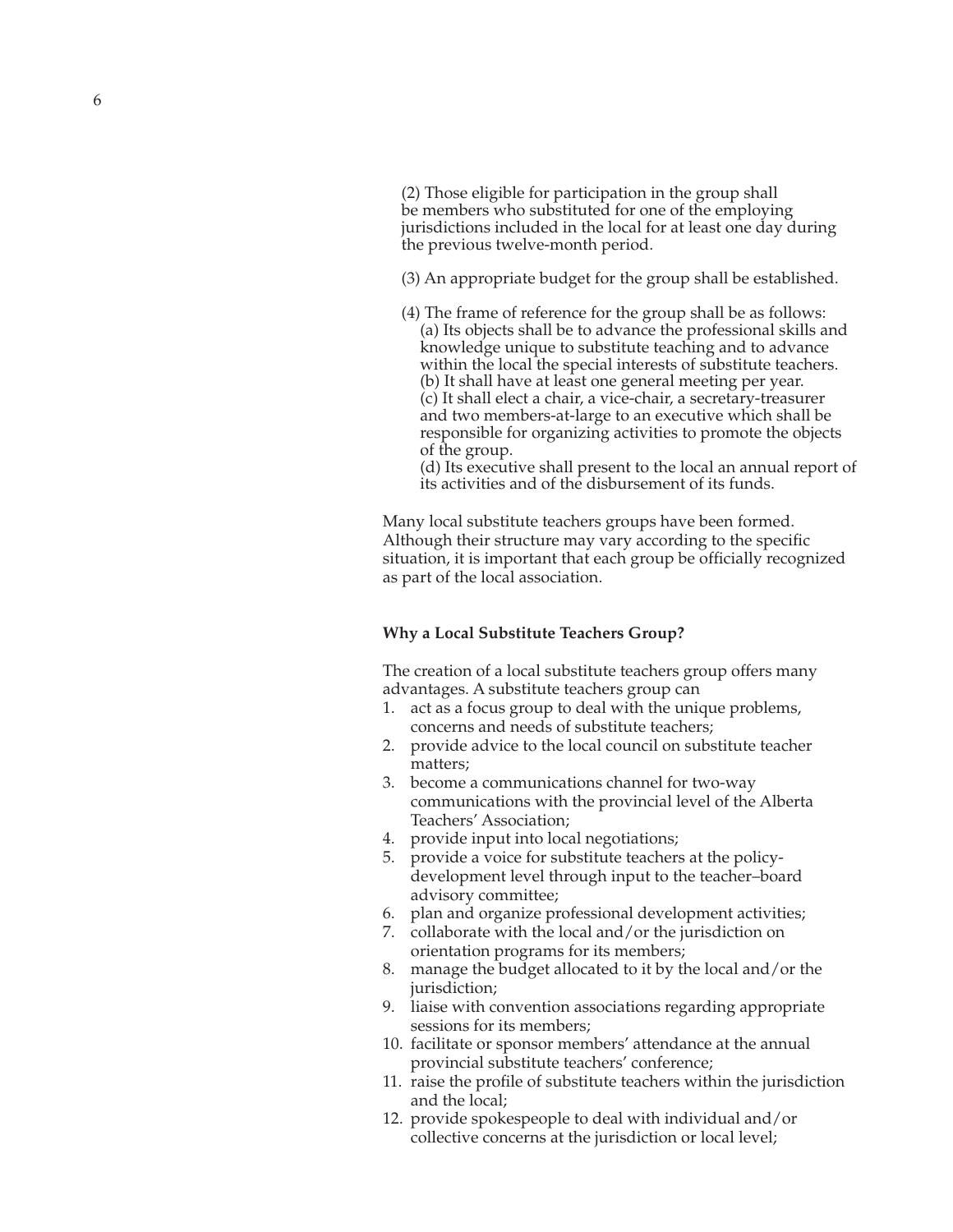- 13. provide a network and support group for its members;
- 14. organize social activities;
- 15. help produce useful publications; and
- 16. liaise with other organized substitute teacher groups throughout the province.

*Services \_\_\_\_\_\_\_\_\_\_\_\_\_\_\_\_\_\_\_\_\_\_\_\_\_\_\_\_\_\_\_\_\_\_\_\_\_\_\_\_\_\_\_\_\_\_\_\_*

As active members of the Association, substitute teachers are eligible to receive both direct and indirect services. Some of the direct services provided include

- 1. access through the school of their choice to copies of the *ATA News* and the *ATA Magazine*, as well as a copy of monographs and pamphlets;
- 2. the ability to order a copy of the *Member's Diary* through their local association;
- 3. use of the Association library and its many resources;
- 4. advice and consultation on all issues related to employment;
- 5. advice and consultation on issues related to membership in the Alberta Teachers' Association;
- 6. consultation regarding employment insurance and assistance with appeals;
- 7. legal advice and assistance if criminal charges are brought against them as a result of incidents that occurred while they were providing services as members; and
- 8. membership in one specialist council at no cost.

Indirect services available to substitute teachers include

- 1. eligibility for participation in specialist councils, the annual teachers' convention and local professional development activities;
- 2. access to Association scholarships and fellowships;
- 3. representation through the collective bargaining process;
- 4. eligibility to represent the local at ARA and Summer Conference, and to serve on local committees as determined by the local; and
- 5. eligibility to be nominated for provincial Association committees, instructor corps, consultants corps and/or Association positions on Alberta Education committees.

*Alberta Teachers' Retirement Fund (ATRF) Substitute Teachers' Pension \_\_\_\_\_\_\_\_\_\_\_\_\_\_\_\_\_\_\_\_\_\_\_\_\_\_\_\_\_\_*

> All teachers on contract with a participating school board are members of the Teachers' Pension Plan (the plan). Participating school boards include all public, separate and charter schools in Alberta. Pension contributions are made during any period of teaching under a contract. No contributions are made for day-today substitute work.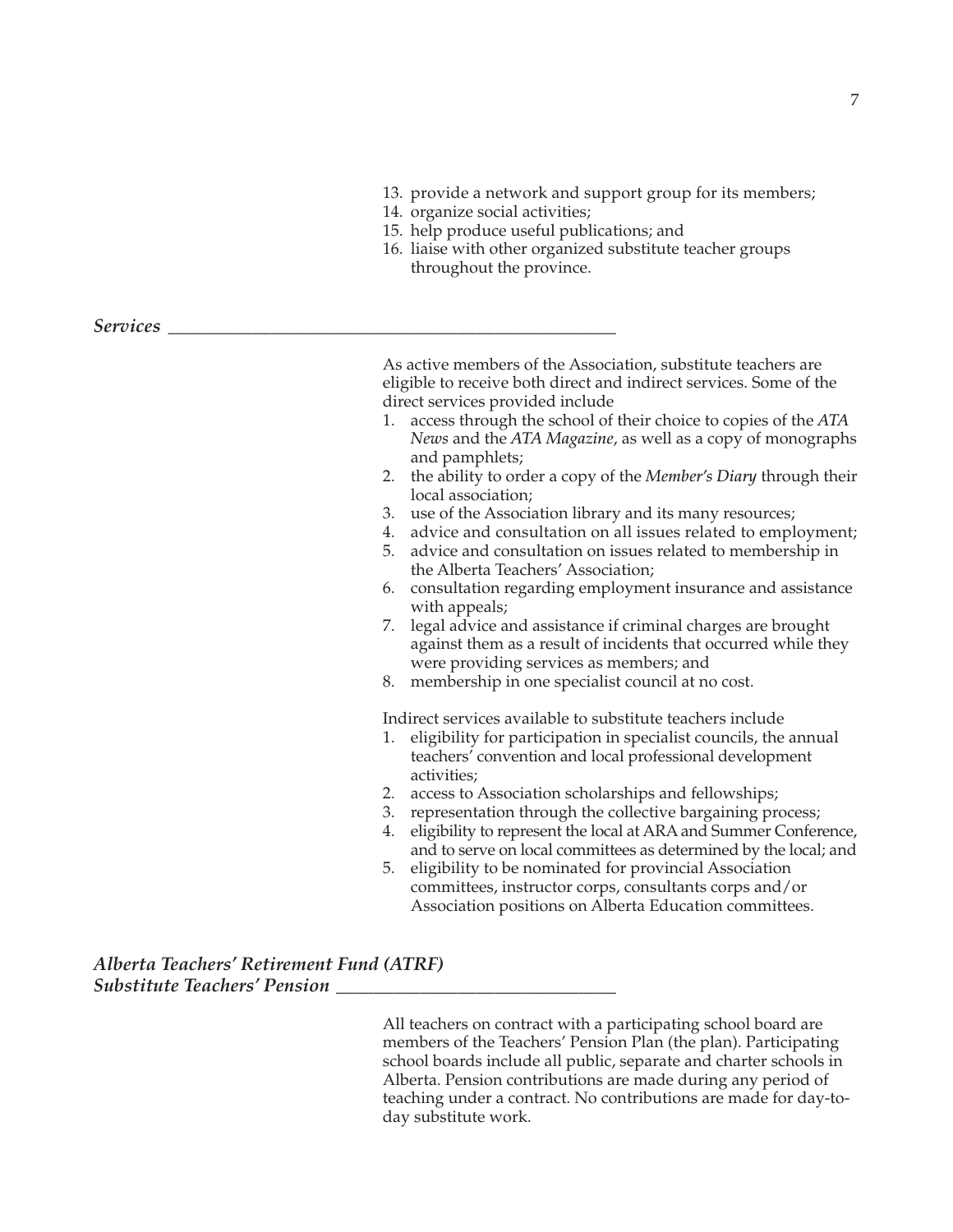Teachers can purchase substitute service worked since May 1, 1971. Teachers currently on contract (active plan members) can purchase any amount of substitute service at full cost. However, the cost is subsidized by the Alberta Government if the service is purchased in one-year blocks, consisting of 186 days.

Teachers not on contract at the time of the purchase can purchase service only in the one-year (186-day) block. The cost is subsidized. At the time of retirement, all teachers with or without a contract may purchase any amount of service at the subsidized rate.

Once teachers have five years of service, they are eligible for a pension. At the same time, the funds are considered to be "locked in" and must be used to provide retirement income. The funds cannot be removed from the plan in cash but may be transferred to another locked-in savings vehicle. Generally, each year of service increases pension. The amount will vary depending on the age, annual salary and service of the particular teacher.

If a teacher leaves teaching for a period of time, cost-of-living adjustments are applied to his or her last reported salary each year he or she is not teaching. Such increases could result in a substantially higher pension. That adjusted salary will be used to calculate a teacher's pension, as long as there is **no other service** recorded until retirement. A higher average salary results in a higher pension. Substitute teachers should contact ATRF for a pension estimate prior to purchasing service or **before** accepting a contract in their last years of teaching.

The pensions of teachers who are not active members of the plan (not on contract) commence the month following their 55th birthday or after their last purchase of service. Substitute teachers who apply for pensions after age 55 may receive the pensions retroactively to their 55th birthday unless they purchase service after age 55.

Substitute teachers must obtain accurate records of employment from each school board for which they have provided service. Such records will facilitate claiming days worked for pensionable service.

In order to determine the cost and benefit of purchasing substitute service, teachers should use the ATRF website (www .atrf.com) pension and service cost calculators. First, calculate the cost of the service. If the cost of the service is subsidized, it will cost the teacher one half of the total cost. Then calculate the pension with and without the service. Teachers can then determine if the increase in pension is worth the cost of the service. Teachers can also call ATRF at 780-451-4166 in Edmonton or 1-800-661-9582 toll free.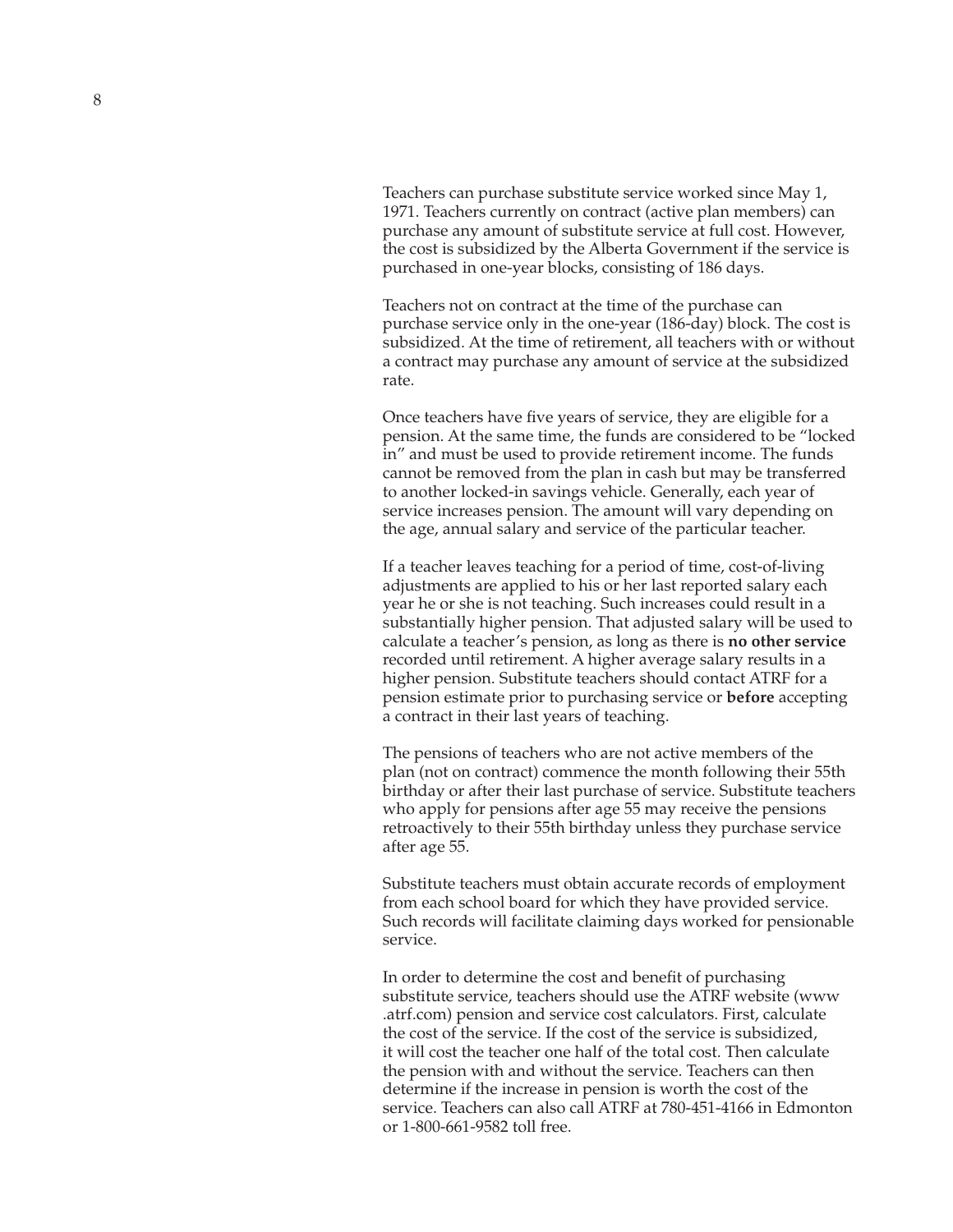Substitute teaching services can be used to meet the experience requirements set by Alberta Education for permanent certification. The certification of teachers regulation requires that a teacher complete two years of full-time teaching and be recommended for permanent certification by a superintendent or other officer.

The two years of teaching experience is defined by the number of school days established by the school jurisdiction under the *School Act.* For example, if the number of school days in the jurisdiction where the teacher is completing the experiential requirement is 193 days for the present year and 197 days for the previous year, the total required days of teaching experience would be 390.

A superintendent or other officer must make a recommendation to issue or not issue a permanent professional teaching certificate to a teacher who has completed two years of teaching experience while holding a valid Alberta teaching certificate. Under the provincial Teacher Growth, Supervision and Evaluation Policy, at least two evaluations are required before a teacher may be recommended for issuance of a permanent professional certificate.

The requirement to conduct two evaluations for substitute teachers has proven difficult to implement given the short-term nature of substitute assignments. It is the obligation of both the superintendent (or authorized recommending officer) and the teacher to ensure that the teacher meets the expectations of the Teaching Quality Standard Ministerial Order with respect to permanent certification. The guide in Appendix H outlines the responsibilitites of both parties.

Substitute teachers are advised to get an accurate record of employment from each employer at the end of each school year. These records may be requested more frequently if needed for pension, employment insurance, experience increments or other reasons.

Not all collective agreements recognize substitute teaching experience for the purpose of placement on the salary grid. Substitute teachers need to be aware of those clauses in collective agreements that affect them. All Alberta Teachers' Association collective agreements are available on the Association's website (www.teachers.ab.ca).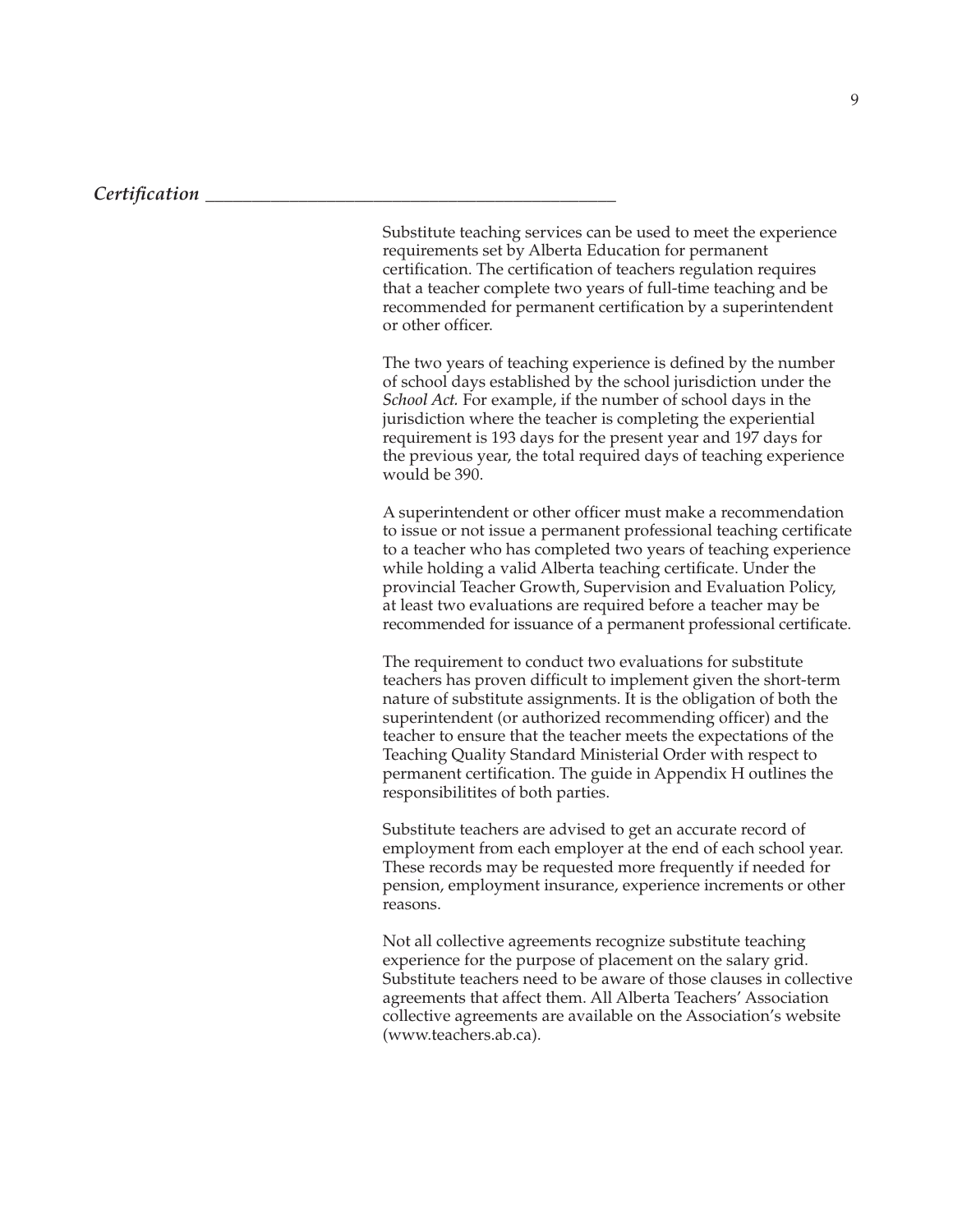# **3**

# **Substitute Teachers : Within the Bargaining Unit**

# *Collective Agreements \_\_\_\_\_\_\_\_\_\_\_\_\_\_\_\_\_\_\_\_\_\_\_\_\_\_\_\_\_\_\_\_\_\_\_*

In Alberta, collective agreements negotiated between teachers and their employing school board normally contain clauses specific to substitute teachers. In most cases, these clauses refer to salary and whether or not substitute teaching service counts toward experience increments. More recently, attempts have been made to increase the number of issues bargained on behalf of substitute teachers, and ways have been devised to ensure that substitute teachers have adequate input into the decision-making process. Some locals invite a representative of the substitute teachers to sit on the teacher welfare committee to provide input with respect to bargaining objectives. In all cases, the substitute teacher has the same right as any other teacher to propose amendments to the collective agreement.

The bargaining guidelines developed by the Association state that bargaining units should attempt to improve the collective agreement provisions related to substitute teachers. Some objectives that bargaining committees might work toward could ensure that

- 1. substitute teaching is recognized as teaching experience for increment purposes;
- 2. placement on the grid occurs on day one;
- 3. substitute compensation recognizes the modified workday, workweek and/or school year being implemented in some jurisdictions;
- 4. substitute teachers are paid at a rate of not less than 1/200 of the teacher's salary for each day taught, according to years of teacher education and years of experience;
- 5. seniority is defined as all periods of employment as a teacher; and
- 6. time spent by substitute teachers on professional development during normal working hours is credited for experience.

Other important provisions might deal with

- 1. retroactive pay following grid placement after the required number of consecutive days of service;
- 2. a benefits package for substitute teachers;
- 3. board contributions toward the cost of these benefits;
- 4. the need for substitutes to be given preferential consideration when contract positions become available;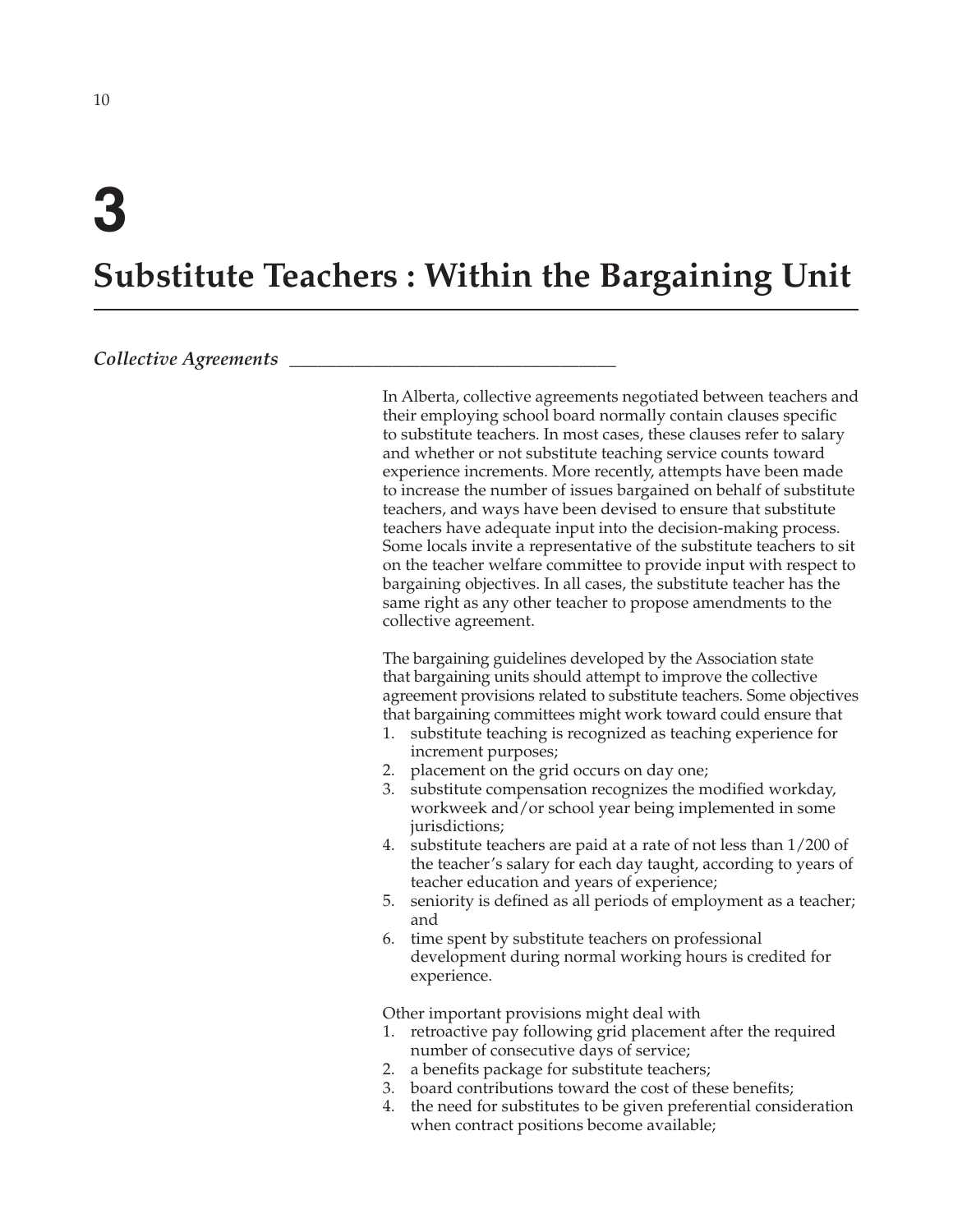- 5. a requirement that a substitute teacher be employed each time a contract teacher is away;
- 6. the payment of kilometrage for substitute teachers who must drive beyond a certain distance;
- 7. the provision of sick leave benefits;
- 8. an appropriate number of substitute teachers available for service with the school jurisdiction;
- 9. an appeal process for substitute teachers whose service is discontinued;
- 10. sick leave for substitute teachers; and
- 11. substitute teachers being assigned the regularly scheduled supervision duties and workload (excluding supervision that precedes the first instructional block assignment) of the teacher being replaced.

### *School Board Policies \_\_\_\_\_\_\_\_\_\_\_\_\_\_\_\_\_\_\_\_\_\_\_\_\_\_\_\_\_\_\_\_\_\_\_*

Substitute teachers must find ways to influence the development of school board policies that directly affect them. The working conditions for these professional replacements should be governed by policies that include such components as

- 1. assigned teaching responsibilities that are, in general, equivalent to the teaching responsibilities of the teacher being replaced;
- 2. not being assigned supervision duties in the first half day in a new teaching situation nor duties beyond those normally assigned to the teacher being replaced;
- 3. provision of feedback on their professional performance, provided that they are aware of existing evaluation policies and procedures and the criteria to be used in the evaluation;
- 4. payment for attendance at one or both days of the annual teachers' convention if sufficient services have been provided prior to the convention;
- 5. invitations to attend and payments for participation in inservice and/or professional development activities;
- 6. the opportunity to be assigned to a particular school staff for inservice, social or professional activities;
- 7. an average chargeback rate to schools for substitute teacher costs based on the actual system cost for a certificated substitute teacher from the previous school year, plus any negotiated increase for the current school year;
- 8. policy that is communicated to substitute teachers regarding the criteria for the selection, retention and removal of teachers from district substitute teacher rosters in accordance with due process, natural justice and good employer–employee relations;
- 9. a clearly outlined, open, transparent, year-round posting and hiring procedure for teaching and administrative positions that is adhered to;
- 10. practices such that substitute teachers receive appropriate performance evaluations on request;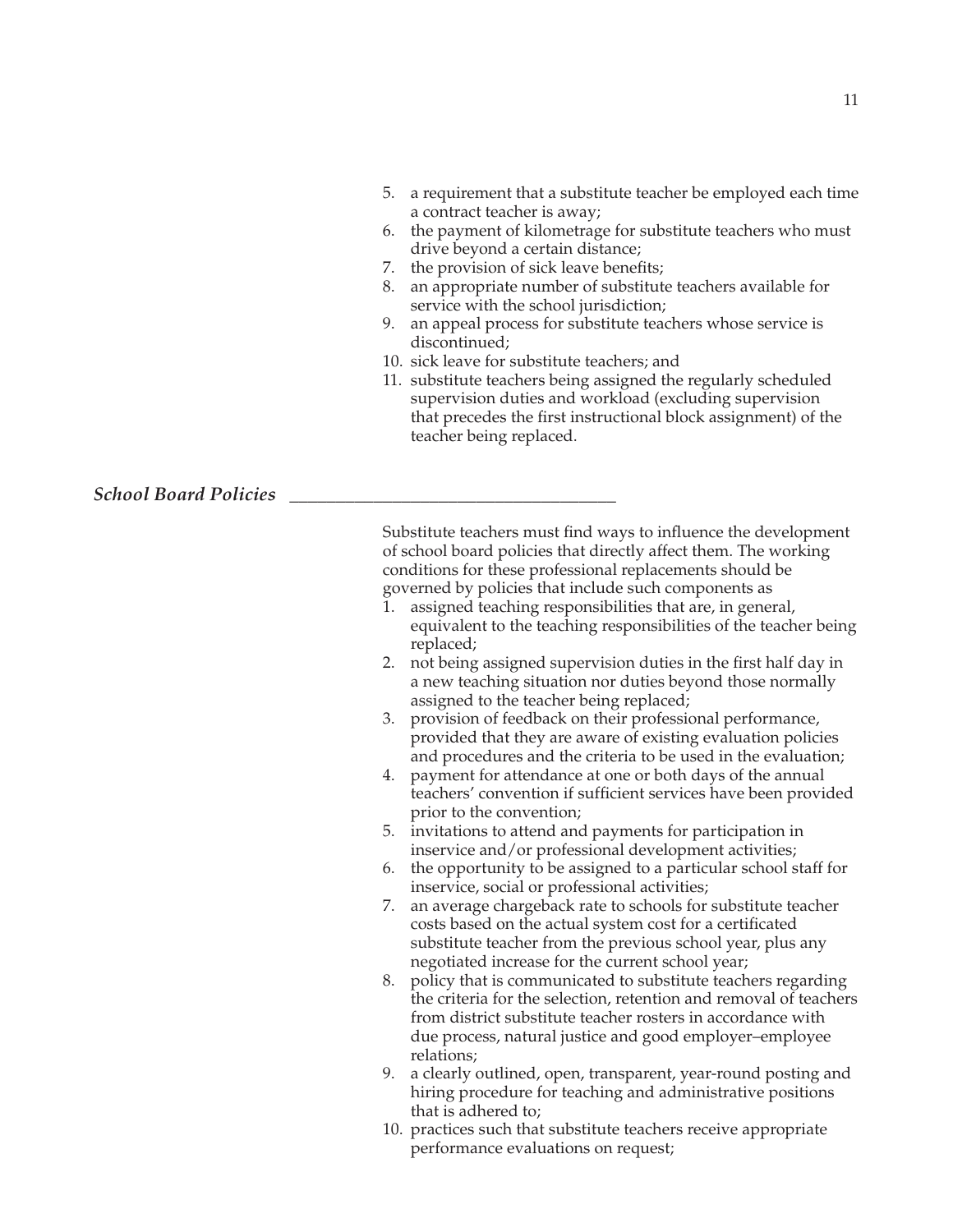- 11. reductions in substitute teacher pools/lists that are done in a fair and equitable manner and that, as much as possible, leave the decision to continue as a substitute teacher up to the individual substitute teacher;
- 12. a system whereby substitute teachers have equitable access to technology and related professional development; and
- 13. boards offering and funding, including pay at the daily rate, voluntary programs for professional development specific to substitute teachers to assist them in remaining current with curriculum changes, as well as new educational technology and trends in teaching and learning.

Substitute teachers must be aware of and have input into the development of school-based and district policies that will affect their role as professional educators. This input would be in both school-based decisions and district policies.

Since school-based decision making is the norm throughout the province, substitute teachers need to have input into school-based decisions that might affect their working conditions. These decisions could involve internal substitution, preparation time and supervision to name a few. Substitute teachers must be aware of the terms of the collective agreement in relation to these policies.

# *Employment Insurance \_\_\_\_\_\_\_\_\_\_\_\_\_\_\_\_\_\_\_\_\_\_\_\_\_\_\_\_\_\_\_\_\_\_\_*

The Alberta Teachers' Association, through its Teacher Welfare program area, provides advice and assistance to substitute teachers regarding employment insurance (EI). Advice is offered by telephone and in person. The Teachers' Guide to Employment Insurance is available on the Association's website (www.teachers .ab.ca). Teacher Welfare staff are available to present workshops on the topic of employment insurance.

Substitute teachers may qualify for EI benefits if, in the 52 weeks preceding application for benefits or since the start of their previous EI claim, they have the required number of insurable hours of work. At the time of printing, the Association is working to achieve agreements with school boards to use 9.1 hours per day. In the event that the record of employment is not based on 9.1 hours a day or the actual hours worked, substitute teachers are advised to call Barnett House for assistance.

The interests of substitute teachers must be considered when locals are determining their priorities in the upcoming round of bargaining. As well, school board policies should be developed that meet the unique needs and concerns of this group of employees. The Alberta Teachers' Association encourages local bargaining units to improve conditions for substitute teachers and will facilitate such local efforts.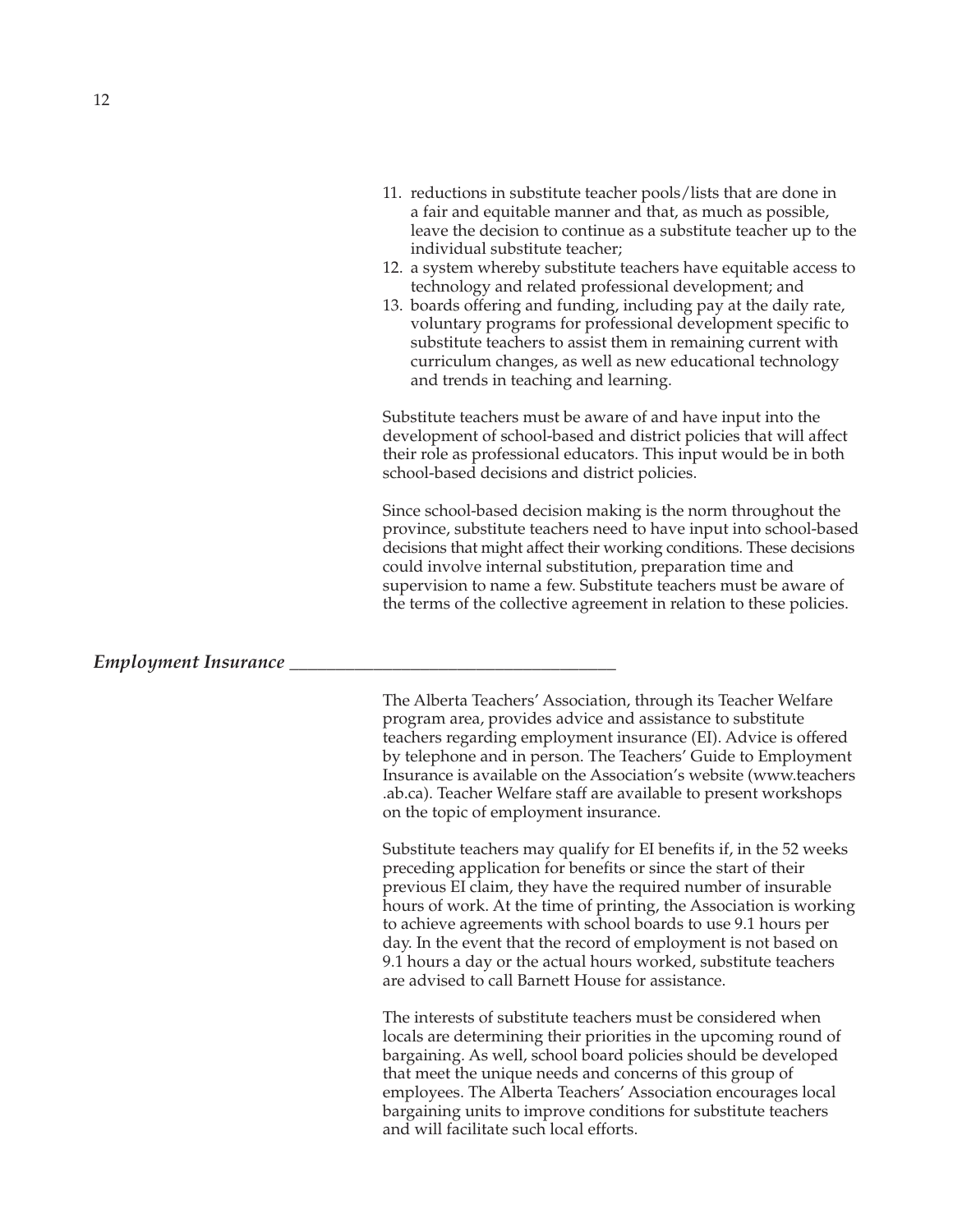#### *Benefits \_\_\_\_\_\_\_\_\_\_\_\_\_\_\_\_\_\_\_\_\_\_\_\_\_\_\_\_\_\_\_\_\_\_\_\_\_\_\_\_\_\_\_\_\_\_\_\_*

The Alberta School Employee Benefit Plan (ASEBP) offers two benefit programs to substitute teachers at the employee's cost. You are eligible to apply for these plans if you are on the substitute teacher roster of an ASEBP participating employer. For further information, contact an ASEBP benefit specialist at 780-431-4786 in Edmonton or toll-free within Alberta at 1-877-431-4786. E-mail benefits@asebp.ab.ca; the website is www.asebp.ab.ca.

### *Teachers' Conventions \_\_\_\_\_\_\_\_\_\_\_\_\_\_\_\_\_\_\_\_\_\_\_\_\_\_\_\_\_\_\_\_\_\_\_*

Under the *Teaching Profession Act*, the Association is responsible for advancing and promoting the cause of education in Alberta and improving the teaching profession. A primary way in which the Association fulfills this obligation is by organizing annual conventions for teachers. The Association has established 10 convention associations in the province, which are responsible for authorizing, planning, conducting, evaluating and governing teachers' conventions. Each convention association is governed by a formal constitution and a board made up of teachers selected by the participating locals. These teachers give freely of their time and energy to plan a program that reflects the needs and interests of teachers in their area.

Teachers under contract have a professional and legal obligation to attend the convention organized in their area. Such conventions afford teachers the opportunity to keep up with new approaches and instructional methods, to identify common problems and to exchange ideas with colleagues. Conventions also help instill in teachers a sense of pride in their profession. Discipline charges can be, and have been, brought against teachers who fail to attend their annual convention.

Substitute teachers not under contract to work on the scheduled convention days may attend their designated convention. Substitute teachers should contact their local regarding attending convention.

Convention associations maintain their own websites, which can be accessed through a link on the provincial Association website (www.teachers.ab.ca).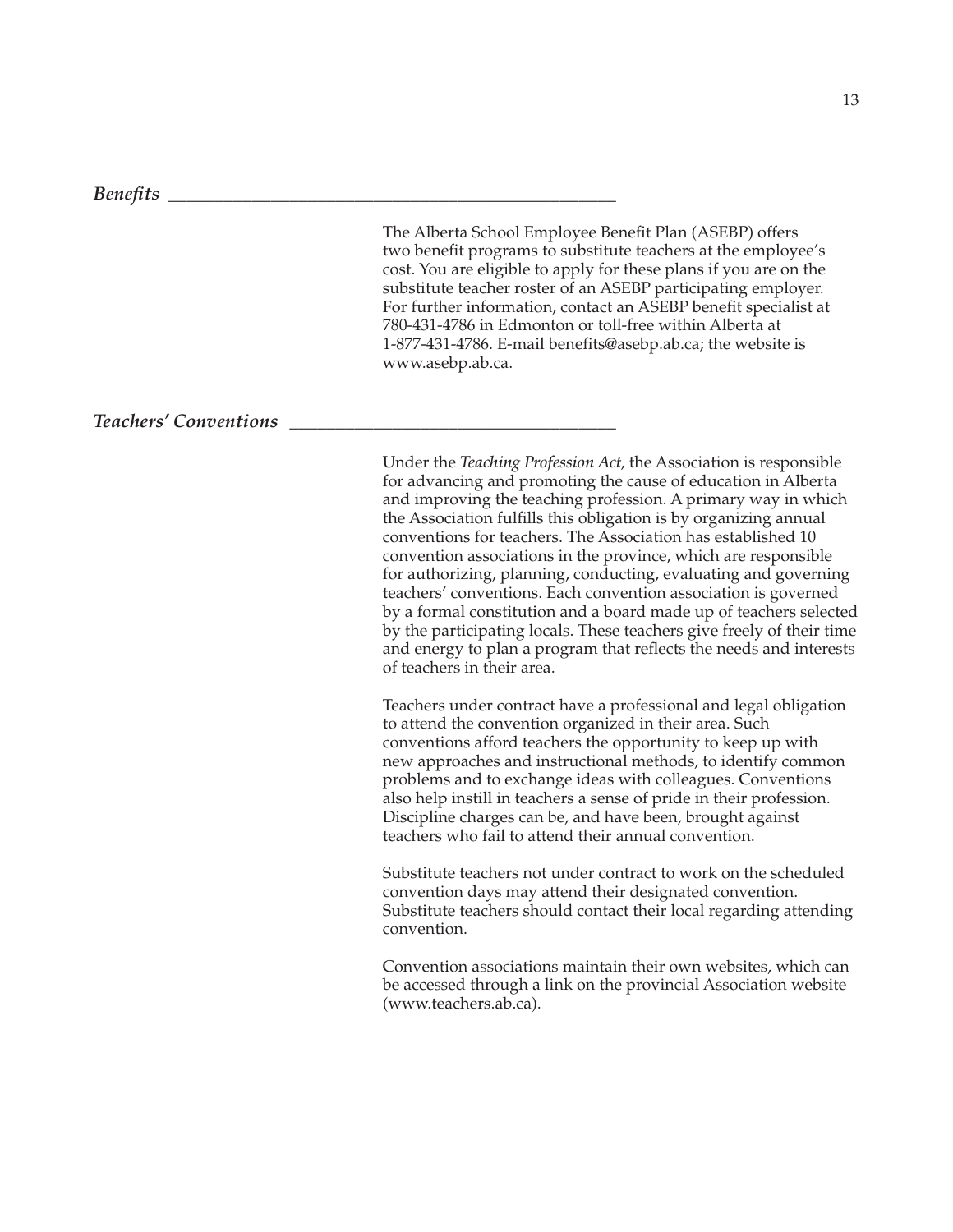# **4**

# **Substitute Teachers: Legal Liability**

# *Introduction \_\_\_\_\_\_\_\_\_\_\_\_\_\_\_\_\_\_\_\_\_\_\_\_\_\_\_\_\_\_\_\_\_\_\_\_\_\_\_\_\_\_\_\_*

All teachers have a legal and a professional liability and are governed by the Canadian *Criminal Code* and the law of torts or civil law in relation to their duty of care for students. Teachers' professional liability occurs because their profession is governed by the *Teaching Profession Act* and the *School Act,* and their conduct is subject to the Code of Professional Conduct and the general bylaws of the Alberta Teachers' Association. For a detailed analysis of this liability, teachers are referred to the Association's Monograph No 7, *Teachers' Rights, Responsibilities and Legal Liabilities*. A copy of this monograph is available in every Alberta school.

# *In Loco Parentis \_\_\_\_\_\_\_\_\_\_\_\_\_\_\_\_\_\_\_\_\_\_\_\_\_\_\_\_\_\_\_\_\_\_\_\_\_\_\_\_*

Traditionally, the teacher was considered to be acting *in loco parentis*. This means that in relation to the student, the teacher stands in the position of a caring, responsible parent and unofficial guardian. This concept allows the teacher some of the privileges of a parent but also brings with it added responsibilities for the protection of pupils. Thus, a teacher could be liable for injury or damages to a pupil if the teacher's conduct falls below the standard of care deemed to be necessary under the given circumstances. In some instances, the duty of care owed by the teacher may exceed that of the parent if special knowledge makes the teacher aware of dangers that the parent might not appreciate.

*In Parens Patriae \_\_\_\_\_\_\_\_\_\_\_\_\_\_\_\_\_\_\_\_\_\_\_\_\_\_\_\_\_\_\_\_\_\_\_\_\_\_\_*

More recently, the teacher has been judged to be acting as an agent of the state or *in parens patriae*. The duties of teachers outlined in section 18 of the *School Act* emphasize this role. (See also *Teachers' Rights, Responsibilities and Legal Liabilities*.) Thus, the actions of teachers are often compared to those of law enforcement personnel, social workers and other public employees. The actions of a teacher must comply with the *Child, Youth and Family Enhancement Act*, the *Youth Justice Act* and legislation in the area of human rights.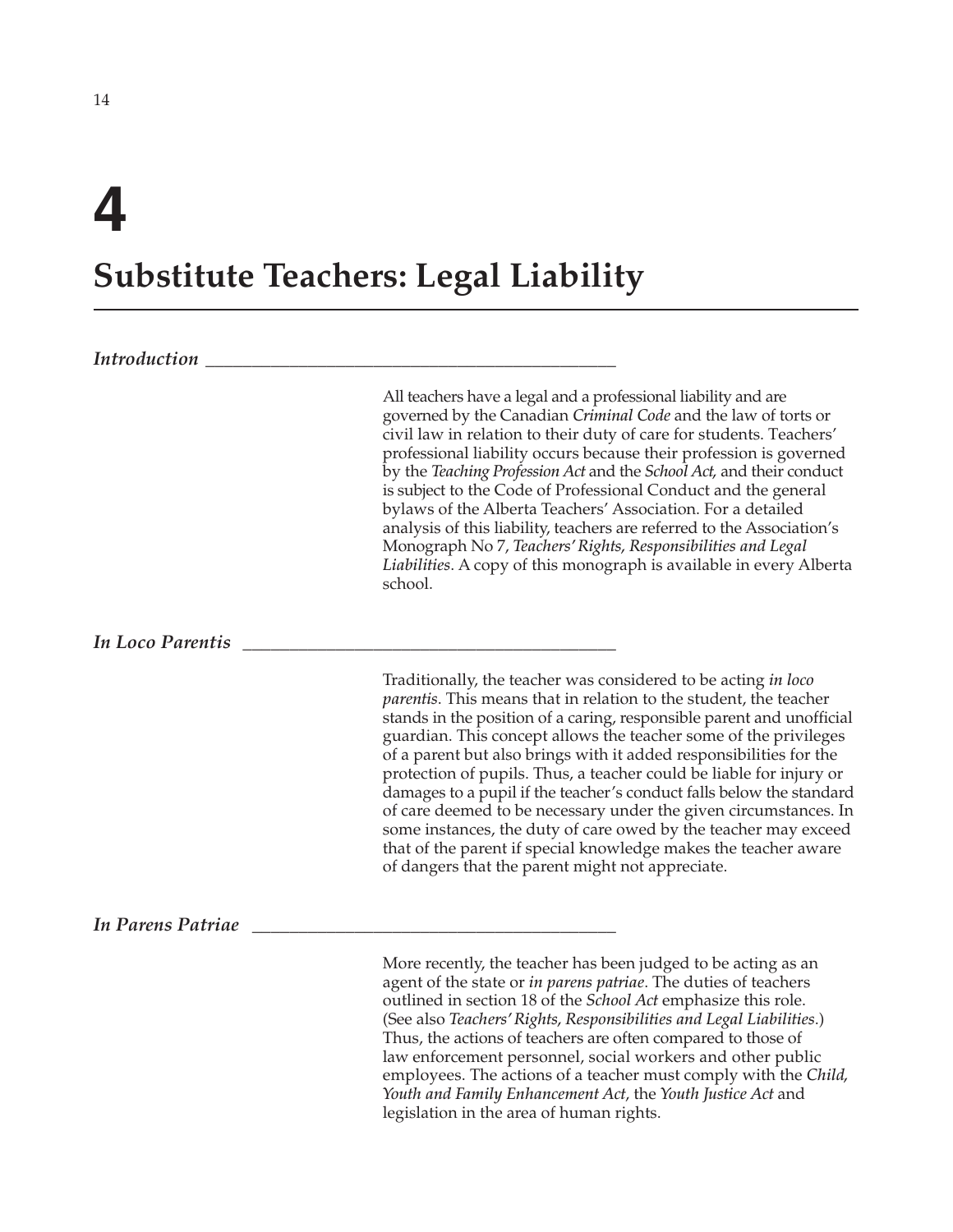Monograph No 7 provides further details in this regard.

The duty of care to individual students and the need to serve the best interests of the state has further complicated the already demanding role of the teacher.

*Negligence \_\_\_\_\_\_\_\_\_\_\_\_\_\_\_\_\_\_\_\_\_\_\_\_\_\_\_\_\_\_\_\_\_\_\_\_\_\_\_\_\_\_\_\_\_*

Negligence comes under the broader heading of tort law. The word *tort* means crooked or twisted. Generally speaking, a tort is a wrong committed by one person against another. Examples of wrongs are assault, harassment, defamation and negligence.

Negligence means not doing something a prudent and reasonable person would do or doing something a prudent and reasonable person would not do in a particular situation. It can be the subject of a lawsuit between persons whenever there is a duty upon one person not to be negligent and when a breach of that duty occurs and causes damage to another person. Negligence exists where the activity or conduct on the part of the teacher creates an unreasonable chance of danger. When teachers ignore danger or do not respond properly to danger when they should, they may be found negligent if someone is injured as a result.

Four elements must be present before negligence is established:

- 1. The plaintiff has suffered some damage.
- 2. The damage was caused by some act or omission of the defendant.
- 3. The act or omission was one that a reasonable person behaving with ordinary prudence would not have committed.
- 4. The defendant has a duty of care to the plaintiff with regard to that act or omission.

The extent to which the injured party contributed to his own damage would also be an issue in determining the amount of damages to be awarded.

Often, because they are expected to have expert knowledge about certain matters, teachers are held to a higher standard of care than parents. This is especially true in school situations that may be inherently dangerous (for example, the use of chemicals, machinery, appliances or apparatus, as well as student participation in complex activities).

Substitute teachers must be certain they have *knowledge of the necessary skills and safety precautions* associated with teaching a particular lesson that has inherently dangerous components. If substitute teachers do not have this knowledge, they are advised to use other relevant activities instead. The regular teacher and the school administration should be informed as to why the change in the lesson plan was made. The regular classroom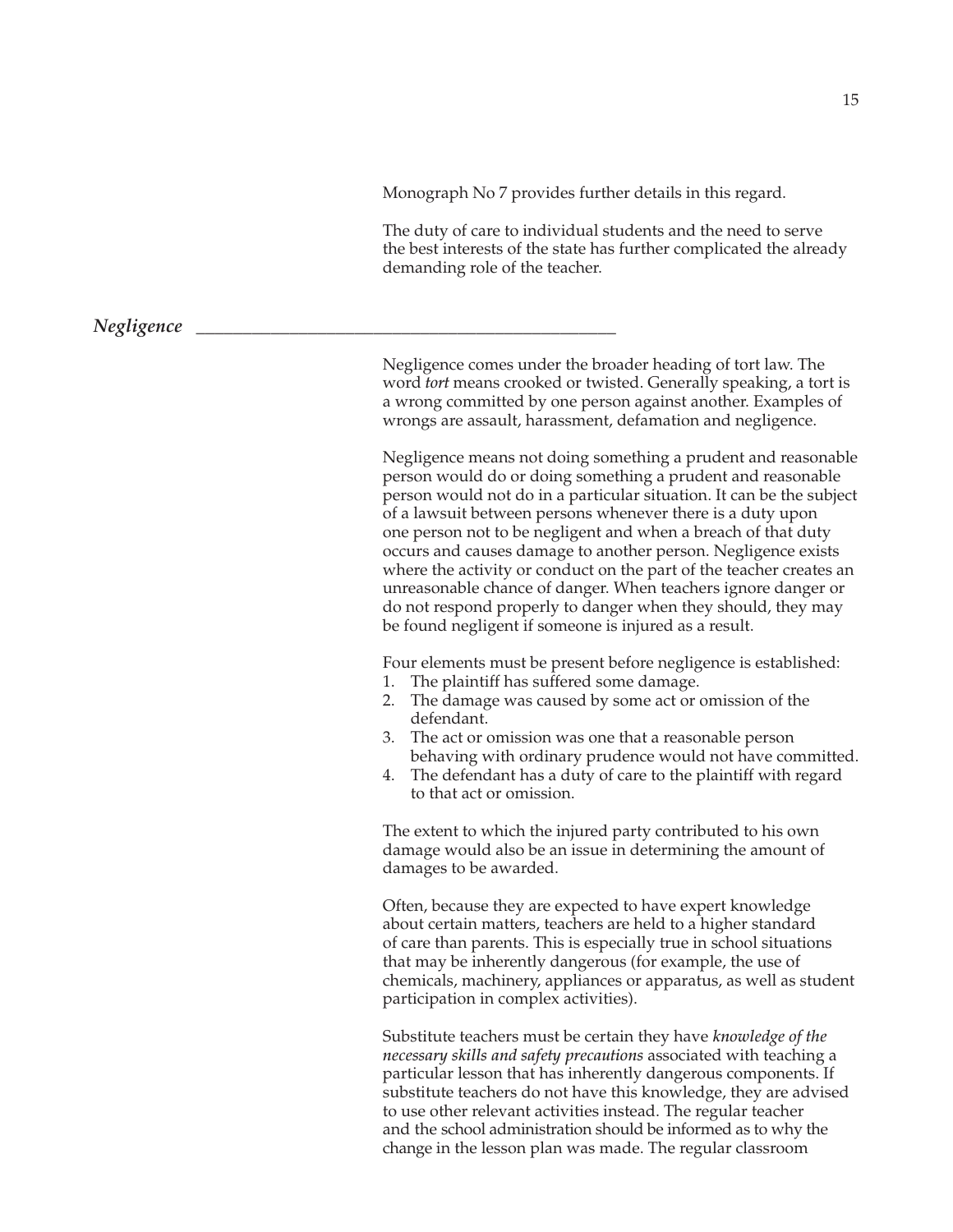teacher and the school administrators should be aware that they would very likely be named in a lawsuit brought on behalf of a student if injuries were suffered while a substitute teacher was implementing elements of a lesson plan he or she was not adequately trained to teach.

Section 60 of the *School Act* deals with powers of school boards. Among other matters, this section requires that every board carry liability insurance or make equivalent arrangements to cover its exposure, including the exposure of its employees.

60(1) A board must. . .

(b) in respect of its operations

(i) keep in force a policy or policies of insurance. . . for the purpose of indemnifying the board and its employees and school councils in respect of claims for

- (iv) damages for death or personal injury,
- (v) damages to property . . .

Any claims, including lawsuits, against the board and/or any of its employees would be dealt with by the insurance company (or equivalent agency), providing the coverage required by this section of the act and the regulations developed pursuant to it.

Substitute teachers are often expected to fulfill supervisory functions as part of their assignment. Substitute teachers should be certain that a system of supervision is established in the classroom or wherever an activity takes place to ensure that the instructions given to the pupils are obeyed. There is no expectation of having one supervisor for each pupil except in extremely dangerous activities. Teachers' own experiences will normally give them a good idea of what level of supervision is required to ensure an adequate degree of safety.

The extent of supervision required depends upon the age, mental ability and emotional stability of the students being supervised. If there is a lack of supervision, it would have to be shown that the failure to supervise caused or contributed to the injury. Negligence will be determined by a judgment of what was reasonable in a particular set of circumstances. In any event, if the teacher is performing assigned duties, the school board's liability insurance will provide the necessary protection in the event of a lawsuit, to the extent of the limits provided in the policy. Teachers providing service in high-risk situations should check the adequacy of coverage.

### *Insurance*

# $Supervision$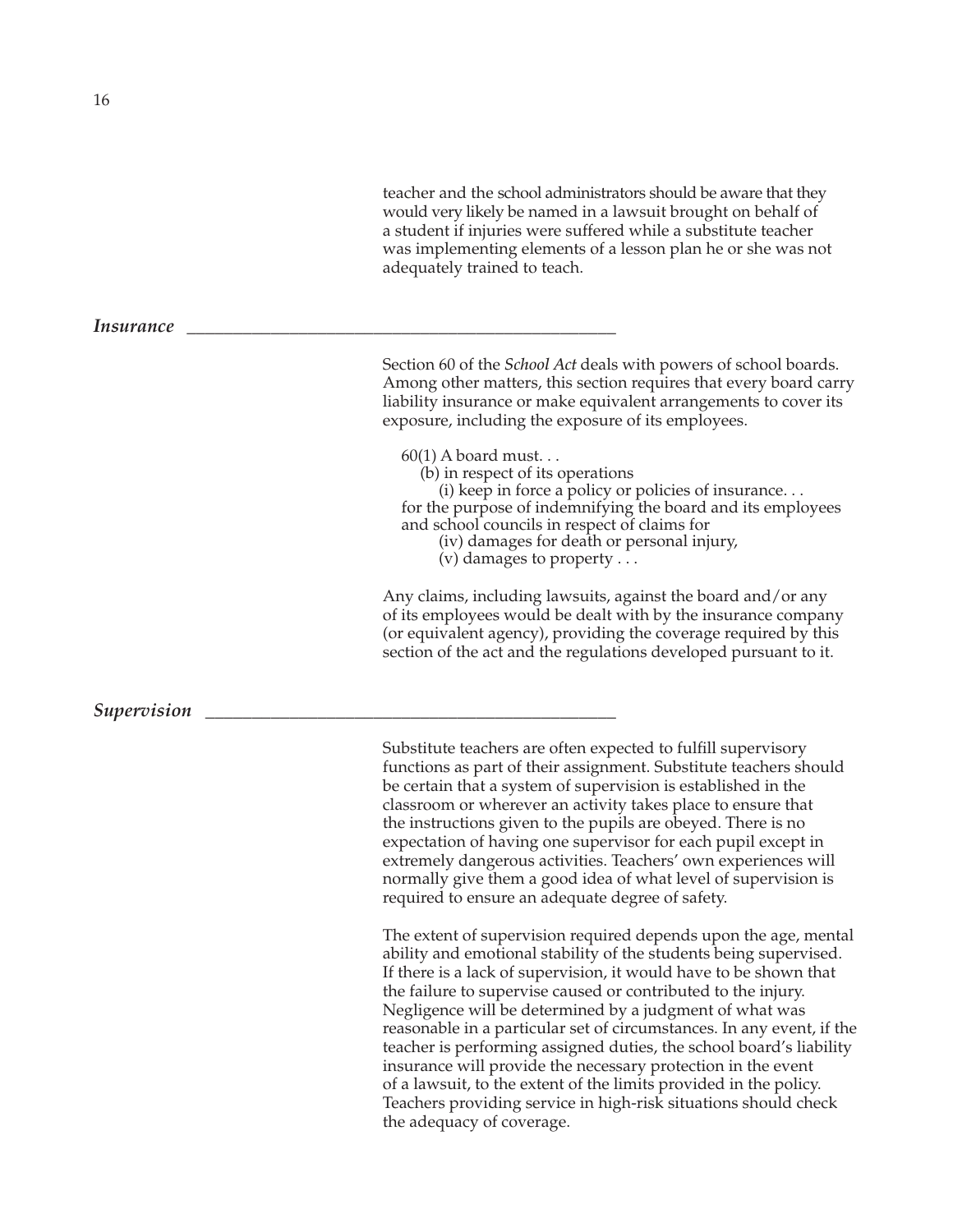The substitute teacher might supervise students on a field trip. In this case, substitute teachers should check with the principal to be certain that the activity is school sponsored, in which case the school board's liability insurance will cover normal liabilities. A number of schools require parents to sign a permission slip, which serves as a useful communication device but does not eliminate the possibility of liability arising out of untoward events occurring during the field trip. A permission slip does not give the teacher the right to commit a negligent act. Students must be instructed in advance on all aspects of safety during the field trip and all foreseeable dangers should be brought to the students' attention.

It is important that the substitute teacher review both school and school board policies as they relate to field trips. Because a substitute teacher works in many different schools and sometimes in more than one jurisdiction, these policies may vary; therefore, it would be dangerous to make assumptions about what is an appropriate or accepted procedure. Substitute teachers must review all school policies and procedures before taking students on a field trip.

*Student Discipline \_\_\_\_\_\_\_\_\_\_\_\_\_\_\_\_\_\_\_\_\_\_\_\_\_\_\_\_\_\_\_\_\_\_\_\_\_\_\_*

One of the first steps taken by a substitute teacher when going to work in a new situation should be to become familiar with the discipline policy of the school and the school board.

Even though section 43 of the Canadian *Criminal Code* permits the use of reasonable force by teachers on students under their care, many school boards have banned the use of corporal punishment.

43. Every school teacher, parent or person standing in the place of a parent is justified in using force by way of correction toward a pupil or child, as the case may be, who is under his care, if the force does not exceed what is reasonable under the circumstances.

Teachers must use approved procedures when disciplining students under their care.

All teachers should be aware of section 12 of the *School Act,* which outlines the code of conduct for students, and section24(1), which provides legislative support for appropriate discipline policies and procedures related to section 12.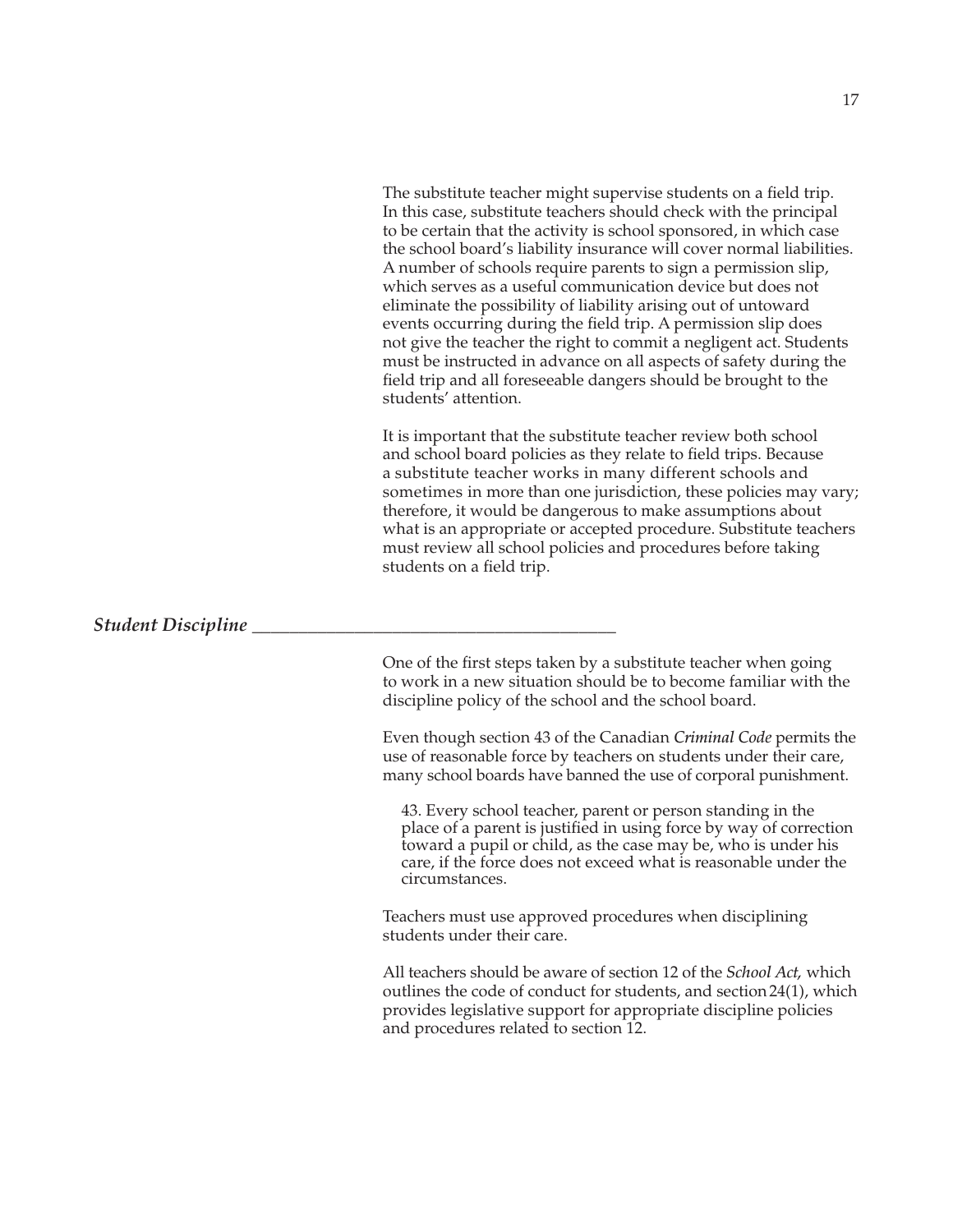*Assaults \_\_\_\_\_\_\_\_\_\_\_\_\_\_\_\_\_\_\_\_\_\_\_\_\_\_\_\_\_\_\_\_\_\_\_\_\_\_\_\_\_\_\_\_\_\_\_*

| Common Assault | There has been an enormous increase in the number of teachers<br>accused of assault, both common and sexual, in recent years. The<br>common assault allegations generally result from disciplinary<br>action taken by a teacher. Section 43 of the Criminal Code<br>notwithstanding, it is becoming more and more unacceptable for<br>teachers to use force in disciplining students. Recent court decisions<br>would indicate that corporal punishment may well become a<br>thing of the past. In order for an action to constitute common<br>assault, three elements must be satisfied: (a) lack of consent by the<br>victim, $(b)$ intent and $(c)$ an application of force to the victim (or<br>the threat of force that the victim believes will be carried out). |
|----------------|------------------------------------------------------------------------------------------------------------------------------------------------------------------------------------------------------------------------------------------------------------------------------------------------------------------------------------------------------------------------------------------------------------------------------------------------------------------------------------------------------------------------------------------------------------------------------------------------------------------------------------------------------------------------------------------------------------------------------------------------------------------------|
| Sexual Assault | Sexual assault is defined as conduct that includes all of the<br>elements of common assault plus one additional element: the<br>assault is committed in circumstances of a sexual nature, such<br>that the sexual integrity of the victim is violated and/or the<br>accused gained some sexual gratification from the act. The sexual<br>nature of the assault must be detectable by an objective standard.<br>It is not necessary that contact be made with the victim's sexual<br>organs or that the assaulting party's sexual organs be involved.<br>Even a pat on the behind can be a sexual assault if it is done to<br>obtain sexual gratification or to violate the sexual integrity of the<br>victim.                                                          |
|                | These offences are very broadly defined. It is easy to see how false<br>allegations could be made in a wide variety of innocent student-<br>teacher interactions. However, innocence may not save one from<br>accusations, or even conviction.                                                                                                                                                                                                                                                                                                                                                                                                                                                                                                                         |
| Advice         | What can teachers do to avoid these sorts of problems?<br>Obviously, they should studiously avoid behaviour that would<br>give rise to legitimate charges.                                                                                                                                                                                                                                                                                                                                                                                                                                                                                                                                                                                                             |
|                | Many authorities, particularly those who deal with cases of this<br>nature on a frequent basis, suggest that teachers should refrain from<br>all physical contact with students. This runs counter to the beliefs<br>of many teachers and to some educational theorists who believe<br>that hugs and pats are important, positive acts. Each individual<br>teacher will have to decide what is the best course of action.<br>However, consistent behaviour with all students is good advice.                                                                                                                                                                                                                                                                           |
|                | Here are some other prudent and useful tips:<br>1. Be completely familiar with the school board's and the<br>school's policies with respect to corporal punishment, and if<br>you decide to use corporal punishment at all, do so in strict<br>compliance with those policies.<br>2. Document your discipline of students and any accidents that<br>occur while you are on supervision. Such documentation<br>should be retained in your permanent personal files; there<br>have been many cases of accusations being made years later.                                                                                                                                                                                                                                |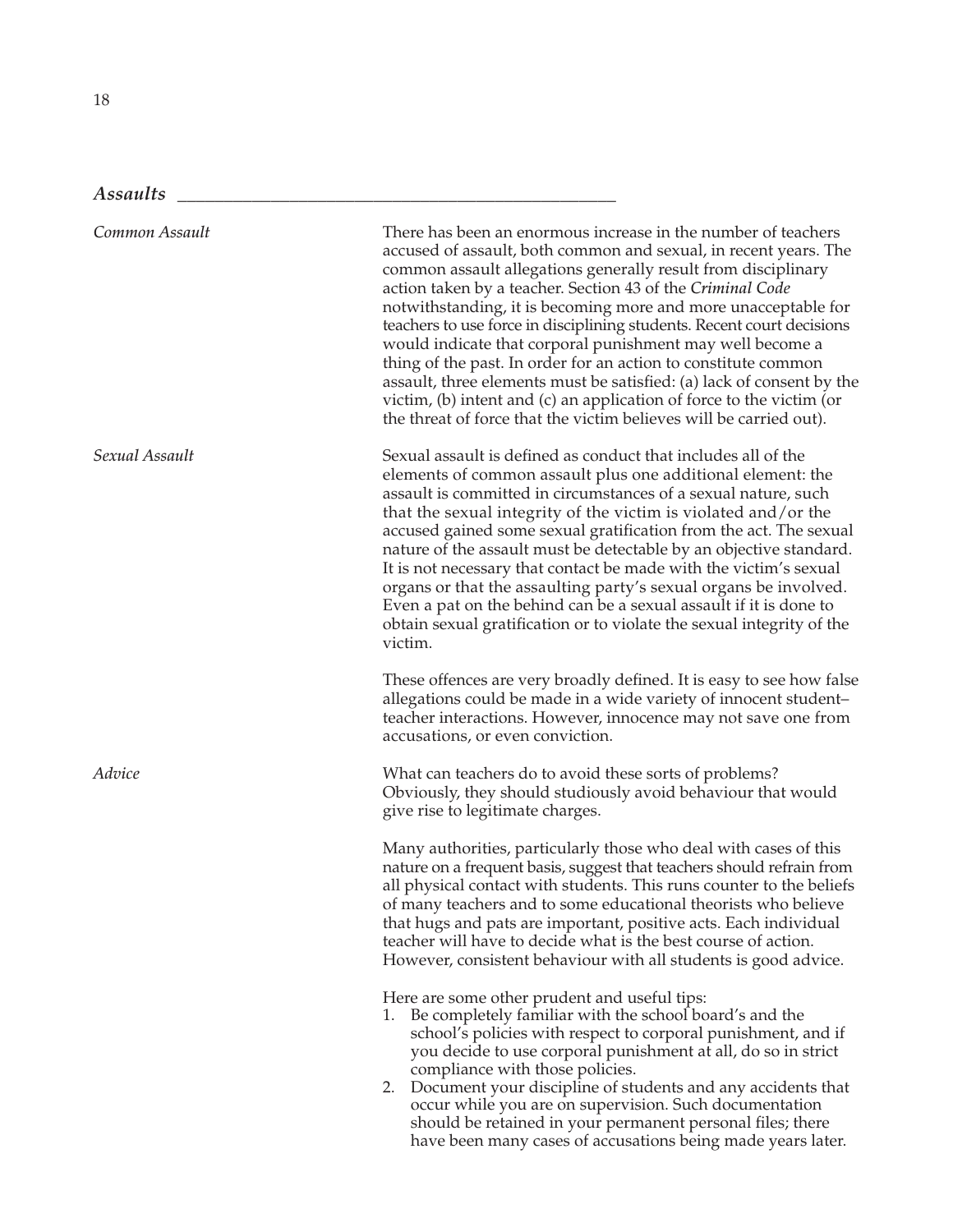- 3. Avoid being alone with students, particularly those in the early years of puberty. If you must be alone with a student, ensure that the door is open, that the window blinds or drapes are open and that the time is kept to a minimum. Let someone else know where you are and who you are with.
- 4. Unless you have special training or an assignment in counselling, avoid counselling students who display signs of sexual, emotional or mental instability. At the very least, consult regularly with the teacher counsellor in the school or with someone else with expertise in this area and keep a record of such consultations.

### *If Accused \_\_\_\_\_\_\_\_\_\_\_\_\_\_\_\_\_\_\_\_\_\_\_\_\_\_\_\_\_\_\_\_\_\_\_\_\_\_\_\_\_\_\_\_\_\_*

The primary rule in dealing with allegations of assault or sexual assault is *remain silent*. You have the right to do this under the Canadian Charter of Rights and Freedoms. This right is the best available protection. Do not waive this right until after you have seen a lawyer. You are required to identify yourself (name, address and birthdate) to the police. Beyond that, you should not volunteer any information or respond to any questions until you have sought and received legal advice.

As a teacher, you have access to legal advice on matters relating to your work. Contact the Association as soon as possible. In the meantime avoid discussing the situation with anyone else (other than your legal spouse). Discussing it with others may put them in the position of being called to testify against you.

Do not panic. While this may be a terrible experience, staying calm, listening to advice and taking the situation one step at a time will, at least, avoid making it worse.

### *Assaults Against a Teacher \_\_\_\_\_\_\_\_\_\_\_\_\_\_\_\_\_\_\_\_\_\_\_\_\_\_\_\_\_\_\_*

An area of growing concern is the increased number of assaults on teachers. These assaults are most often perpetrated by students, but teachers have also been assaulted by parents, former students or others. The significance of these assaults must not be minimized, and teachers are advised to report all assaults and ensure that charges are brought against those responsible. The Association will advise and assist members who have been the victims of assault while performing their professional duties.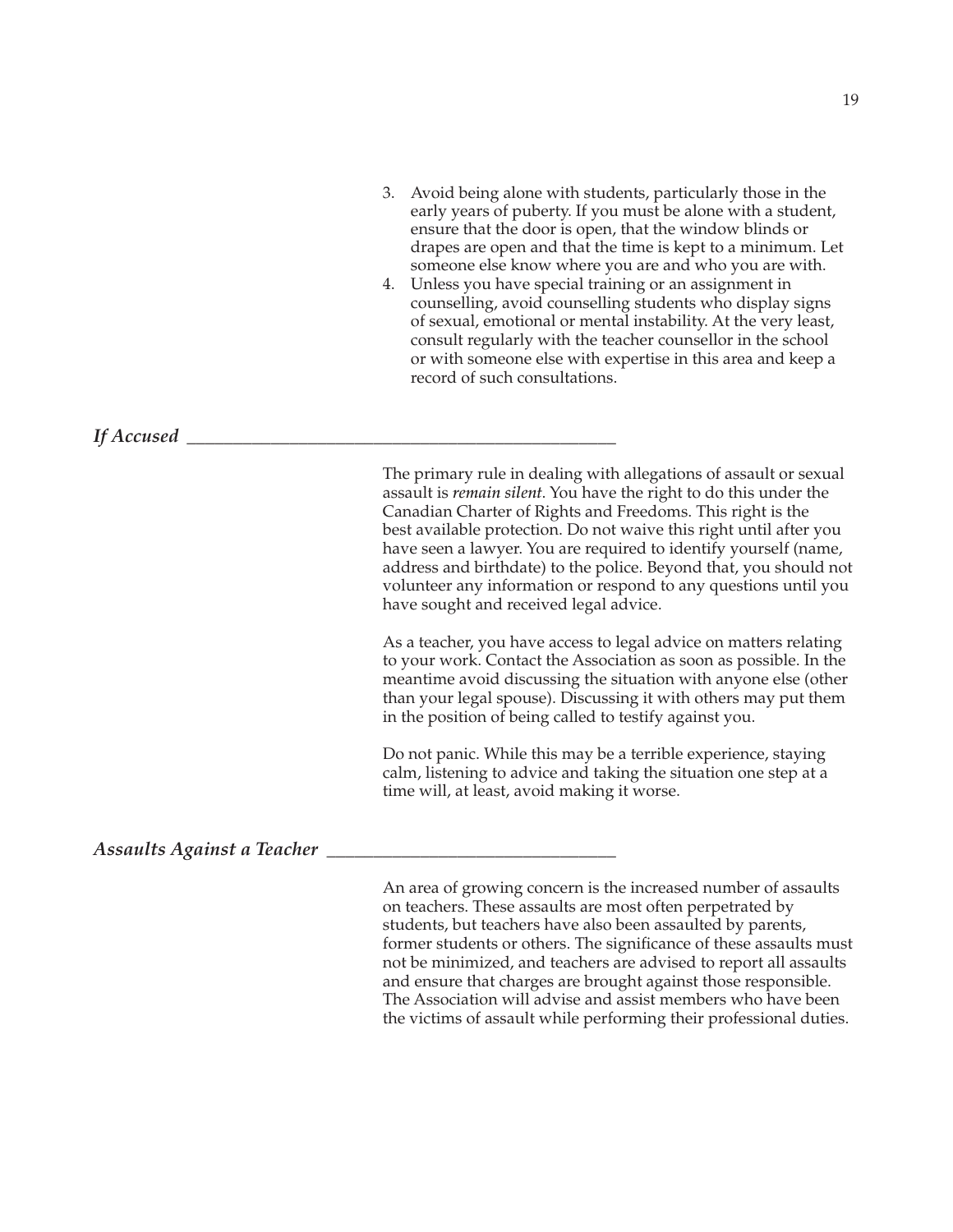### *Professional Liability \_\_\_\_\_\_\_\_\_\_\_\_\_\_\_\_\_\_\_\_\_\_\_\_\_\_\_\_\_\_\_\_\_\_\_*

As professionals, teachers are held to a higher standard of conduct than the general public. All teacher members of the Association are obliged to maintain professional conduct and to assist the Association in its duty to provide protection to the public and to the profession. The Code of Professional Conduct provides general guidelines for teachers to follow, but the scope of professional-conduct expectations goes far beyond the code. Teachers should be familiar with the code and with the responsibilities placed on them by the *Teaching Profession Act*. These responsibilities are contained in Appendix B and Appendix D. Substitute teachers should become familiar with these responsibilities and govern themselves accordingly. Note that adhering to the provisions of the Code of Professional Conduct is a 24-hour-a-day responsibility. Even when acting as a parent or a community member, all teachers must respect the standards of the profession. These provisions also apply to other teachers in their relationships with substitute teachers. The *Members' Handbook* and the publication *Teachers' Rights, Responsibilities and Legal Liabilities* include details about the steps to be taken if a teacher believes that another teacher has been guilty of unprofessional conduct. However, before taking any action, consult with the Association.

*E-Liability \_\_\_\_\_\_\_\_\_\_\_\_\_\_\_\_\_\_\_\_\_\_\_\_\_\_\_\_\_\_\_\_\_\_\_\_\_\_\_\_\_\_\_\_\_*

Teachers are expected to model ethical and appropriate conduct in their use of school computers, laptops, Internet connections and cellphones. This expectation extends to use of their own computers when posting on social networking sites.

Teachers are in a position of trust with students and can be held accountable if their actions expose students to inappropriate material or communications. The following cybertips for teachers should be kept in mind at all times.

#### **Be Prudent**

At work, do

- 1. maintain exemplary professional standards when sending e-mail messages to students, parents, colleagues and administrators;
- 2. always keep a copy of your e-mail messages; and
- 3. use a signature that includes your name, assignment title and school name.

At work, don't

- 1. share your password with other colleagues or students or
- 2. leave your computer on and unattended when students are around.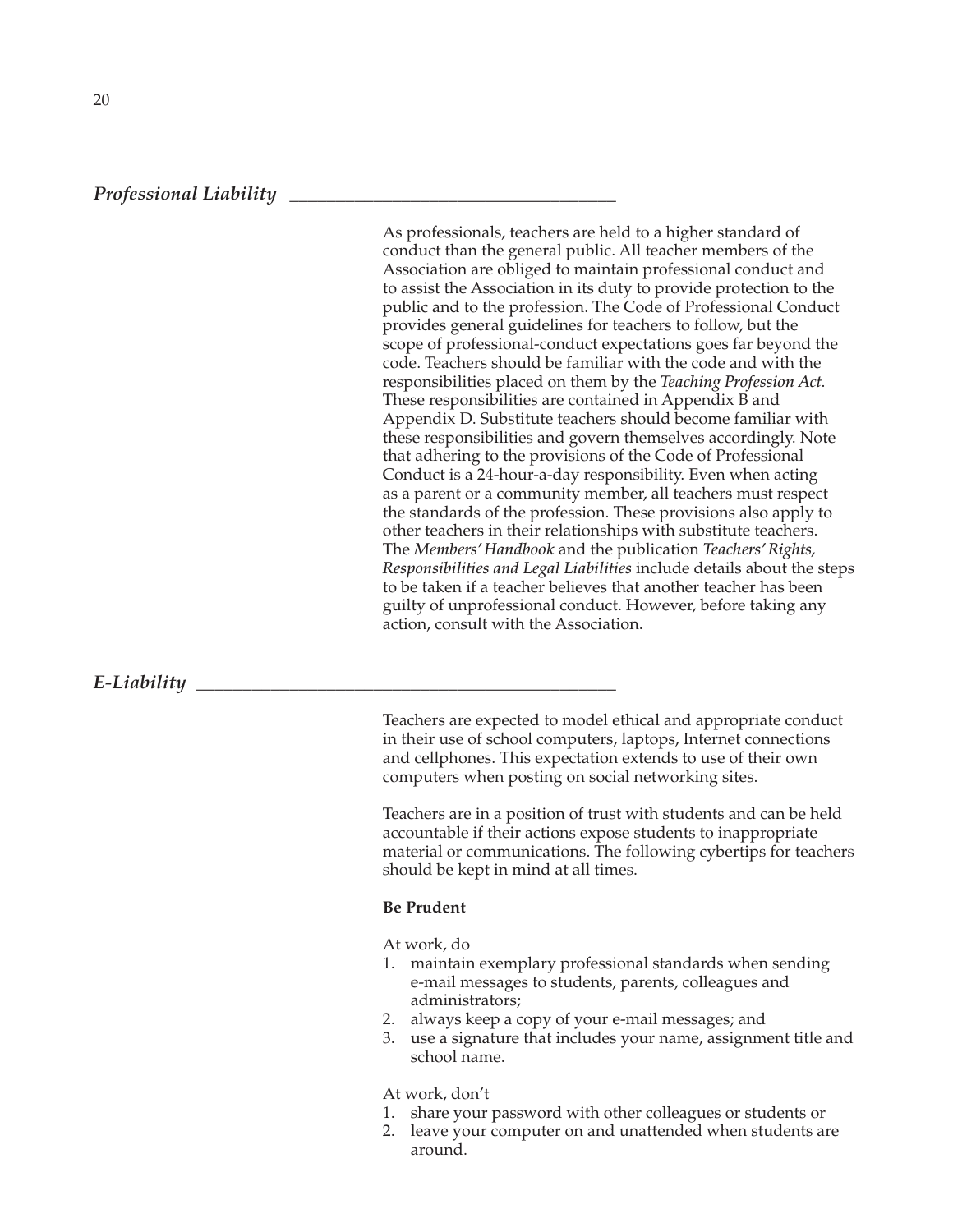At home, don't

- 1. use your home/personal computer to contact students or parents;
- 2. permit images of yourself to be taken and posted on any site without appropriate privacy safeguards;
- 3. post criticism of colleagues, students or administrators on social networking sites; or
- 4. share confidential information about students, colleagues or administrators on social networking sites.

#### **Be Prepared**

If you find yourself the target of cyberbullying, take the following steps:

- 1. Make copies of all questionable messages/web postings/ information and other related materials and data, including the URL.
- 2. Demand that the sender stop transmitting or posting the material and state that the conduct is inappropriate and unacceptable.
- 3. Avoid engaging with the person who is targeting you, because this may escalate the situation.
- 4. Advise your school administration of the inappropriate communication if the situation requires immediate action and/or if the communication continues.
- 5. Access appropriate support/guidance through the school district's cyberconduct policy or manual.
- 6. If the person who is cyberbullying you is a student, contact the student's parents.
- 7. Inform and involve your school-based occupational health and safety committee.
- 8. Contact your ATA local if the actions taken to address the inappropriate communication are ineffective and/or if you need further support/advice.

### **Remember**

Nothing is truly private when you use digital communication. When you are using board equipment and communication links, the board can access all your messages and online sites visited if any of the communication went through board servers or was accessed using board equipment.

These forms of cyberbullying are considered criminal acts:

- 1. Communicating repeatedly with someone if the communication causes someone to fear for their own or others' safety
- 2. Publishing a defamatory libel—something that is designed to insult a person or likely to hurt a person's reputation by exposing him or her to hatred, contempt or ridicule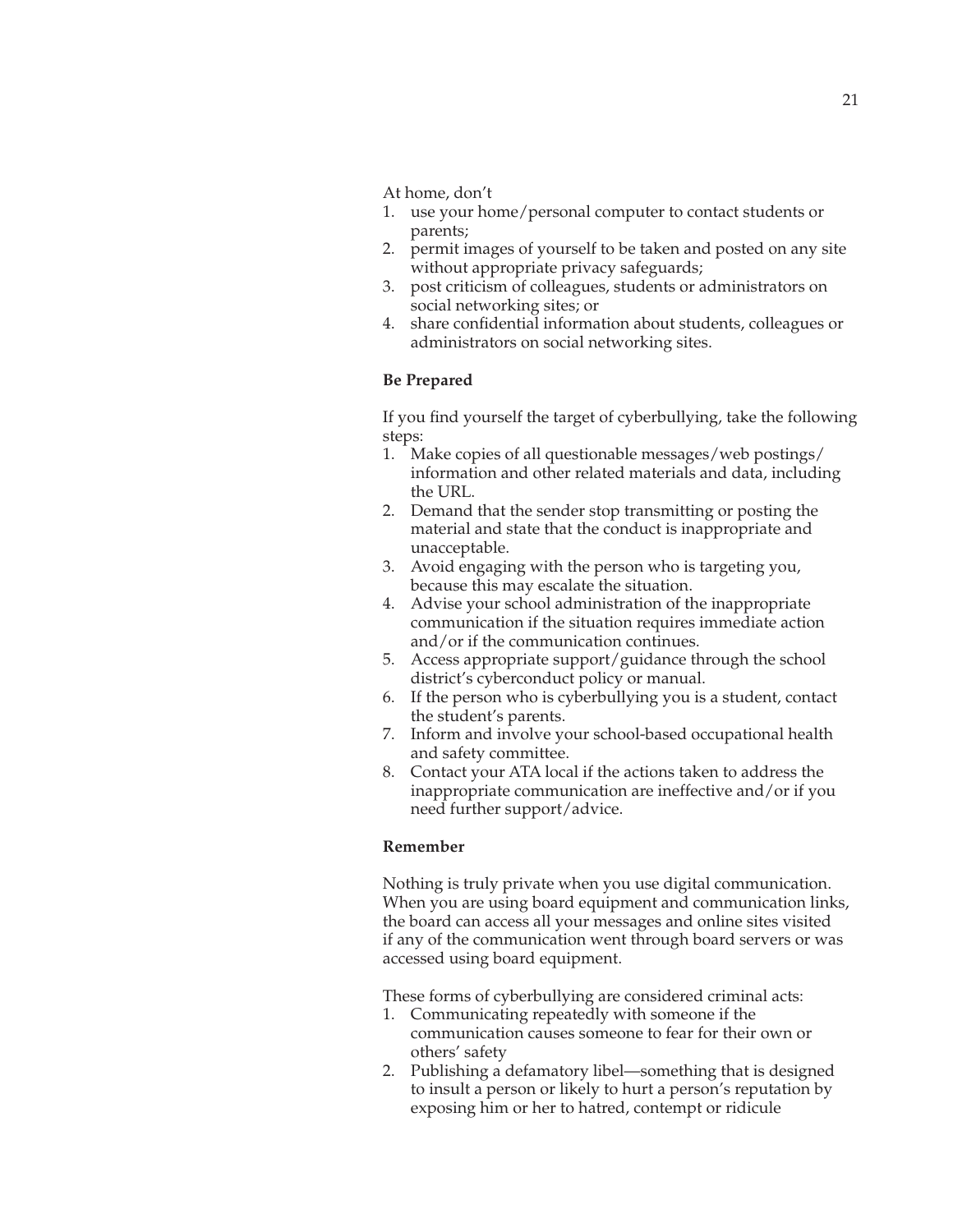Spreading hate or discrimination based on race, national or ethnic origin, colour, religion, age, sex, sexual orientation, marital status, family status, or disability may be a violation of the *Canadian Human Rights Act* and/or provincial/territorial human rights legislation.

If there is a question as to whether the inappropriate communication is criminal, call the police. It may also be necessary to involve internet service providers (ISPs) and mobile telecommunications service providers in addressing the inappropriate communication to the point of deleting the offending material from temporary/permanent sites and archives.

### **Know Your Rights and Your Responsibilities**

These activities can result in disciplinary action against a teacher:

- 1. Visiting inappropriate websites, eg, adult content, racist, pornographic
- 2. Sending or forwarding offensive jokes and pictures via e-mail
- 3. Online gambling using school district equipment
- 4. Downloading audio, video or text-based materials in violation of copyright laws
- 5. Using board/employer equipment to engage in activities relating to a second occupation
- 6. Constant text messaging, instant messaging and/or e-mailing during school time
- 7. Posting pictures of yourself and sharing them over the Internet, especially if they are suggestive or inappropriate.

(Editor's note: The material in this section on e-liability is adapted from the Canadian Teachers' Federation; more information is available at www.ctf-fce.ca.)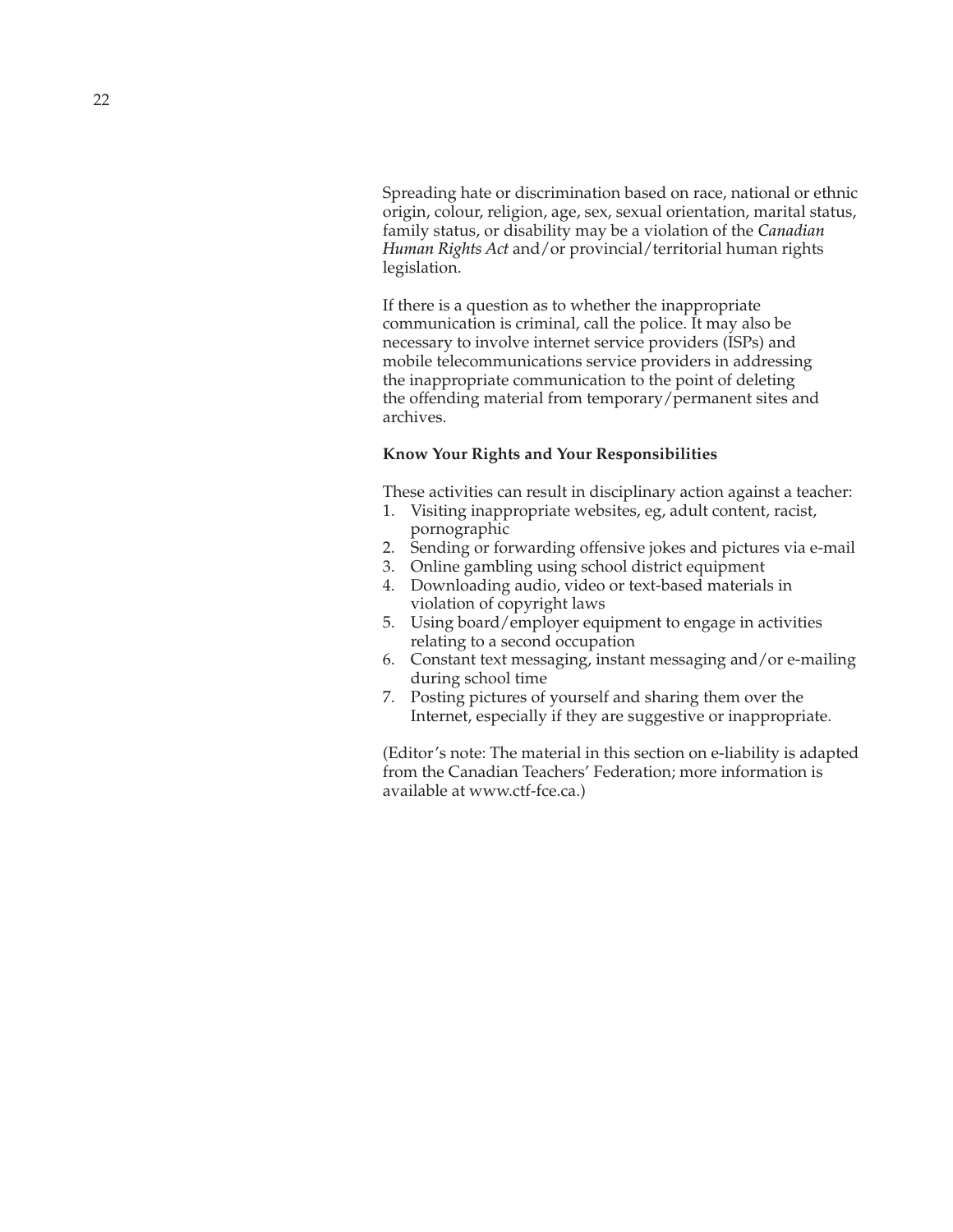# **Substitute Teachers: Definition of Roles**

| Duties of a Teacher            |                                                                                                                                                                                                                                                                                                                                                                                                                                                                                                                                                                                                                                                                                                                                                                                                                                                                                                                                                                                                                                                                                                                                                                                                                                                                                                                                                                                                                                                                                                                                               |
|--------------------------------|-----------------------------------------------------------------------------------------------------------------------------------------------------------------------------------------------------------------------------------------------------------------------------------------------------------------------------------------------------------------------------------------------------------------------------------------------------------------------------------------------------------------------------------------------------------------------------------------------------------------------------------------------------------------------------------------------------------------------------------------------------------------------------------------------------------------------------------------------------------------------------------------------------------------------------------------------------------------------------------------------------------------------------------------------------------------------------------------------------------------------------------------------------------------------------------------------------------------------------------------------------------------------------------------------------------------------------------------------------------------------------------------------------------------------------------------------------------------------------------------------------------------------------------------------|
|                                | By defining the role of teachers in section 18 of the <i>School Act</i> , the<br>provincial legislature has provided a general summary of the duties<br>of a teacher as they relate to providing instruction or supervision.                                                                                                                                                                                                                                                                                                                                                                                                                                                                                                                                                                                                                                                                                                                                                                                                                                                                                                                                                                                                                                                                                                                                                                                                                                                                                                                  |
|                                | 18(1) A teacher while providing instruction or supervision must<br>(a) provide instruction competently to students;<br>(b) teach the courses of study and education programs<br>that are prescribed, approved or authorized pursuant to<br>this Act;<br>(c) promote goals and standards applicable to the provision of<br>education adopted or approved pursuant to this Act;<br>(d) encourage and foster learning in students;<br>(e) regularly evaluate students and periodically report the<br>results of the evaluation to the students, the students' parents<br>and the board;<br>(f) maintain, under the direction of the principal, order and<br>discipline among the students while they are in the school<br>or on the school grounds and while they are attending or<br>participating in activities sponsored or approved by the board;<br>(g) subject to any applicable collective agreement and the<br>teacher's contract of employment, carry out those duties that<br>are assigned to the teacher by the principal or the board.<br>(2) At any time during the period of time that a teacher is under<br>an obligation to the board to provide instruction or supervision<br>or to carry out duties assigned to the teacher by a principal or the<br>board, a teacher must, at the request of the board,<br>(a) participate in curriculum development and field testing of<br>new curriculum;<br>(b) develop, field test and mark provincial achievement tests<br>and diploma examinations;<br>(c) supervise student teachers. |
|                                | School board and school policy will provide additional information<br>on the expectations placed upon teachers in a specific jurisdiction.                                                                                                                                                                                                                                                                                                                                                                                                                                                                                                                                                                                                                                                                                                                                                                                                                                                                                                                                                                                                                                                                                                                                                                                                                                                                                                                                                                                                    |
| Duties of a Substitute Teacher |                                                                                                                                                                                                                                                                                                                                                                                                                                                                                                                                                                                                                                                                                                                                                                                                                                                                                                                                                                                                                                                                                                                                                                                                                                                                                                                                                                                                                                                                                                                                               |

Substitute teachers are key team members of every school and school division staff. They have the same certification requirements as other teachers and are full active members of the Alberta Teachers' Association from their first day of service. They have the same roles and responsibilities as any other classroom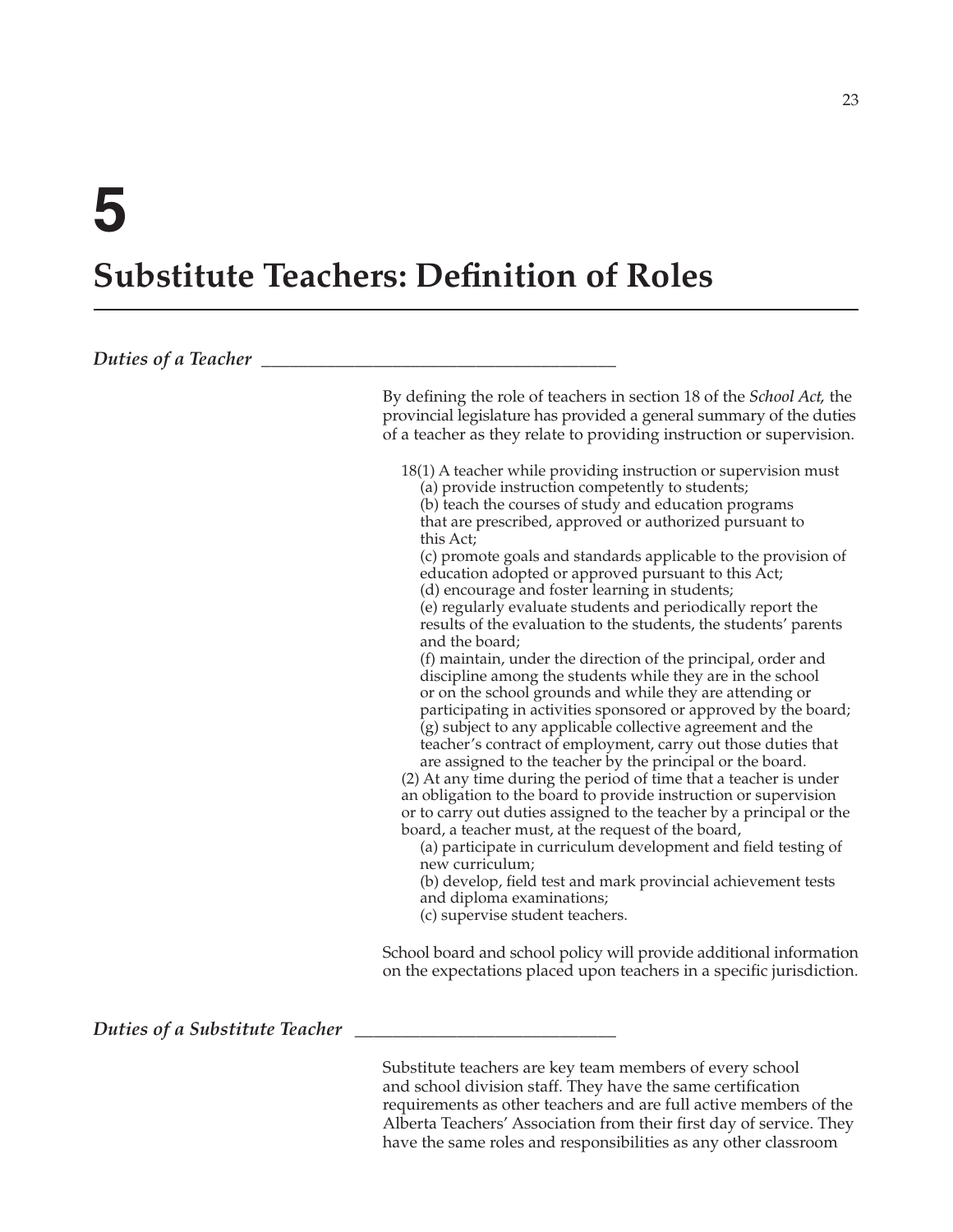teacher as defined by the *School Act* and the *Teaching Profession Act.* The only difference is that they are day-to-day employees who do not have regular teacher contracts.

Substitute teachers may teach in many schools and in more than one jurisdiction; therefore, they will have to become knowledgeable about the appropriate policies in a variety of situations. The school administration will be able to provide copies of the relevant school and school board policies. Ideally, these policies will be available in a school handbook for substitute teachers, prepared and updated at the school level.

Substitute teachers should be given the same respect and consideration as any other colleague. Generally speaking, substitute teachers should follow the same timetable as the absent teacher. This allows them to adequately prepare for classes, mark assignments, become familiar with the routines and expectations of the school and write notes for the absent teacher.

The expectation that substitute teachers follow the schedule of the absent teacher is codified in at least one collective agreement in Alberta as follows:

A substitute teacher shall normally follow the schedule of the teacher who is absent from duties. Any alteration to the regular schedule will be explained to the substitute by school administration upon request and must comply to adjustments which might normally occur if the absent teacher was in attendance.

However, such a clause should not be required to ensure substitute teachers receive the professional courtesy they should expect from their colleagues.

Like most teachers, substitute teachers are often willing to volunteer to provide support and assistance beyond the schedule of the absent teacher if they have completed their other professional obligations.

Substitute teachers should only be assigned supervision duties that are reasonable and appropriate. Some school divisions have policies that stipulate substitute teachers are not to be assigned supervision duties in the first half day of a teaching assignment or other duties beyond those normally assigned to the teacher being replaced.

Careful thought should be given to the duty of care whenever substitute teachers are assigned supervision. Has the substitute teacher been adequately informed about

- 1. the school rules and procedures,
- 2. discipline policy and procedures,
- 3. safety procedures and emergency contacts,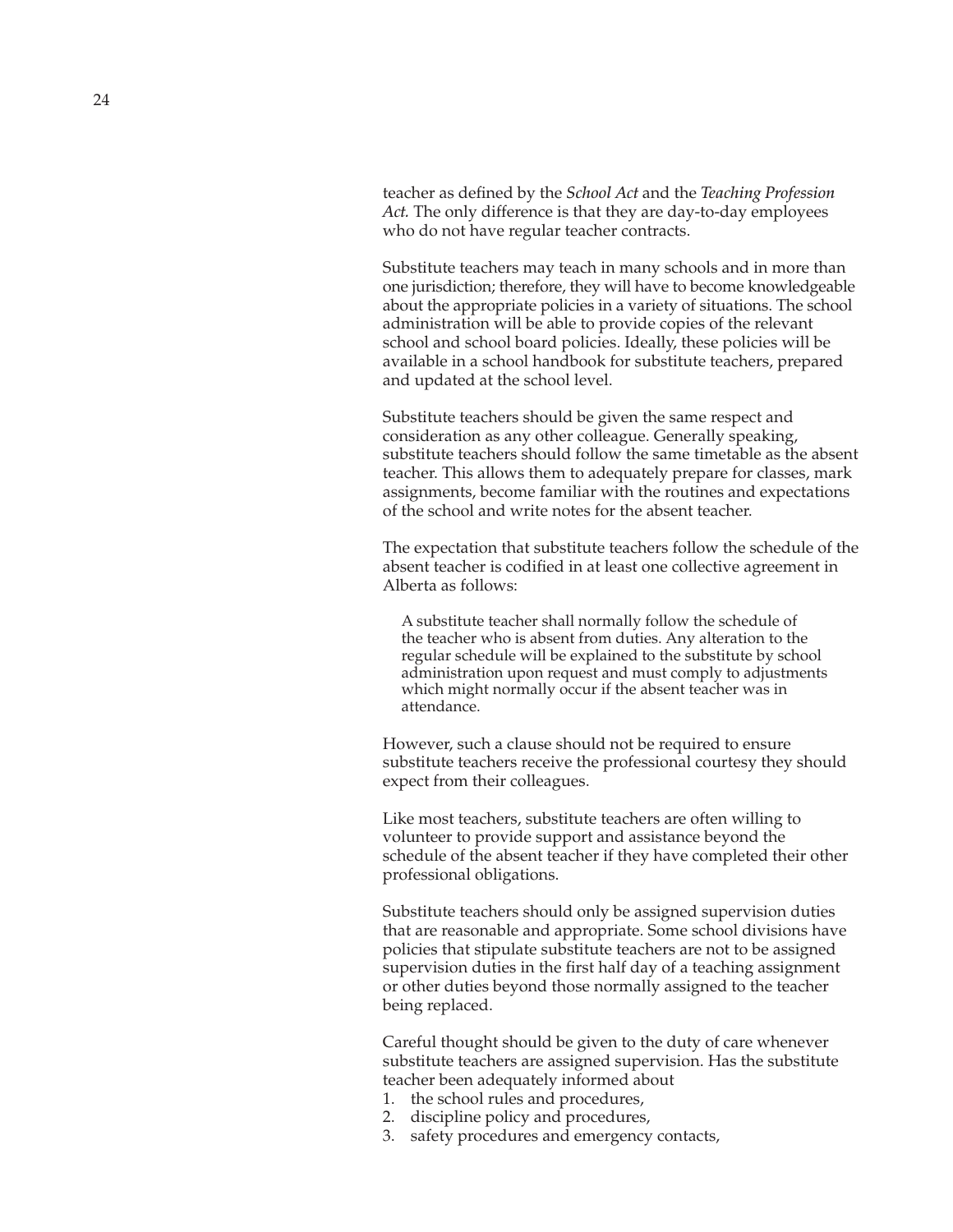- 4. inherent risks in the school or on the playground,
- 5. special needs students, and
- 6. any other potential risks?

Principals should give all substitute teachers the information they need to supervise effectively and give them sufficient time to become familiar with the procedures.

Simply having a substitute teacher present without adequate preparation could put students, the teacher, the school and the school division at risk. Some school divisions have, for example, put policies in place that stipulate that field trips must be cancelled if the teacher(s) in charge is replaced by a substitute teacher.

If instructional time and assignable time are not covered in the collective agreement, then substitute teachers are entitled to at least one half-hour break during the day.

If these simple guidelines regarding professional courtesy and respect are followed, substitute teachers can make a professional contribution to the school that will benefit everyone. They will indeed feel like key team members.

# *Duties of the Principal*

Section 20 of the *School Act* defines the duties of the principal of the school.

20 A principal of a school must

(a) provide a welcoming, caring, respectful and safe learning environment that respects diversity and fosters a sense of belonging;

(a.1) provide instructional leadership in the school; (b) ensure that the instruction provided by the teachers employed in the school is consistent with the courses of study and education programs prescribed, approved or authorized pursuant to this Act;

(c) evaluate or provide for the evaluation of programs offered in the school;

(d) ensure that students in the school have the opportunity to meet the standards of education set by the Minister; (e) direct the management of the school;

(f) maintain order and discipline in the school and on the school grounds and during activities sponsored or approved by the board;

(g) promote cooperation between the school and the community that it serves;

(h) supervise the evaluation and advancement of students; (i) evaluate the teachers employed in the school;

(j) subject to any applicable collective agreement and the principal's contract of employment, carry out those duties that are assigned to the principal by the board in accordance with the regulations and the requirements of the school council and the board.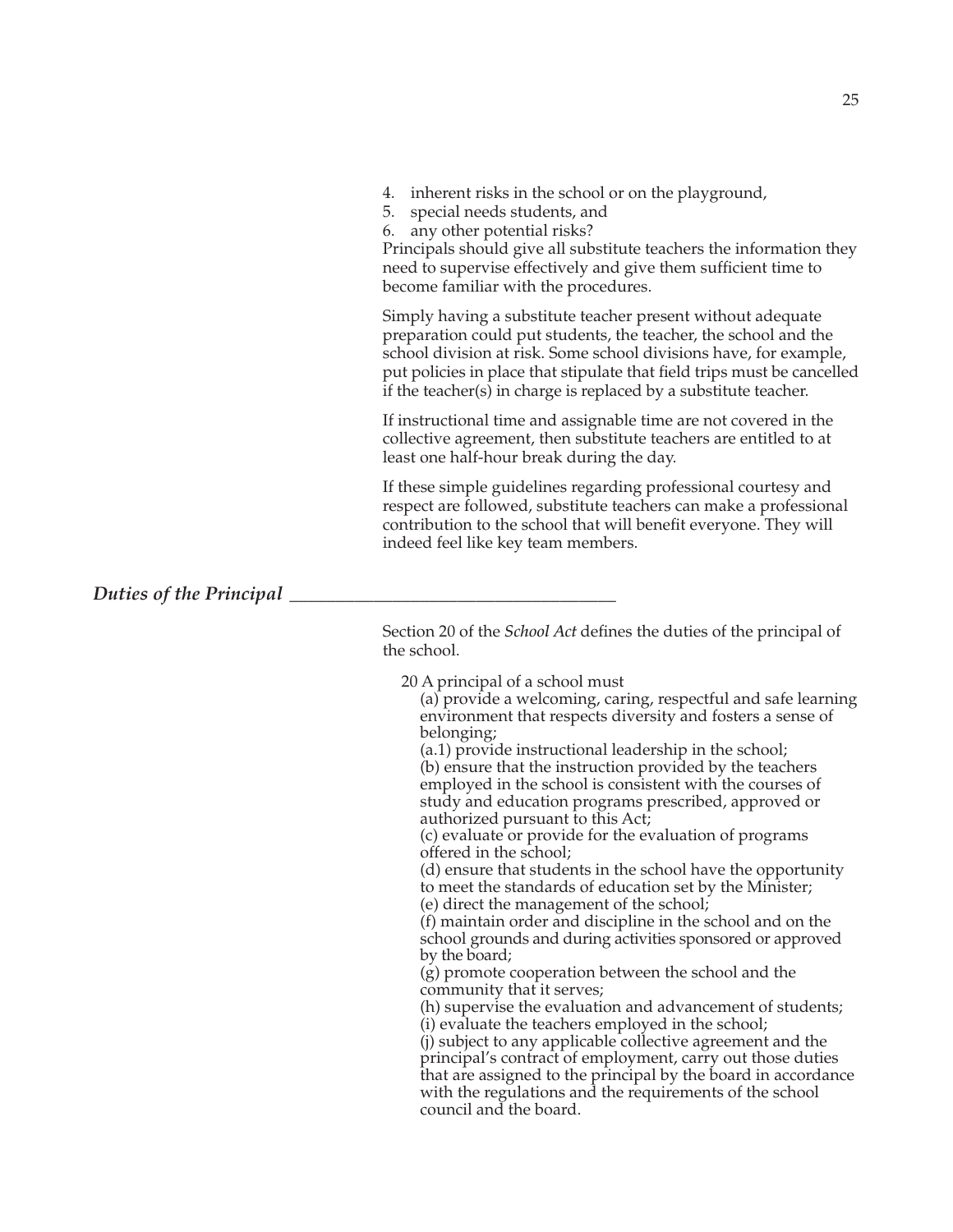#### *Performance Evaluation \_\_\_\_\_\_\_\_\_\_\_\_\_\_\_\_\_\_\_\_\_\_\_\_\_\_\_\_\_\_\_\_\_*

Section 20(i) assigns to the principal the duty to evaluate the teachers employed in the school, including substitute teachers. Some school boards have developed policies and procedures related to the performance evaluation of substitute teachers; however, most have not. Since the majority of substitute teachers want to obtain contract teaching status, having written performance evaluations to enhance a resume and job application is important. Substitute teachers are encouraged to invite appropriate supervisory personnel to observe and evaluate their professional performance. They should do this when they have the opportunity to substitute teach in the same teaching position for a number of consecutive days—when lesson planning, presentation and follow-up are essentially those of the substitute teacher and provide a more realistic situation for the evaluator and the teacher. Teachers who are willing to receive feedback on their professional performance and who respond positively to constructive suggestions are often viewed favourably as applicants for contract positions.

Substitute teachers may wish to develop a professional portfolio to enhance the evaluation process, as well as document professional growth plans and provide evidence of successful teaching practice in relation to the Teaching Quality Standard. This may include a letter of support from a school administrator including comments on the teacher's strengths and abilities as they relate to the Teaching Quality Standard. Substitute teachers can also enhance their opportunities for employment by regularly updating their personnel files with their most recent teaching experience, professional development undertaken, and any pertinent detail related to teaching assignments held.

Under the present Alberta Education Policy 2.1.5, Teacher Growth, Supervision and Evaluation, teachers moving from an interim professional certificate to a permanent professional certificate do so upon the recommendation of an authorized person supported by the findings of two or more evaluations of the teacher. This is true for substitute teachers, as well as for teachers under contract. Although lack of an evaluation of teaching does not prevent a substitute teacher from applying for contract positions, an evaluation can enhance an application for contract employment.

### *Student Conduct \_\_\_\_\_\_\_\_\_\_\_\_\_\_\_\_\_\_\_\_\_\_\_\_\_\_\_\_\_\_\_\_\_\_\_\_\_\_\_\_*

Section 12 of the *School Act* also provides a code of conduct for students, which provides a legislative base for school attendance and behaviour policies. The contents of this section are often valuable when dealing with parents and/or students. The code defines reasonable expectations regarding the conduct of students.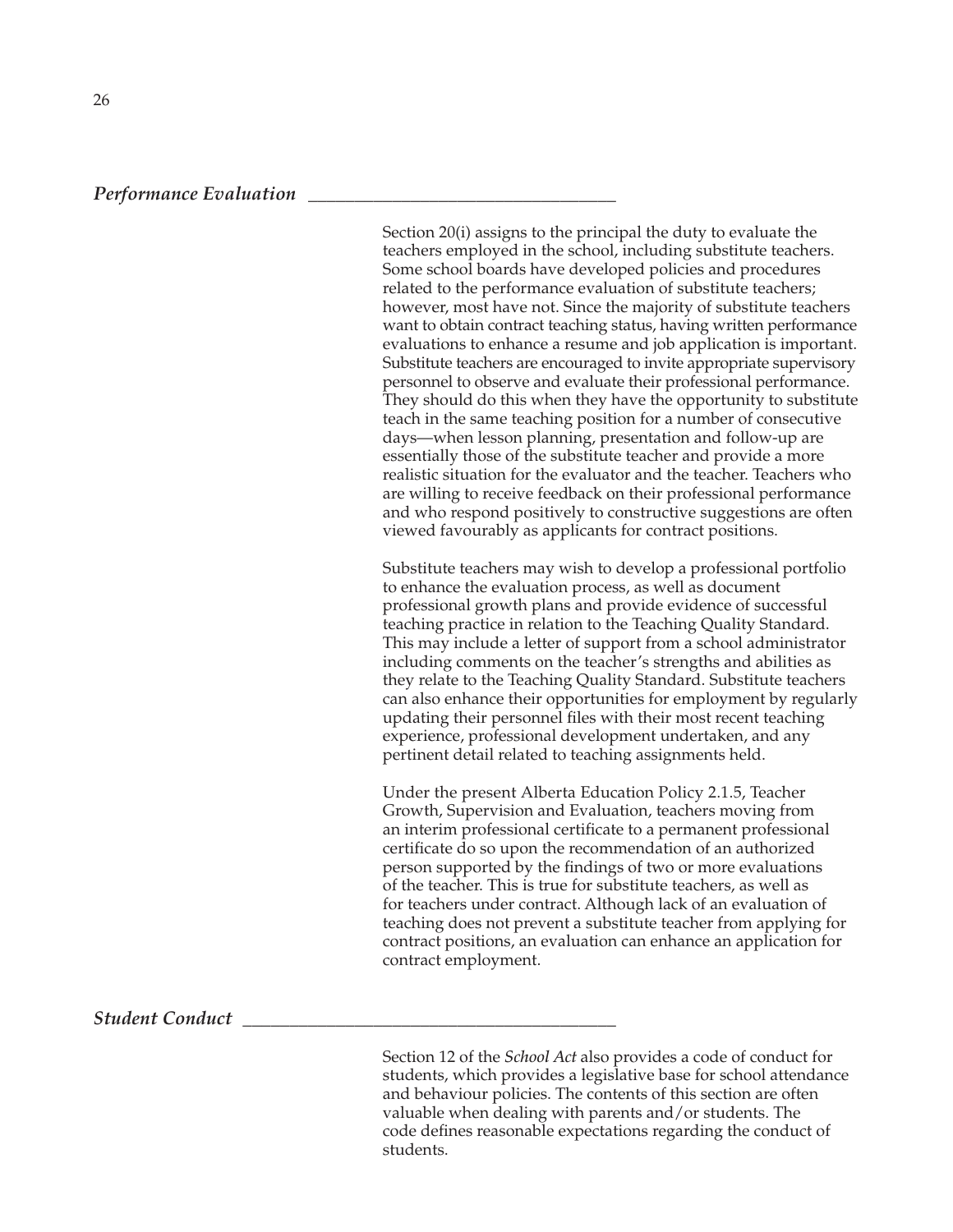12 A student shall conduct himself or herself so as to reasonably comply with the following code of conduct: (a) be diligent in pursuing the student's studies; (b) attend school regularly and punctually; (c) cooperate fully with everyone authorized by the board to provide education programs and other services; (d) comply with the rules of the school; (e) account to the student's teachers for the student's conduct; (f) respect the rights of others; (g) ensure that the student's conduct contributes to a welcoming, caring, respectful and safe learning environment that respects diversity and fosters a sense of belonging; (h) refrain from, report and not tolerate bullying or bullying behaviour directed toward others in the school, whether or not it occurs within the school building, during the school day or by electronic means; (i) positively contribute to the student's school and community.

### *Superintendent \_\_\_\_\_\_\_\_\_\_\_\_\_\_\_\_\_\_\_\_\_\_\_\_\_\_\_\_\_\_\_\_\_\_\_\_\_\_\_\_\_\_*

The superintendent of schools is the chief executive officer of the school board. Often, jurisdictions employ more than one central office administrator, and duties are allocated to these people by the board. Substitute teachers are advised to become familiar with the jurisdiction's policies regarding staff recruitment, selection, hiring and deployment. This is particularly important for substitute teachers wishing to be considered for contract teaching positions.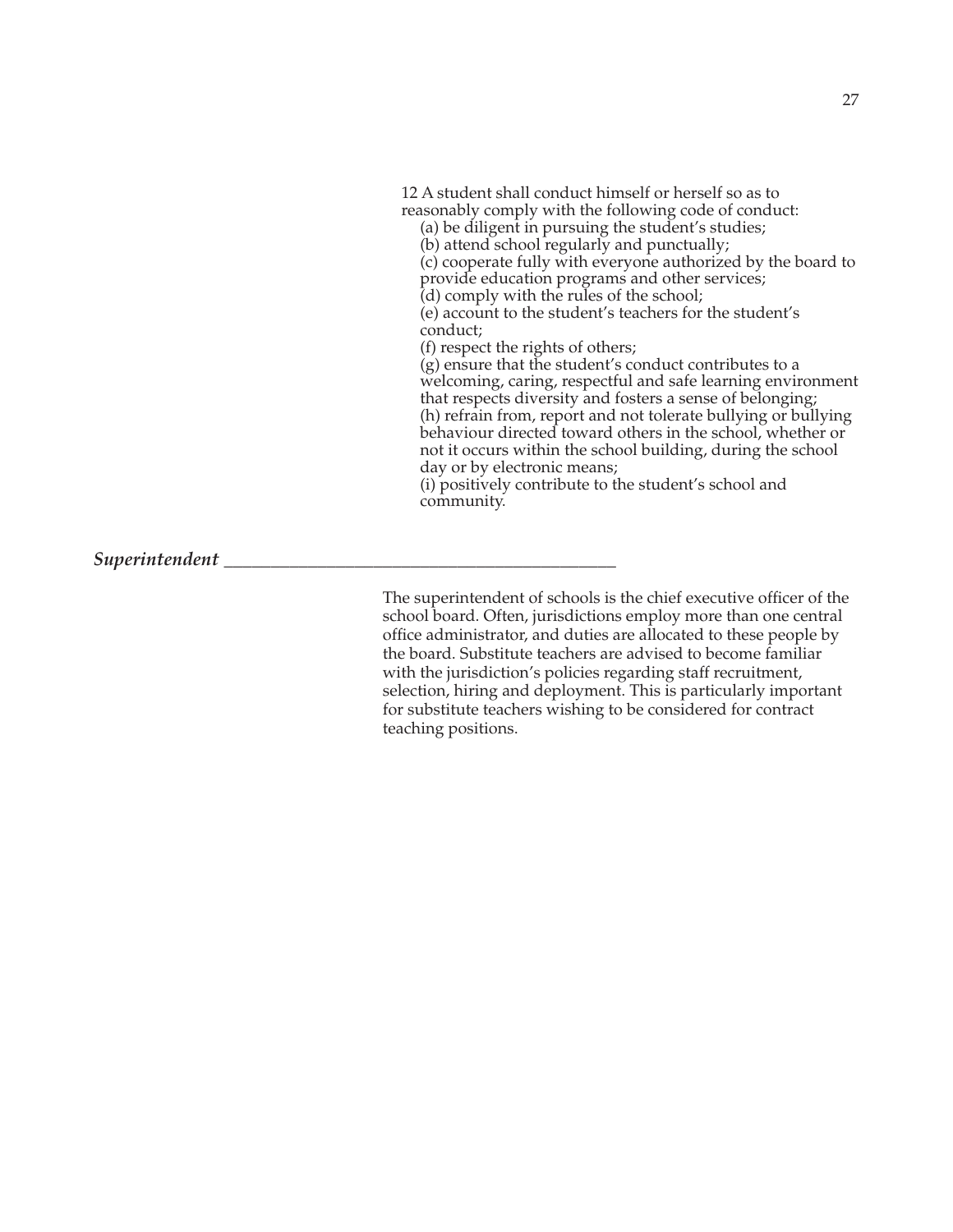# **6**

# **Substitute Teachers: Specific Association Services**

Chapter 2 of this monograph outlined the direct and indirect services available to substitute teachers as members of the Alberta Teachers' Association. Provincial Executive Council has taken additional steps to ensure that the unique concerns and needs of substitute teachers are recognized.

#### *Committee \_\_\_\_\_\_\_\_\_\_\_\_\_\_\_\_\_\_\_\_\_\_\_\_\_\_\_\_\_\_\_\_\_\_\_\_\_\_\_\_\_\_\_\_\_*

In 1987, the Substitute Teachers Committee became a standing committee of the Association to serve in an advisory capacity to Provincial Executive Council. This committee has played an important role at the provincial level on behalf of this significant group of members. Membership on this committee is detailed annually in the *Members' Handbook.* The secretary to this committee is an executive staff officer who works directly with substitute teachers and substitute teacher groups.

#### *Presentations*  $\overline{\phantom{a}}$

Various presentations for substitute teacher groups are available through Barnett House. These presentations include information on liability, employment insurance and the rights and responsibilities of teachers. Other presentations can be tailored to meet the professional development needs of substitute teachers.

#### *Conference \_\_\_\_\_\_\_\_\_\_\_\_\_\_\_\_\_\_\_\_\_\_\_\_\_\_\_\_\_\_\_\_\_\_\_\_\_\_\_\_\_\_\_\_\_*

The Substitute Teachers Committee organizes an annual provincial conference for substitute teachers. A variety of sessions are included and the program attempts to balance the skill-development, information-exchange, inspirational and social aspects so that all delegates can participate in a worthwhile professional development experience. The conference is subsidized by the Association and registration costs are kept to a minimum. The Association also provides a travel allowance to the first 150 registrants for the conference. In addition, many locals and some jurisdictions contribute funds to facilitate the attendance of some of their substitute teachers at this conference.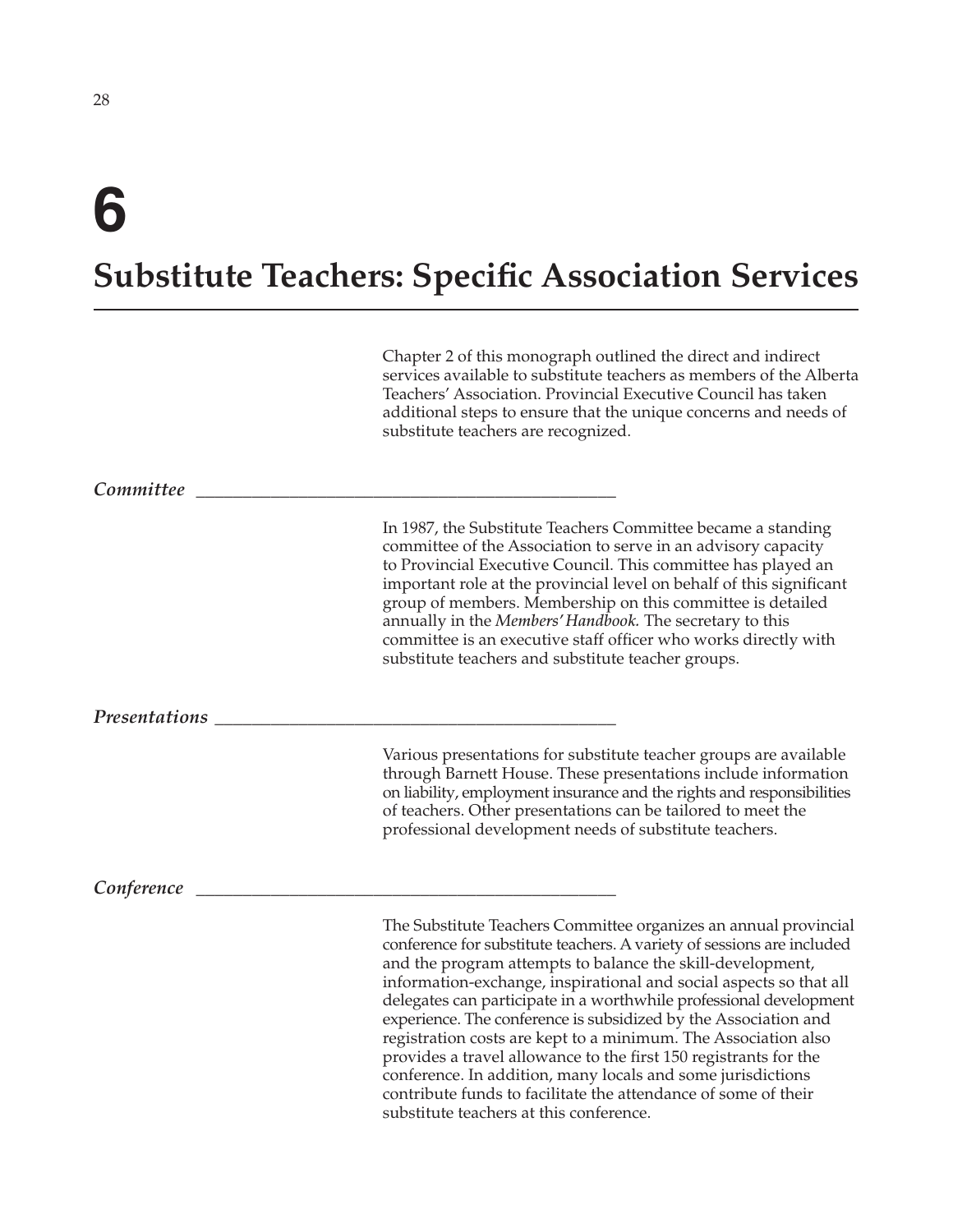*Monograph \_\_\_\_\_\_\_\_\_\_\_\_\_\_\_\_\_\_\_\_\_\_\_\_\_\_\_\_\_\_\_\_\_\_\_\_\_\_\_\_\_\_\_\_\_*

This monograph is published as a resource for substitute teacher members. The information contained in this monograph is important and the committee believes it has relevance to all members of the profession.

*Research \_\_\_\_\_\_\_\_\_\_\_\_\_\_\_\_\_\_\_\_\_\_\_\_\_\_\_\_\_\_\_\_\_\_\_\_\_\_\_\_\_\_\_\_\_\_\_*

*Substitute Teachers in Alberta: A Research Report* An ATA Research Update: October 2011

This document analyzes the results of a 2010 online survey of teachers undertaken by the Association with research assistance from the University of Alberta. The study identifies and discusses the challenges and rewards of substitute teaching, and seeks to instill a deeper appreciation in stakeholders of the vital role played by substitute teachers in Alberta's educational system. This document is free to members and available online on the Association's website.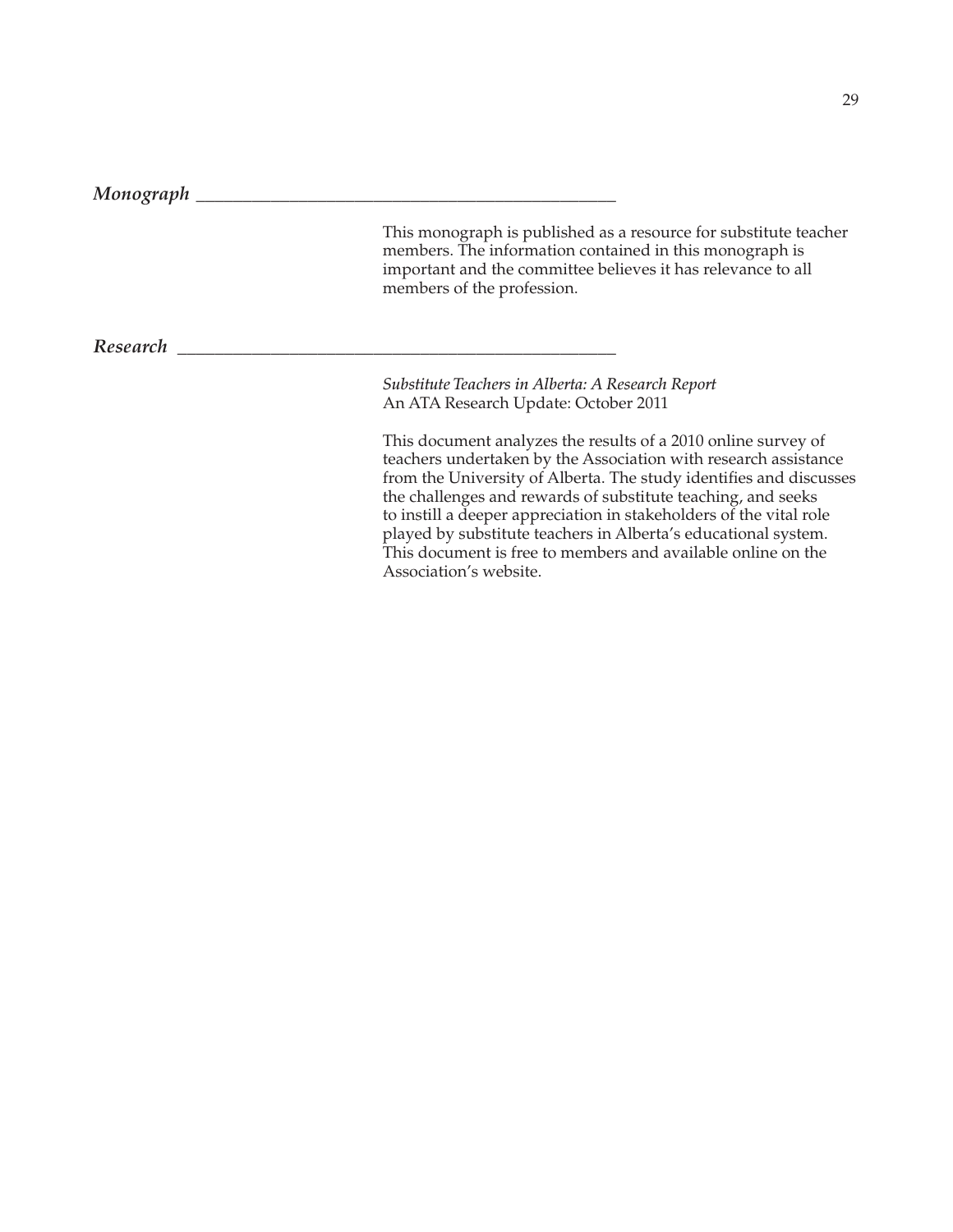# **Appendix A: Substitute Teachers: Selected Bibliography**

The Alberta Teachers' Association Library is your first stop for information resources about professional development. Our library collection has materials in French and English. Our collection includes books, education reports, periodicals, streaming videos, eBooks, and maker technology. We loan all materials for 4 weeks and are happy to mail them out to your home. We prepay the return postage so there is no cost for using our library resources. We also offer you research services – send us a question about teaching and we are happy to research it and get back to you within three business days.

By logging into our library home page (http:*/ /* library.teachers.ab.ca), you gain access to our eBooks collection, our article databases, and our streaming video service. If you need help logging in or have a question about our library or our services, please call 1-800-232-7208 (780-447-9400 in Edmonton) or by e-mailing library@ata.ab.ca. Our friendly library staff are always happy to assist you!

Alberta Teachers' Association (ATA). 2015. *Substitute Teachers: Professional Replacements: Integration into the School System.* Edmonton, Alta: ATA.

Baker, N. 2016. *Substitute: Going to School with a Thousand Kids.* New York, NY: Blue Rider Press (371.14 B168)

DeHan, C S, and S H Rasmussen. 2007. *Super Sub: A Must-Have Handbook for Substitute Teachers.* Tucson, Ariz: Good Year Books.

Gilford, S. W. 2014. *Substitute Teaching: Everything You Need for Success.* Lanham, MD: Rowman & Littlefield Education (371.14122 G473)

Moon, B. 2013. *Classroom Management Guide for Substitute Teachers: And New Teachers.* Parker, CO: Outskirts Press (371.1024 M818)

Pressman, B. 2008. *Substitute Teaching from A to Z.* New York: McGraw-Hill.

Rude, C A. 2008. *How to Succeed as a Substitute Teacher: Everything You Need from Start to Finish.* Thousand Oaks, Calif: Corwin.

Walters, J, and L Otis. 2011. *La suppléance: Stratégies efficaces et activités gagnantes.* Montreal: Chenelière Éducation.

Yuill, A. 2016. *Substitute Teaching? Everything You Need to Get the Students on Your Side and Teach Them Too! Ready-To-Use Tools, Tips, and Lesson Ideas for Every Grade from K-8.* Markham, ON: Pembroke Publishers (371.14122 Y94)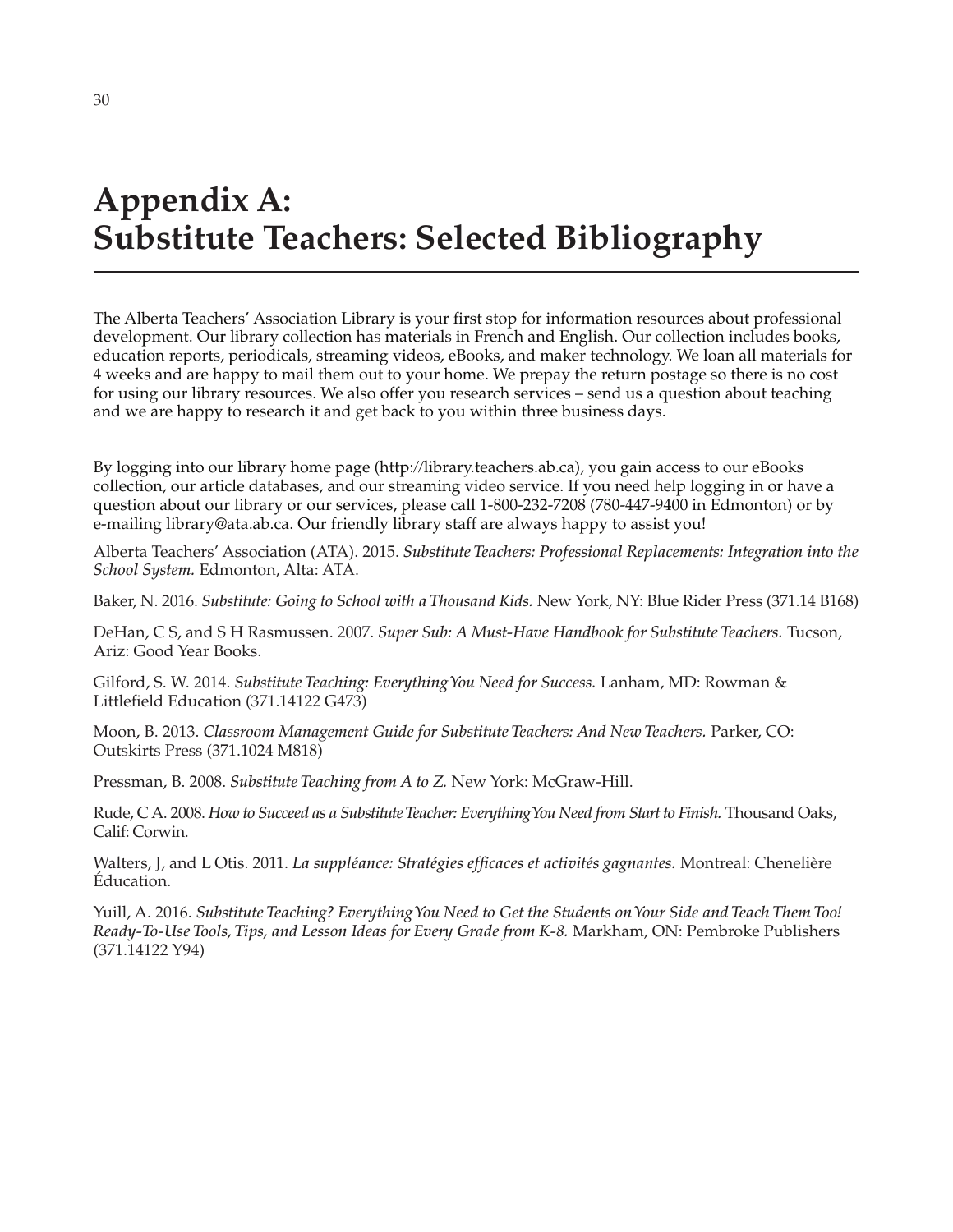# **Appendix B: Code of Professional Conduct**

The Code of Professional Conduct stipulates minimum standards of professional conduct of teachers but is not an exhaustive list of such standards. Unless exempted by legislation, any member of The Alberta Teachers' Association who is alleged to have violated the standards of the profession, including the provisions of the Code, may be subject to a charge of unprofessional conduct under the bylaws of the Association.

#### *In relation to pupils*

**1** The teacher teaches in a manner that respects the dignity and rights of all persons without prejudice as to race, religious beliefs, colour, gender, sexual orientation, gender identity, gender expression, physical characteristics, disability, marital status, family status, age, ancestry, place of origin, place of residence, socioeconomic background or linguistic background. **2** (1) The teacher is responsible for diagnosing educational needs, prescribing and implementing instructional programs and evaluating progress of pupils.

(2) The teacher may not delegate these responsibilities to any person who is not a teacher. **3** The teacher may delegate specific and limited aspects of instructional activity to noncertificated personnel, provided that the teacher supervises and directs such activity.

**4** The teacher treats pupils with dignity and respect and is considerate of their circumstances.

**5** The teacher may not divulge information about a pupil received in confidence or in the course of professional duties except as required by law or where, in the judgment of the teacher, to do so is in the best interest of the pupil.

**6** The teacher may not accept pay for tutoring a pupil in any subjects in which the teacher is responsible for giving classroom instruction to that pupil.

**7** The teacher may not take advantage of a professional position to profit from the sale of goods or services to or for pupils in the teacher's charge.

#### *In relation to school authorities*

**8** The teacher protests the assignment of duties for which the teacher is not qualified or conditions which make it difficult to render professional service. **9** The teacher fulfills contractual obligations to the employer until released by mutual consent or according to law.

**10** The teacher provides as much notice as possible of a decision to terminate employment. **11** The teacher adheres to agreements negotiated on the teacher's behalf by the Association.

#### *In relation to colleagues*

**12** The teacher does not undermine the confidence of pupils in other teachers.

**13** The teacher criticizes the professional competence or professional reputation of another teacher only in confidence to proper officials and after the other teacher has been informed of the criticism, subject only to section 24 of the Teaching Profession Act.

**14** The teacher, when making a report on the professional performance of another teacher, does so in good faith and, prior to submitting the report, provides the teacher with a copy of the report, subject only to section 24 of the Teaching Profession Act.

**15** The teacher does not take, because of animosity or for personal advantage, any steps to secure the dismissal of another teacher.

**16** The teacher recognizes the duty to protest through proper channels administrative policies and practices which the teacher cannot in conscience accept; and further recognizes that if administration by consent fails, the administrator must adopt a position of authority.

**17** The teacher as an administrator provides opportunities for staff members to express their opinions and to bring forth suggestions regarding the administration of the school.

#### *In relation to the profession*

**18** The teacher acts in a manner which maintains the honour and dignity of the profession.

**19** The teacher does not engage in activities which adversely affect the quality of the teacher's professional service.

**20** The teacher submits to the Association disputes arising from professional relationships with other teachers which cannot be resolved by personal discussion.

**21** The teacher makes representations on behalf of the Association or members thereof only when authorized to do so.

**22** The teacher accepts that service to the Association is a professional responsibility.

*Approved by the 2018 Annual Representative Assembly pursuant to the* Teaching Profession Act*.*

#### Please note:

- Items 13 and 14 of the Code of Professional Conduct do not pertain to reporting to the Association on the possible unprofessional conduct of another member.
- The *Teaching Profession Act,* section 24(3), requires members to report forthwith to the executive secretary on the unprofessional conduct of another member.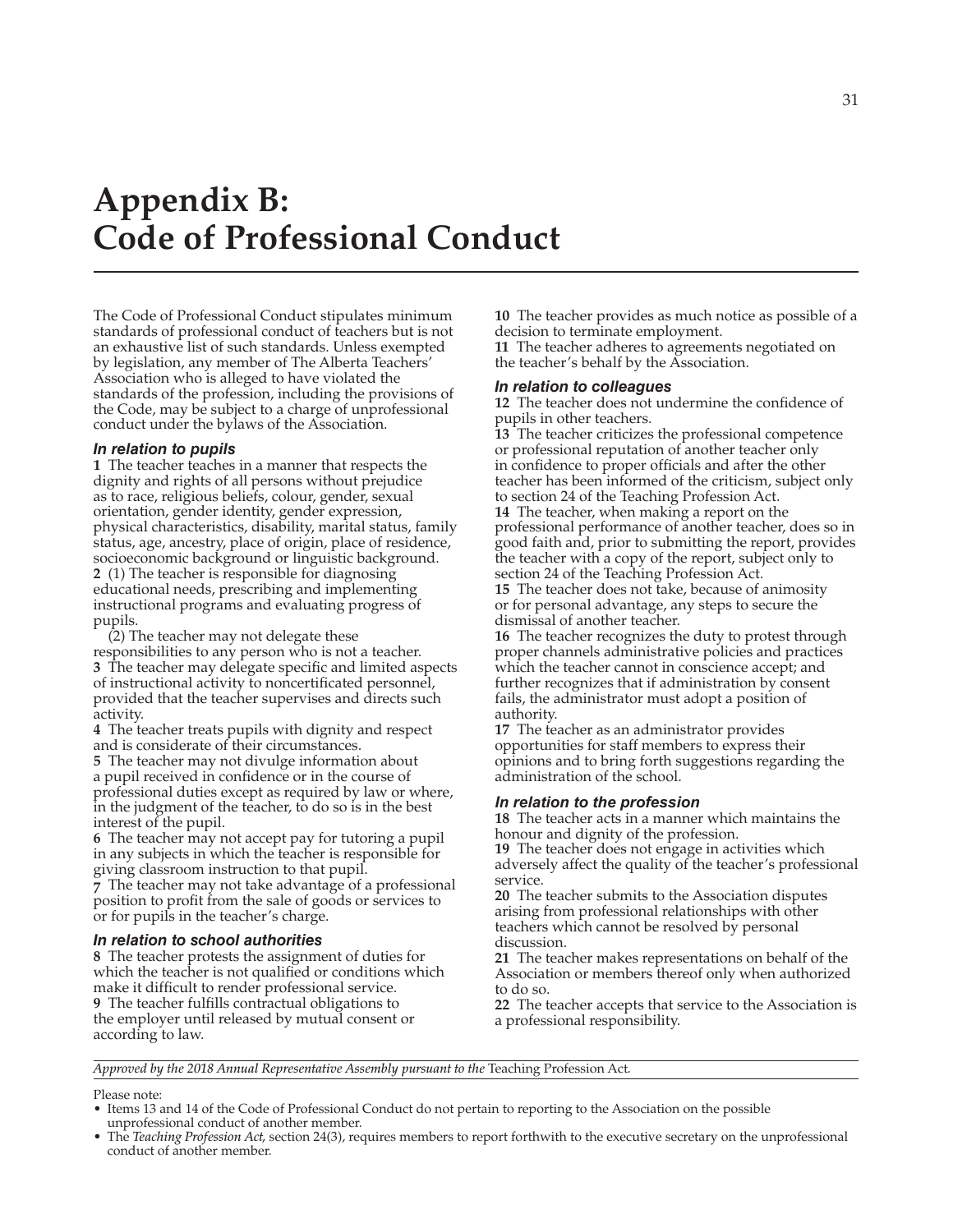# **Appendix C: Declaration of Rights and Responsibilities for Teachers**

This Declaration forms part of the Constitution of The Alberta Teachers' Association.

The general purpose of education is the full development of the potential of each individual. Society, of which teachers are a part, establishes the goals of education and the organizational framework within which formal education occurs.

In its broadest sense, teaching is a process which facilitates learning. Formal teaching activities are based on the specialized application of the learning process adapted to meet the educational needs of the learner.

A teacher has professional knowledge and skill gained through formal preparation and experience. A teacher provides personal caring service to pupils by diagnosing their needs and by planning, selecting and using methods and evaluation procedures designed to promote learning.

In Alberta, a teacher is a member of The Alberta Teachers' Association and recognizes that membership in The Alberta Teachers' Association and support of it through the provision of fees is beneficial to the cause of education and the teaching profession in Alberta.

The Alberta Teachers' Association holds that teachers are entitled to the following rights and must accept the corresponding responsibilities.

**1** Teachers have the right to base diagnosis, planning, methodology and evaluation on professional knowledge and skills, and have the responsibility to review constantly their own level of competence and effectiveness and to seek necessary improvements as part of a continuing process of professional development.

**2** Teachers have the right to expect standards of pupil behaviour necessary for maintaining an optimal learning environment and have the responsibility to use reasonable methods to achieve such standards.

**3** Teachers have the right to a voice in all decisions of a professional nature which affect them and have the responsibility to seek the most effective means of consultation and of collaboration with their professional colleagues.

**4** Teachers have the right to criticize educational programs and have the responsibility to do so in a professional manner.

**5** Teachers have the right to work in surroundings that are sanitary, healthful and conducive to teaching and learning, and have the responsibility to assess conditions encountered and to seek improvement of unacceptable conditions.

**6** Teachers have the right to a reasonable allotment of resources, materials and services of support staff and have the responsibility to use them in an efficient manner.

**7** Teachers have the right to fair and reasonable evaluation of professional performance and have the responsibility to give sincere consideration to any suggestions for improvement.

**8** Teachers have the right to protest and in extreme cases to refuse the assignment of teaching duties when they believe their qualifications and experience will not provide adequate service and safety to pupils and have the responsibility to consider any special circumstances under which the duties were assigned.

**9** Teachers have the right to be protected against discrimination on the basis of prejudice as to race, religious beliefs, colour, gender, sexual orientation, gender identity, gender expression, physical characteristics, disability, marital status, family status, age, ancestry, place of origin, place of residence, socioeconomic background or linguistic background and have the responsibility to refrain from practising these forms of discrimination in their professional duties.

**10** Teachers, collectively and collegially, have the right to: a) be members of the organization representing their professional, economic and contractual concerns, b) serve the organization and be represented by it, c) adhere to and to expect other members to adhere to the organization's code of professional conduct, d) have a voice in determining criteria and procedures for the evaluation of professional performance of teachers,

e) be protected under provisions outlined in contracts of employment with the employer,

f) bargain for salaries and working conditions which include fair and equitable grievance procedures, g) receive an adequate income while teaching and upon retirement,

and have the responsibility to support actively their professional organization in its objectives to regulate relations between teachers and their employers and to improve the quality of education, the status of teachers and the status of the teaching profession.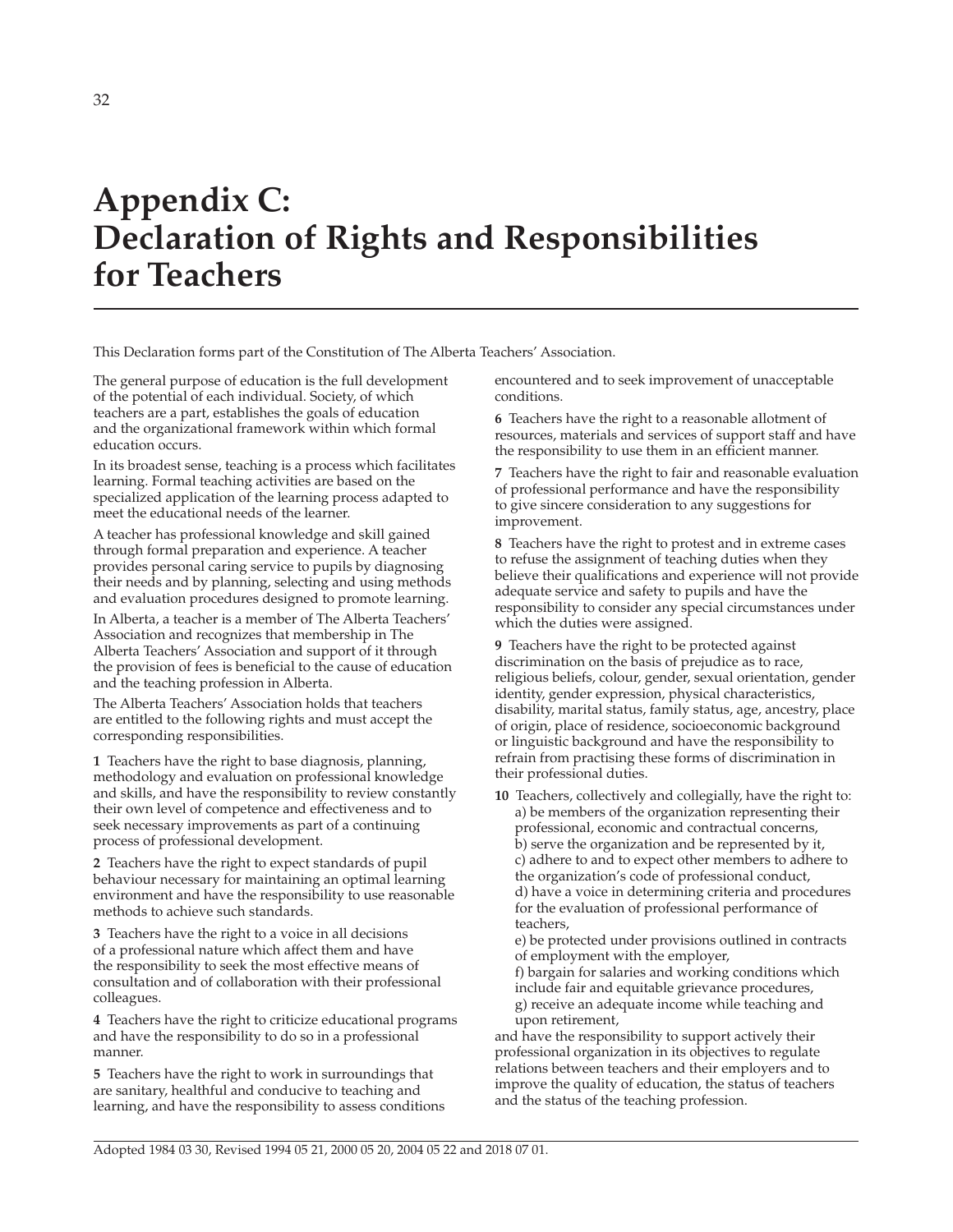# **Appendix D:** *Teaching Profession Act* **Definition of Unprofessional Conduct**

23(1) Any conduct of a member that, in the opinion of a hearing committee,

(a) is detrimental to the best interests of

(i) students as defined in the *School Act*,

(ii) the public, or

(iii) the teaching profession,

(b) contravenes sections 16 to 65 or a by-law made under section  $8(f)$  or (g), or

(c) harms or tends to harm the standing of teachers generally, whether or not that conduct is disgraceful or dishonourable,

may be found by a hearing committee to constitute unprofessional conduct.

(2) If a member has been convicted of an indictable offence,

(a) the conduct of the member on which the conviction is based is deemed to constitute unprofessional conduct, and

(b) the member shall forthwith inform the association of the conviction.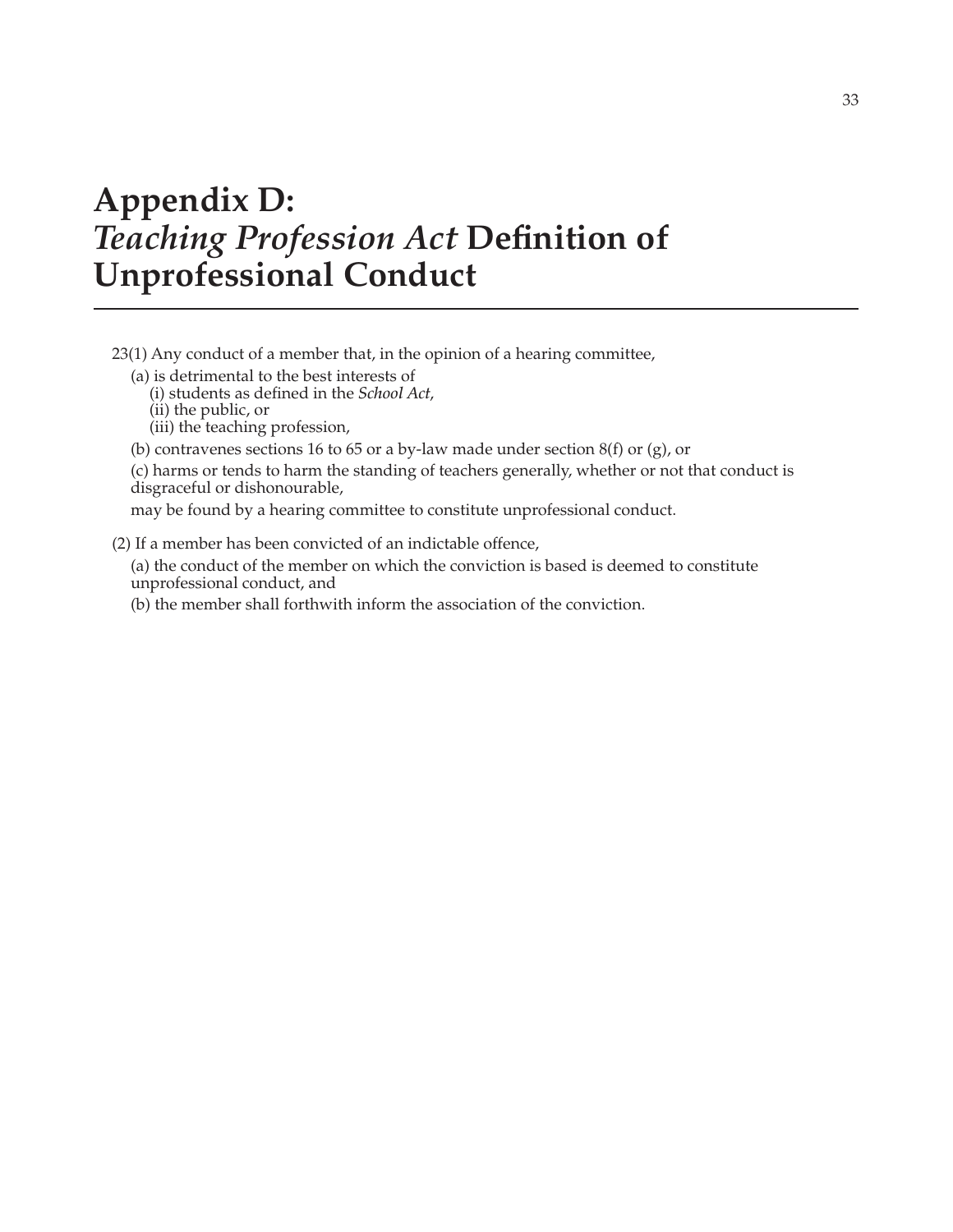# **Appendix E: Preparing for a Substitute Teacher in Your School—Information for Administrators**

The Alberta Teachers' Association's Substitute Teachers Committee developed the following outline for Substitute Teacher Handbooks to assist school administrators in creating handbooks for their schools. The committee encourages administrators to use this outline to assist in ensuring that substitute teachers assigned to their schools receive the critical information they need to successfully complete their assignments. It is recognized that additional information may be required.

The committee encourages schools to keep copies of the handbook available in the school office for distribution to all substitute teachers assigned to the school.

# **Outline of required information to be completed by administrators**

1. **Bell Schedule**

# 2. **Contact Information**

| Position       | Name | <b>Contact Number</b> |
|----------------|------|-----------------------|
| Administration |      |                       |
| Office Staff   |      |                       |
| Head Custodian |      |                       |
| Technology     |      |                       |
|                |      |                       |
|                |      |                       |

# 3. **Dialing Outside Telephone Numbers**

- a) Provide code
- b) Provide other necessary information, if any
- 4. **Map(s) of School**
- 5. **Substitute Teacher Logins and Passwords for School Technology** (if applicable to school)
- 6. **Attendance Logins** (if applicable to school)
- 7. **Printers/Photocopiers** (if applicable to the entire school)
	- a) Provide locations
	- b) Provide applicable codes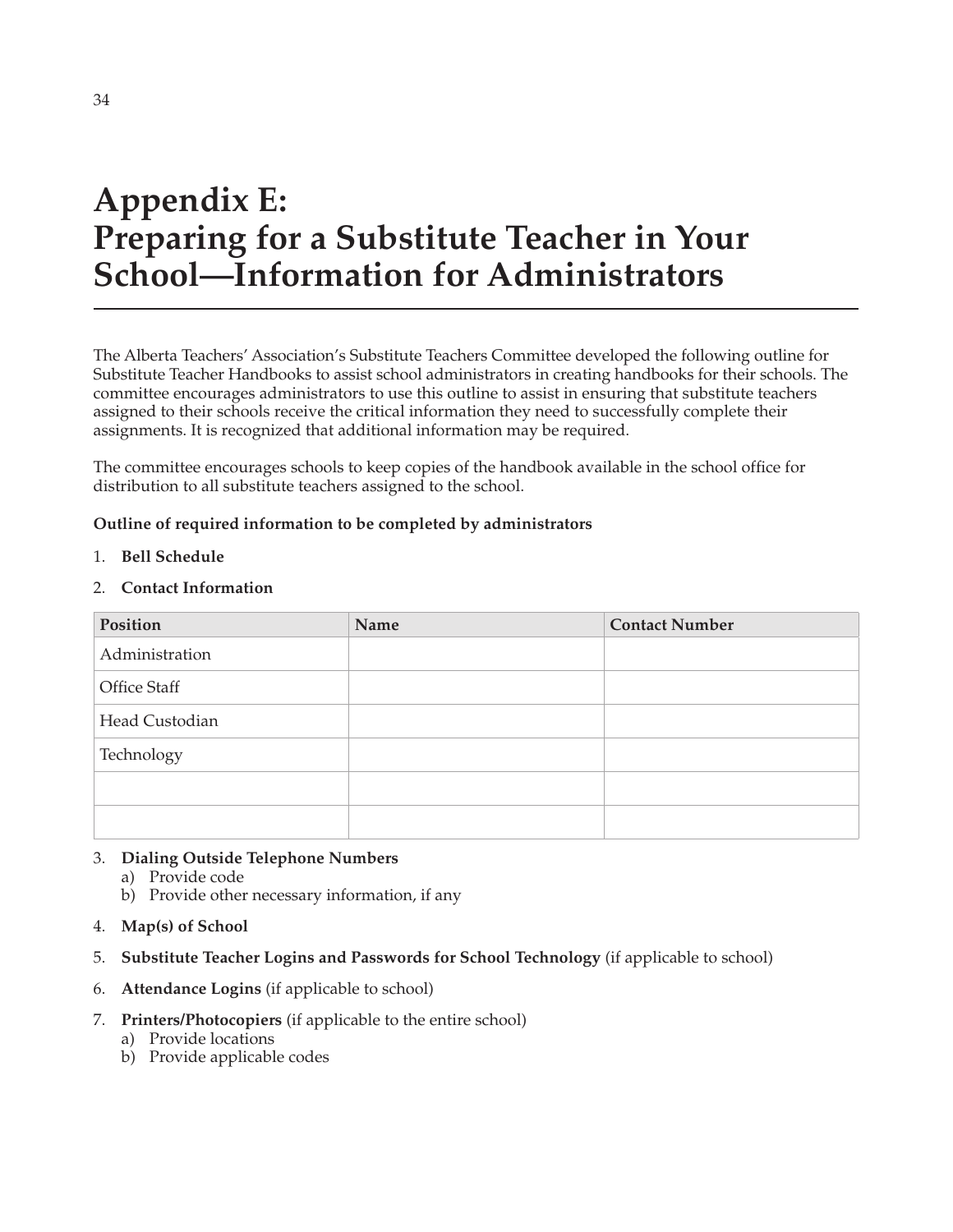# 8. **Emergency—Lockdown**

- a) Provide codes
- b) Provide procedures
- c) Muster point(s)

# **9. Medical Alerts—Schoolwide**

a) Provide location of information

### 10. **School Discipline Policy and Procedures**

- a) Provide key points of policy and procedures
- b) Dress code

### 11. **Supervision**

- a) Provide schedule (optional)
- b) Provide key points of policy and procedures

### 12. **Key Procedures**

- a) Pick up and drop off (if applicable)
- b) Washroom key
- 13. **Instructions for End of Day**

### **REMEMBER**

When you prepare notes for someone else, clarity and precision are important.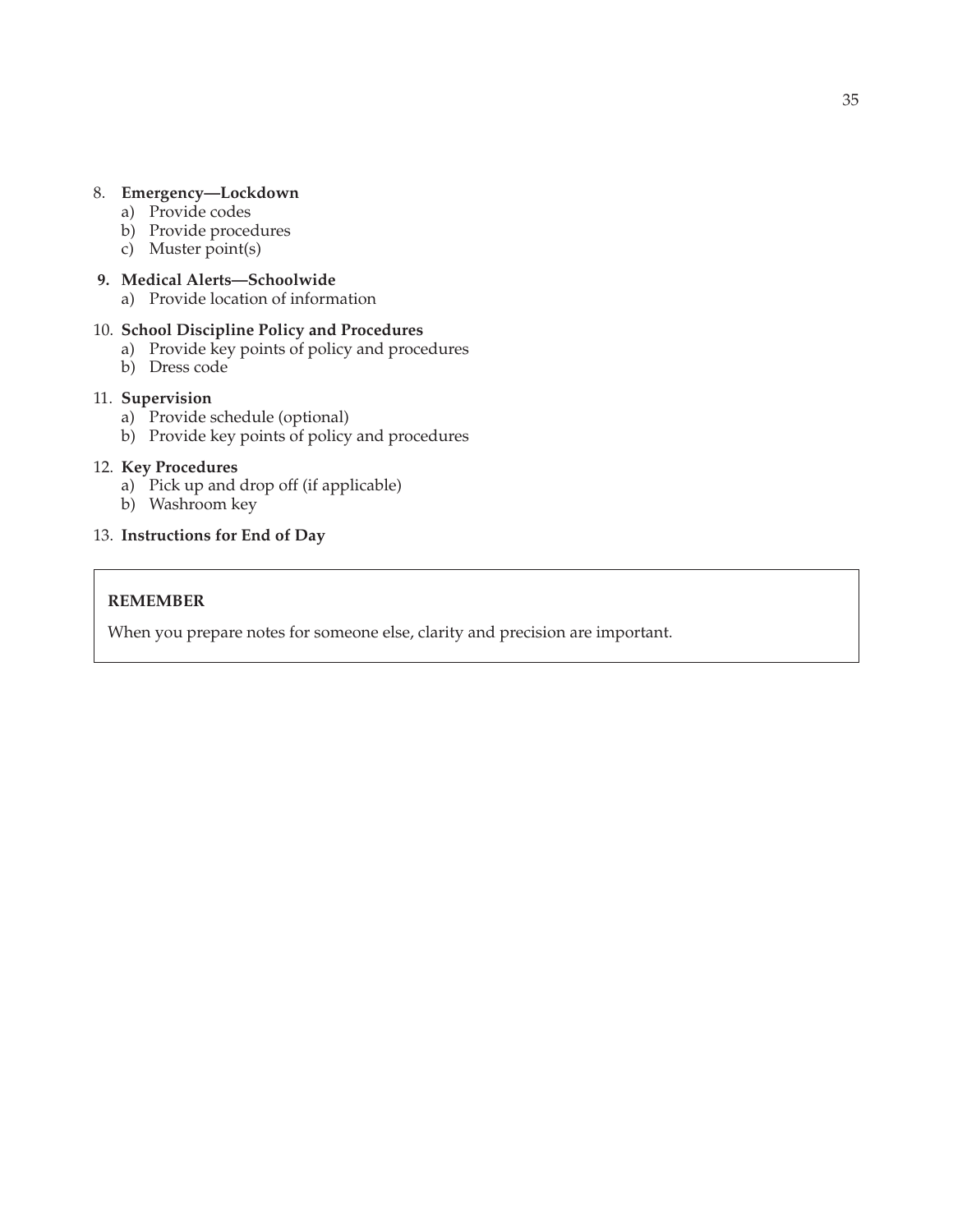# **Appendix F Preparing for a Substitute Teacher in Your Classroom—Information for Teachers**

The Alberta Teachers' Association's Substitute Teachers Committee developed the following outline to assist teachers in preparing information for substitute teachers assigned to their classroom. The committee encourages the use of this information to help teachers ensure that substitute teachers assigned to their schools receive the critical information they need to successfully complete their assignments. It is recognized that additional information may be required.

# **Outline of required information to be completed by teachers**

- 1. **Timetables** (include bell times, period changes, dismissal time, aide time)
	- a) Teacher/students
- 2. **Room Location(s)**
	- a) Provide room numbers
	- b) Provide times

# 3. **Printers/Photocopiers** (if applicable)

- a) Provide locations
- b) Provide applicable school codes
- 4. **Supervision**
	- a) Provide your schedule
- 5. **Lesson Plans**
- 6. **Class Lists** 
	- a) Provide extra copies
- 7. **Seating Plans**

### 8. **Name of (if applicable)**

- a) Teaching assistant
- b) Volunteers expected
- c) Team member(s)
- d) Job share partner
- e) Practicum student
- f) Classroom helpers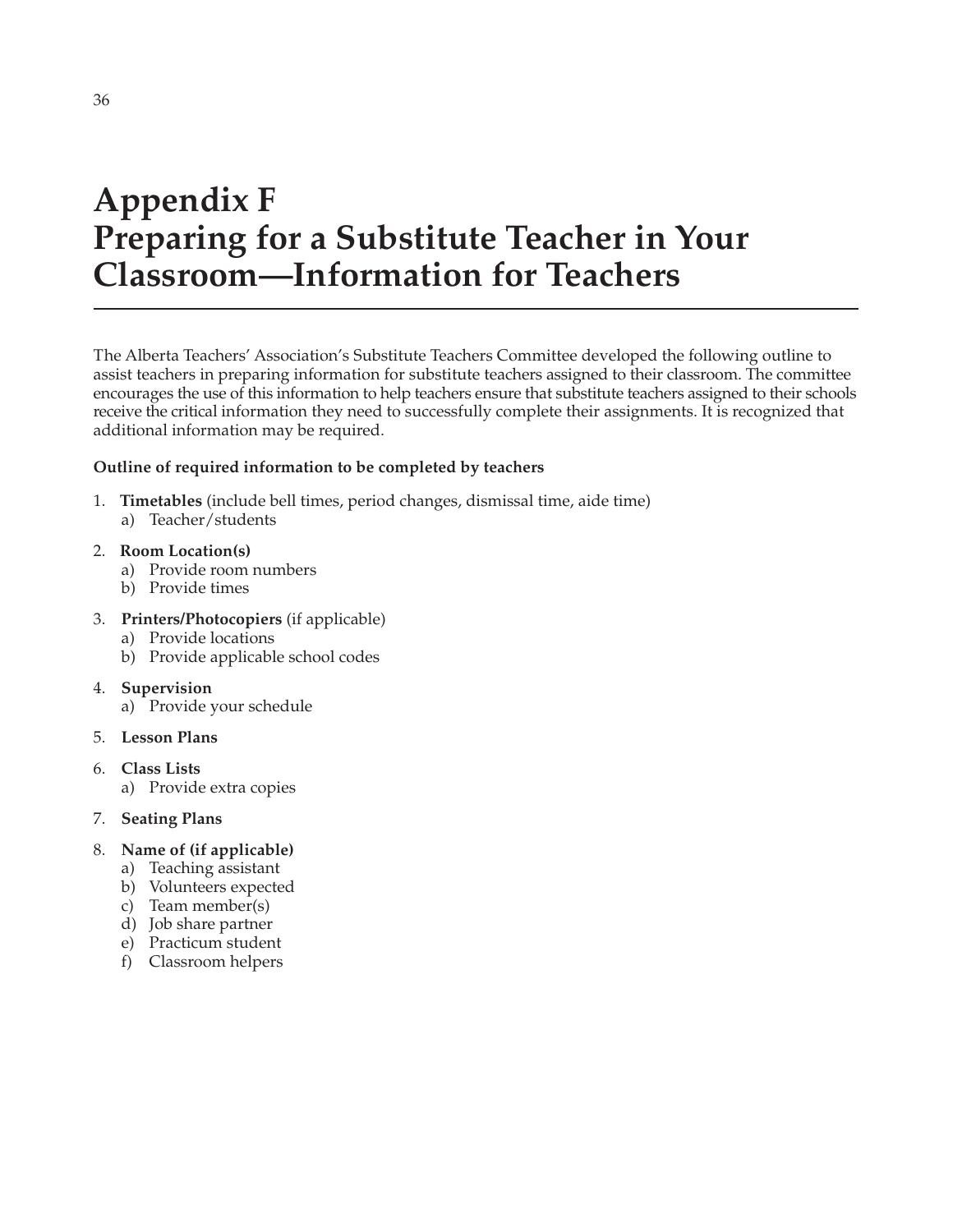# 9. **Students Requiring Special Consideration**

### a) **Medical Alerts**

| Student                        |  |
|--------------------------------|--|
| Fragility                      |  |
| Contact name and number        |  |
| Backup contact name and number |  |

# b) **Special Discipline**

| Student                        |  |
|--------------------------------|--|
| Fragility                      |  |
| Contact name and number        |  |
| Backup contact name and number |  |
|                                |  |

# c) **Coded Students, IPPs and EPPs**

| Student                        |  |
|--------------------------------|--|
| Fragility                      |  |
| Contact name and number        |  |
| Backup contact name and number |  |

# d) **Other**

| Student                        |  |
|--------------------------------|--|
| Fragility                      |  |
| Contact name and number        |  |
| Backup contact name and number |  |

# 10. **Routines**

- a) Opening the day
- b) Attendance (codes/logins, if applicable)
- c) Announcements
- d) Agendas/journals/link books
- e) Classroom incentive program
- f) Privileges (things to consider)
	- (1) Technology use
	- (2) Bathroom breaks
	- (3) Lockers
	- (4) Pencil sharpening
	- (5) Gum chewing
	- (6) Hat policy
	- (7) Beverages/snacks
	- (8) Study hall/lunchroom
	- (9) Dress code
	- (10) Other
- 11. **Feedback to Classroom Teacher**
- 12. **Substitute Teacher Contact Information**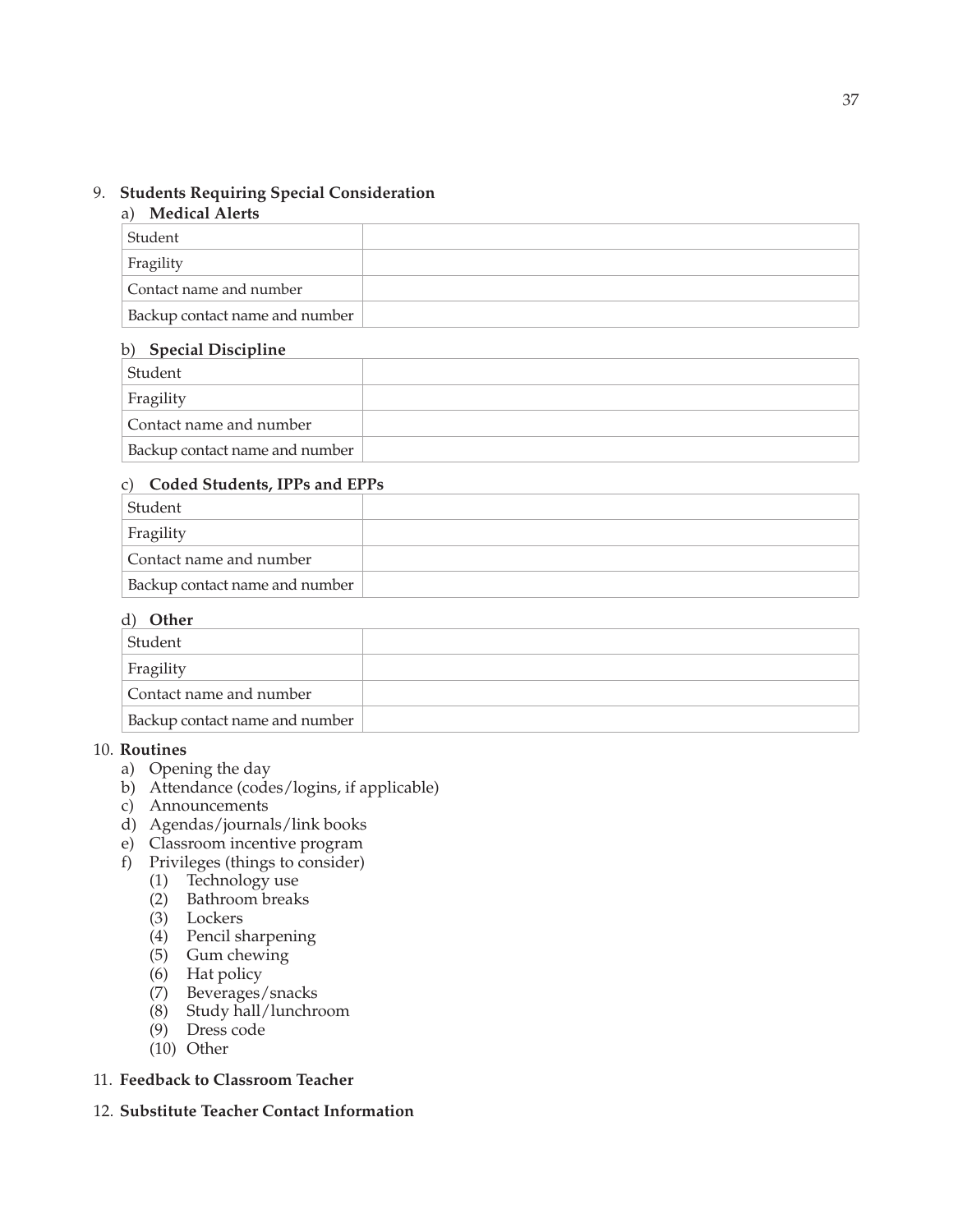# **Appendix G: Checklist of Self-Evaluation Criteria for Substitute Teachers**

Self-evaluation is the process whereby teachers examine their teaching in terms of effective behaviours, attitudes and feelings. The express purpose of this process is professional growth. It is viewed by teachers as the most effective method of examining one's teaching. This process may be used to initiate the teacher's development of professional growth plans.

|    | reacher o development or professional growth p                                                                                                        |  |                                                               |
|----|-------------------------------------------------------------------------------------------------------------------------------------------------------|--|---------------------------------------------------------------|
|    |                                                                                                                                                       |  | Eteallent<br>Satisfactory<br>Unsatisfactory<br>Not Applicable |
|    | As a substitute teacher, the extent to which I                                                                                                        |  |                                                               |
| 1. | daily check in and out of the school's main office is                                                                                                 |  |                                                               |
| 2. | introduce myself to staff and students is                                                                                                             |  |                                                               |
| 3. | am prepared to start promptly on time is                                                                                                              |  |                                                               |
| 4. | become familiar with school operation is                                                                                                              |  |                                                               |
| 5. | am familiar with the school's Substitute Teacher's Handbook is                                                                                        |  |                                                               |
| 6. | get to know key personnel is                                                                                                                          |  |                                                               |
| 7. | am knowledgeable about current developments in curriculum<br>and instruction is                                                                       |  |                                                               |
| 8. | closely follow the lesson plans prepared by the regular teachers is                                                                                   |  |                                                               |
| 9. | maintain an atmosphere conducive to learning is                                                                                                       |  |                                                               |
|    | 10. provide for and monitor necessary resources is                                                                                                    |  |                                                               |
|    | 11. maintain normal classroom rules and procedures is                                                                                                 |  |                                                               |
|    | 12. circulate among students as they work is                                                                                                          |  |                                                               |
|    | 13. praise students appropriately is                                                                                                                  |  |                                                               |
|    | 14. consult with school administration about student illness or injury is                                                                             |  |                                                               |
|    | 15. follow directions left by the classroom teacher regarding procedures for<br>handling students with medical dependencies or other special needs is |  |                                                               |
|    | 16. instruct students regarding any dangers inherent in a given activity is                                                                           |  |                                                               |
|    | 17. make use of the substitute teacher information kit provided by the<br>classroom teacher is                                                        |  |                                                               |
|    | 18. mark extra work that I assign is                                                                                                                  |  |                                                               |
|    | 19. effectively carry out the supervisory duties of the classroom teacher is                                                                          |  |                                                               |
|    | 20. leave a clear account of the day's happenings for the classroom teacher,<br>including problems and materials covered, is                          |  |                                                               |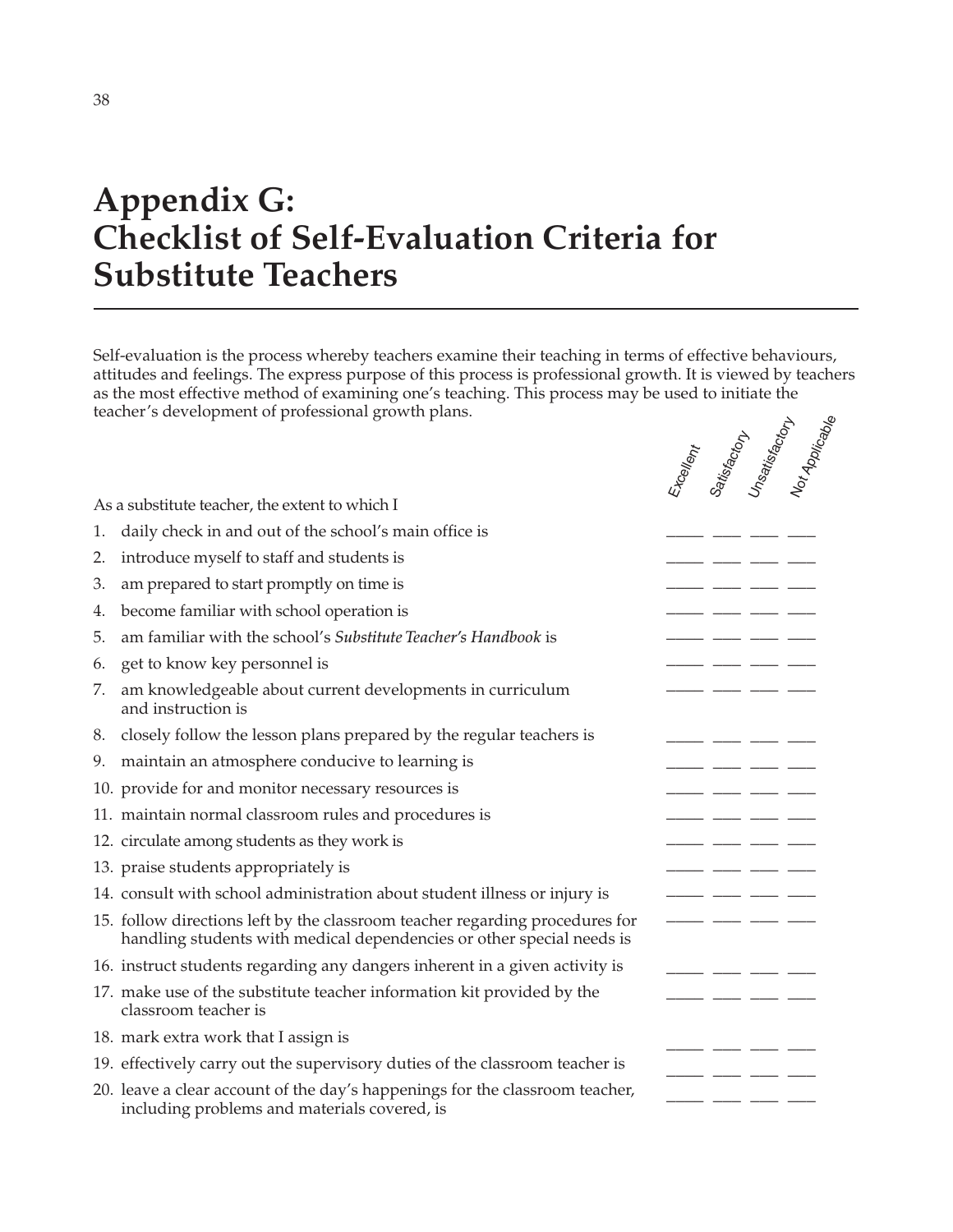# **Appendix H: Guide for Recommendations for Permanent Professional Certification of Substitute Teachers**

- 1. Substitute teachers who possess an interim certificate should
	- a) remind their superintendent or signing officer (recommending officer) that they soon will be eligible for permanent certification and require an evaluation;
	- b) provide their superintendent or signing officer (recommending officer) with the necessary records of previous employment with other Alberta authorities;
	- c) collect appropriate artifacts of their teaching practice to demonstrate as much as possible that their practice meets the requirements of the Teaching Quality Standard Ministerial Order in respect to permanent certification; and
	- d) encourage their principal and/or superintendent or signing officer (recommending officer) to schedule direct observation of teaching practice.
- 2. The principal and/or superintendent or signing officer (recommending officer) should
	- a) ensure that the substitute teacher who shortly will be eligible for permanent certification is evaluated;
	- b) wherever possible, schedule direct observation of the substitute teacher's teaching practice;
	- c) review and assess artifacts provided by the substitute teacher for purposes of determining that the teacher's practice meets the requirements of the Teaching Quality Ministerial Order applicable to permanent certification;
	- d) comply with the requirements of the regulation and recommend that a permanent professional teaching certificate be issued or not be issued; and
	- e) where there is insufficient information at hand to make a judgment about permanent professional certification, recommend that a permanent professional certificate not be issued or recommend extension and reissuance of an interim certificate.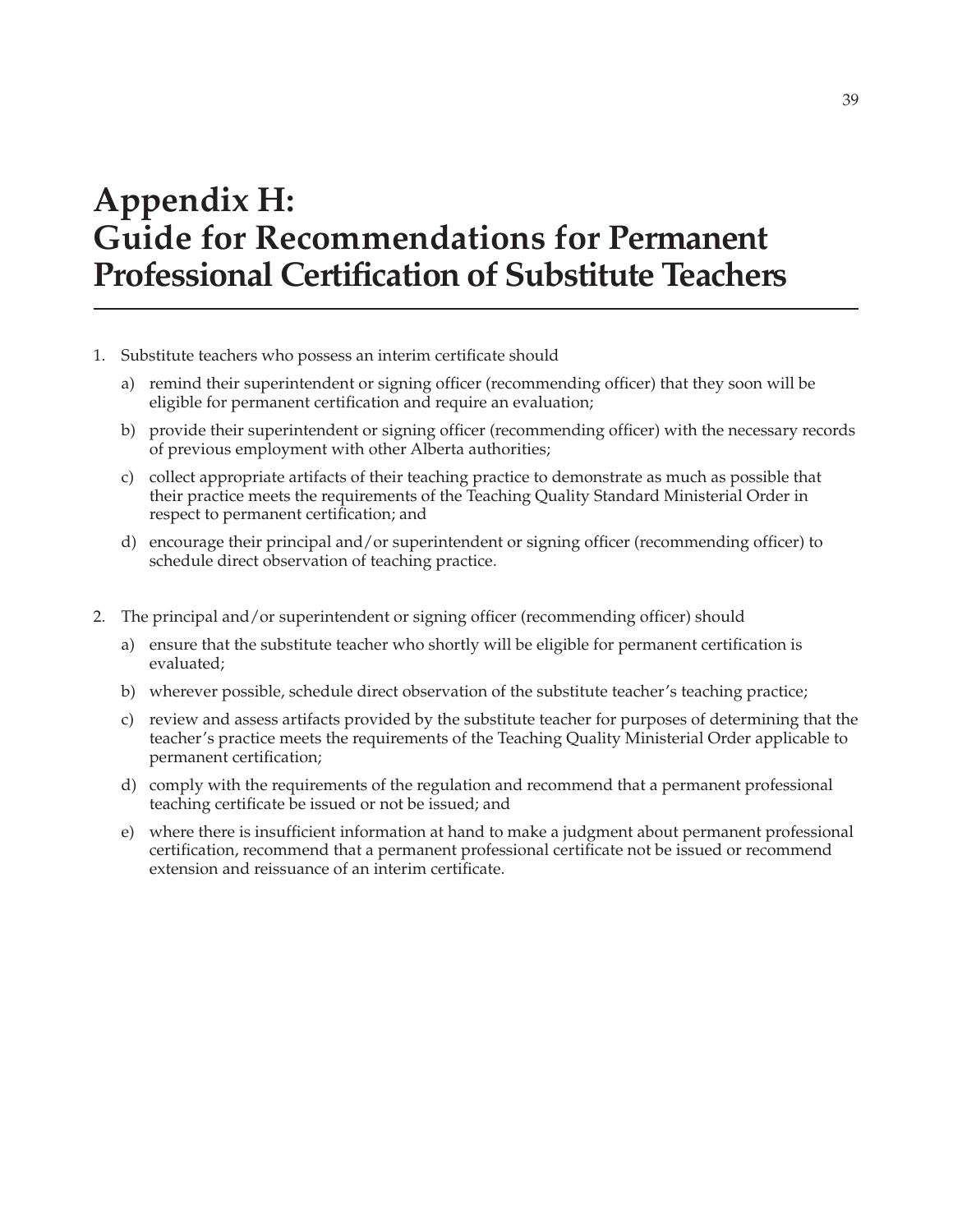# **Appendix I: Information Guide for Local Substitute Teacher Representative or Chair of Local Substitute Teachers' Group**

The following information is provided to Local Substitute Teacher Representatives and/or Substitute Teacher Chairs of Local Substitute Teachers' Groups to consider in the administration of their duties.

- 1. Alberta Teachers' Association (ATA)––www.teachers.ab.ca
	- a. Ensure you an ATA account to access member-only areas
	- b. Barnett House: 1-800-232-7208
	- c. Southern Alberta Regional Office (SARO) at 1-800-332-1280 Provincial Substitute Teachers Committee
- 2. ATA Substitute Teacher Resources online
	- a. Substitute Teacher Resources are available on the ATA's website www.teachers.ab.ca. Go to My ATA > Professional Resources > Substitute Teachers Resources
	- b. Monograph Substitute Teachers: Professional Replacement Integration into the School System click here or go to www.teachers.ab.ca. > News and Info > Publications > Teachers as Professionals > Substitute Teachers: Professional Replacements.
- 3. Contact the ATA to be added to the Provincial Local Substitute Teachers Group List a. Southern Alberta Regional Office (SARO) mssaro@ata.ab.ca, 403-265-2672 or 1-800-332-1280.
- 4. Consider creating a Local ATA contact list:
	- a. Local Executive Committee members
	- b. Local Teacher Welfare Committee members
- 5. Consider creating a School District contact list:
	- a. Human Resources: manager or director, dispatch, payroll
	- b. Information Technology (IT) department
	- c. Professional Learning Coordinator or equivalent title
- 6. Topics to consider for Local Substitute Teachers group
	- a. How to start a local Substitute Teachers group (see section 2 of this monograph)
	- b. Frame of Reference (see section 2 of this monograph)
	- c. How to determine which local you belong to if you work in more than one local
	- d. Local financial considerations:
		- i. Organizing at least two general meetings fall and spring
		- ii. Organizing Professional Development sessions
		- iii. Provision of members' mileage expenses to travel to meetings
		- iv. Facilitating attendance of some members at the Annual Substitute Teachers' Conference
	- e. Provide a forum to hear and address substitute teachers' concerns
	- f. Provide for communication between the local executive committee and the substitute teachers' group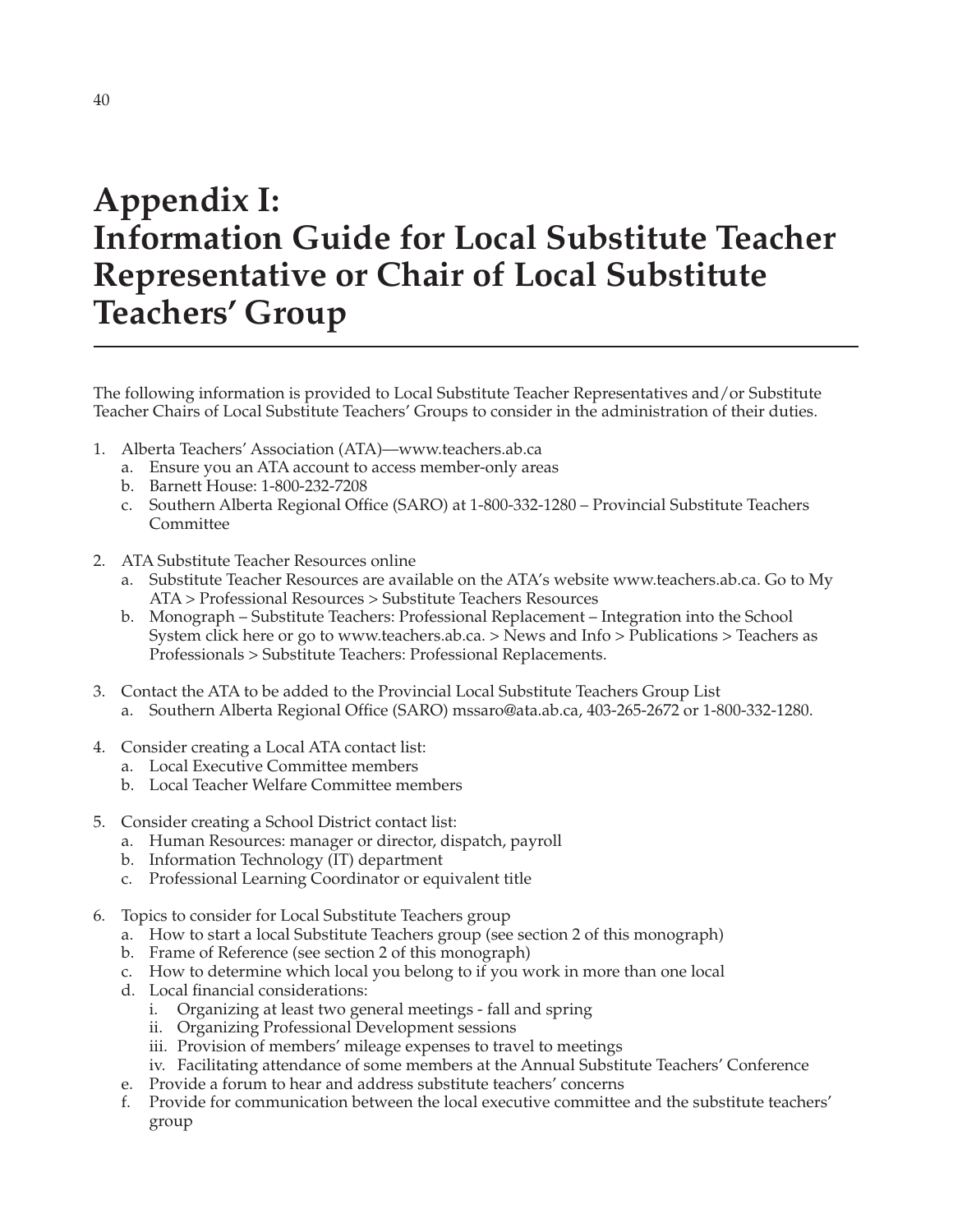- 7. Planning Professional Development sessions
	- a. Venue suggestions: school gym, school library, school district meeting rooms, local ATA office
		- i. Serve food Consider catering and venues that your local ATA or school district currently use
	- b. Speakers
		- i. ATA sessions available online at My ATA > Professional Development > Workshops and Presentations
		- ii. Local district teachers: search for teachers willing to lead topics of interest to substitute teachers (examples could include classroom teachers, administrators, HR staff, Teachers' Convention presenters)
		- iii. Local community sources: businesses, YMCA, science centres, libraries, post secondary instructors
- 8. Creating and maintaining community
	- a. Create and maintain a relationship between local executive, substitute teacher group and school district personnel
		- i. Arrange for a meeting between your local ATA president, HR director/manager and the Chair of your Substitute Teacher Group, to maintain open communications to address issues specific to substitute teachers
		- ii. Assist in holding an annual fall orientation for substitute teachers
		- iii. Collect personal emails from substitute teachers for local use
		- iv. Request the school district to mass email substitute teachers, requesting they respond to you with personal email addresses
	- b. Create incentives for substitute teachers to share their personal email address with you
		- i. Facilitates registrations for professional development
		- ii. Facilitates emailed newsletters
		- iii. Facilitates draw entries at any local substitute teacher events
		- iv. Consider swag for every personal email account submitted
	- c. Create a Monthly or quarterly newsletter for substitute teachers
		- i. Digital version emailed out to those who submitted personal email addresses (never use school board email addresses). For those who do not share personal email address, the newsletters can be sent via HR's consent of mass emailing using their email network
		- ii. Post in staff rooms or near school sign-in binders
		- iii. Selected information can be publicly shared via the school board's media
		- iv. Limited information can be displayed on the message section of teachers' paystubs
		- v. Print newsletters on an eye catching color, consistently using that same background color for brand recognition. Use the same background color on your digital versions.
- 9. Benefits for Substitute Teachers
	- a. Contact your teacher welfare committee, Alberta School Employee Benefit Plan (www.asebp.ca) or your school district's provider for benefit plan information.